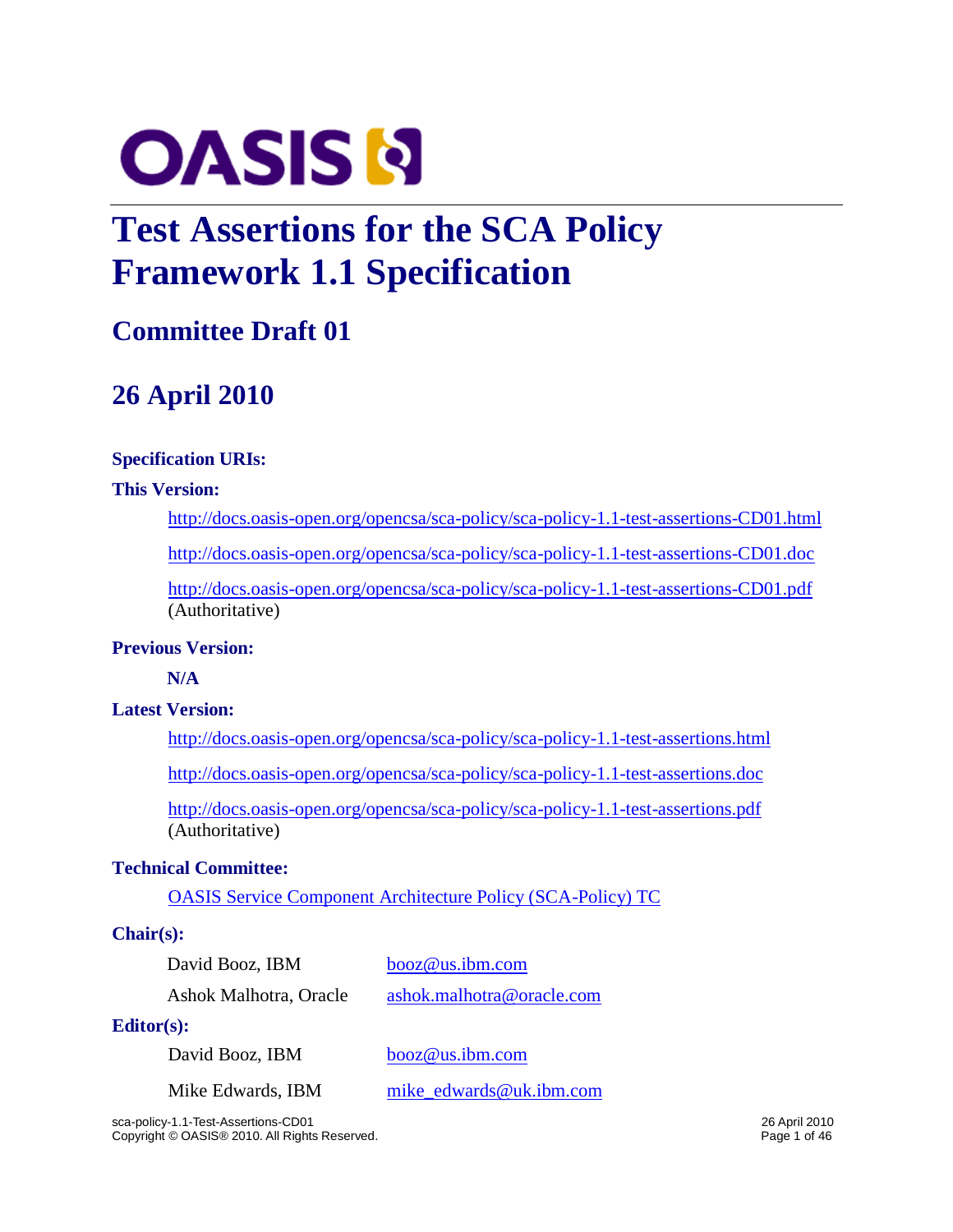### **Related Work:**

This document is related to:

Service Component Architecture Policy Framework Specification Version 1.1

<http://docs.oasis-open.org/opencsa/sca-policy/sca-policy-1.1.pdf>

### **Declared XML Namespace(s):**

None

### **Abstract:**

This document defines the Test Assertions for the SCA Policy Framework specification.

The Test Assertions represent the testable items relating to the normative statements made in the SCA Policy Framework specification. The Test Assertions provide a bridge between the normative statements in the specification and the conformance TestCases that are designed to check that an SCA runtime conforms to the requirements of the specification.

### **Status:**

This document was last revised or approved by the OASIS Service Component Architecture Policy (SCA-Policy) TC on the above date. The level of approval is also listed above. Check the "Latest Version" or "Latest Approved Version" location noted above for possible later revisions of this document.

Technical Committee members should send comments on this specification to the Technical Committee's email list. Others should send comments to the Technical Committee by using the "Send A Comment" button on the Technical Committee's web page at [http://www.oasis-open.org/committees/sca-policy/.](http://www.oasis-open.org/committees/sca-policy/)

For information on whether any patents have been disclosed that may be essential to implementing this specification, and any offers of patent licensing terms, please refer to the Intellectual Property Rights section of the Technical Committee web page [\(http://www.oasis-open.org/committees/sca-policy/ipr.php.](http://www.oasis-open.org/committees/sca-policy/ipr.php)

The non-normative errata page for this specification is located at [http://www.oasis](http://www.oasis-open.org/committees/sca-policy/)[open.org/committees/sca-policy/](http://www.oasis-open.org/committees/sca-policy/)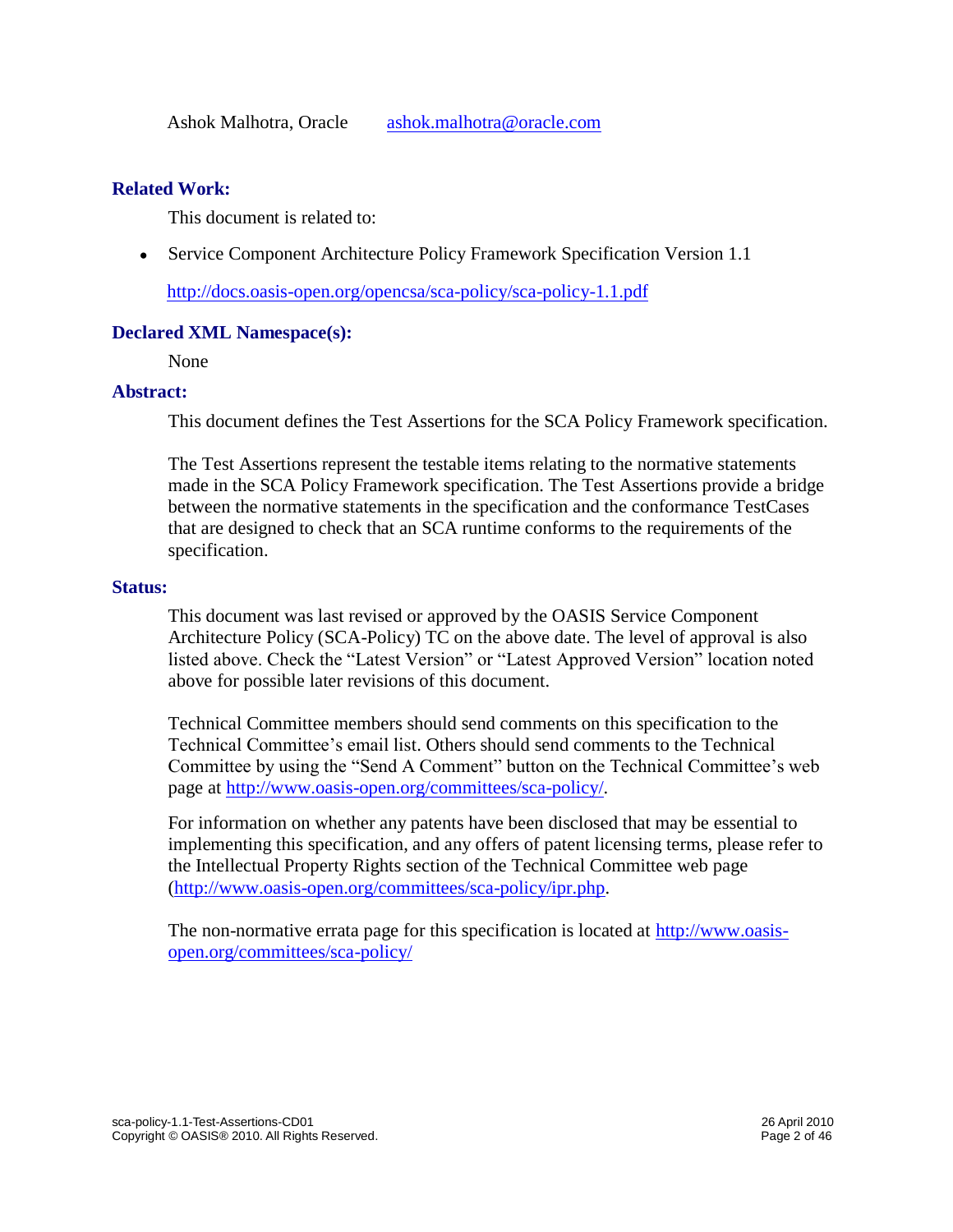# **Notices**

Copyright © OASIS® 2010. All Rights Reserved.

All capitalized terms in the following text have the meanings assigned to them in the OASIS Intellectual Property Rights Policy (the "OASIS IPR Policy"). The full Policy may be found at the OASIS website.

This document and translations of it may be copied and furnished to others, and derivative works that comment on or otherwise explain it or assist in its implementation may be prepared, copied, published, and distributed, in whole or in part, without restriction of any kind, provided that the above copyright notice and this section are included on all such copies and derivative works. However, this document itself may not be modified in any way, including by removing the copyright notice or references to OASIS, except as needed for the purpose of developing any document or deliverable produced by an OASIS Technical Committee (in which case the rules applicable to copyrights, as set forth in the OASIS IPR Policy, must be followed) or as required to translate it into languages other than English.

The limited permissions granted above are perpetual and will not be revoked by OASIS or its successors or assigns.

This document and the information contained herein is provided on an "AS IS" basis and OASIS DISCLAIMS ALL WARRANTIES, EXPRESS OR IMPLIED, INCLUDING BUT NOT LIMITED TO ANY WARRANTY THAT THE USE OF THE INFORMATION HEREIN WILL NOT INFRINGE ANY OWNERSHIP RIGHTS OR ANY IMPLIED WARRANTIES OF MERCHANTABILITY OR FITNESS FOR A PARTICULAR PURPOSE.

OASIS requests that any OASIS Party or any other party that believes it has patent claims that would necessarily be infringed by implementations of this OASIS Committee Specification or OASIS Standard, to notify OASIS TC Administrator and provide an indication of its willingness to grant patent licenses to such patent claims in a manner consistent with the IPR Mode of the OASIS Technical Committee that produced this specification.

OASIS invites any party to contact the OASIS TC Administrator if it is aware of a claim of ownership of any patent claims that would necessarily be infringed by implementations of this specification by a patent holder that is not willing to provide a license to such patent claims in a manner consistent with the IPR Mode of the OASIS Technical Committee that produced this specification. OASIS may include such claims on its website, but disclaims any obligation to do so.

OASIS takes no position regarding the validity or scope of any intellectual property or other rights that might be claimed to pertain to the implementation or use of the technology described in this document or the extent to which any license under such rights might or might not be available; neither does it represent that it has made any effort to identify any such rights. Information on OASIS' procedures with respect to rights in any document or deliverable produced by an OASIS Technical Committee can be found on the OASIS website. Copies of claims of rights made available for publication and any assurances of licenses to be made available, or the result of an attempt made to obtain a general license or permission for the use of such proprietary rights by implementers or users of this OASIS Committee Specification or OASIS Standard, can be obtained from the OASIS TC Administrator. OASIS makes no representation that any information or list of intellectual property rights will at any time be complete, or that any claims in such list are, in fact, Essential Claims.

The name "OASIS" is a trademark of **OASIS**, the owner and developer of this specification, and should be used only to refer to the organization and its official outputs. OASIS welcomes reference to, and implementation and use of, specifications, while reserving the right to enforce its marks against misleading uses. Please see<http://www.oasis-open.org/who/trademark.php> for above guidance.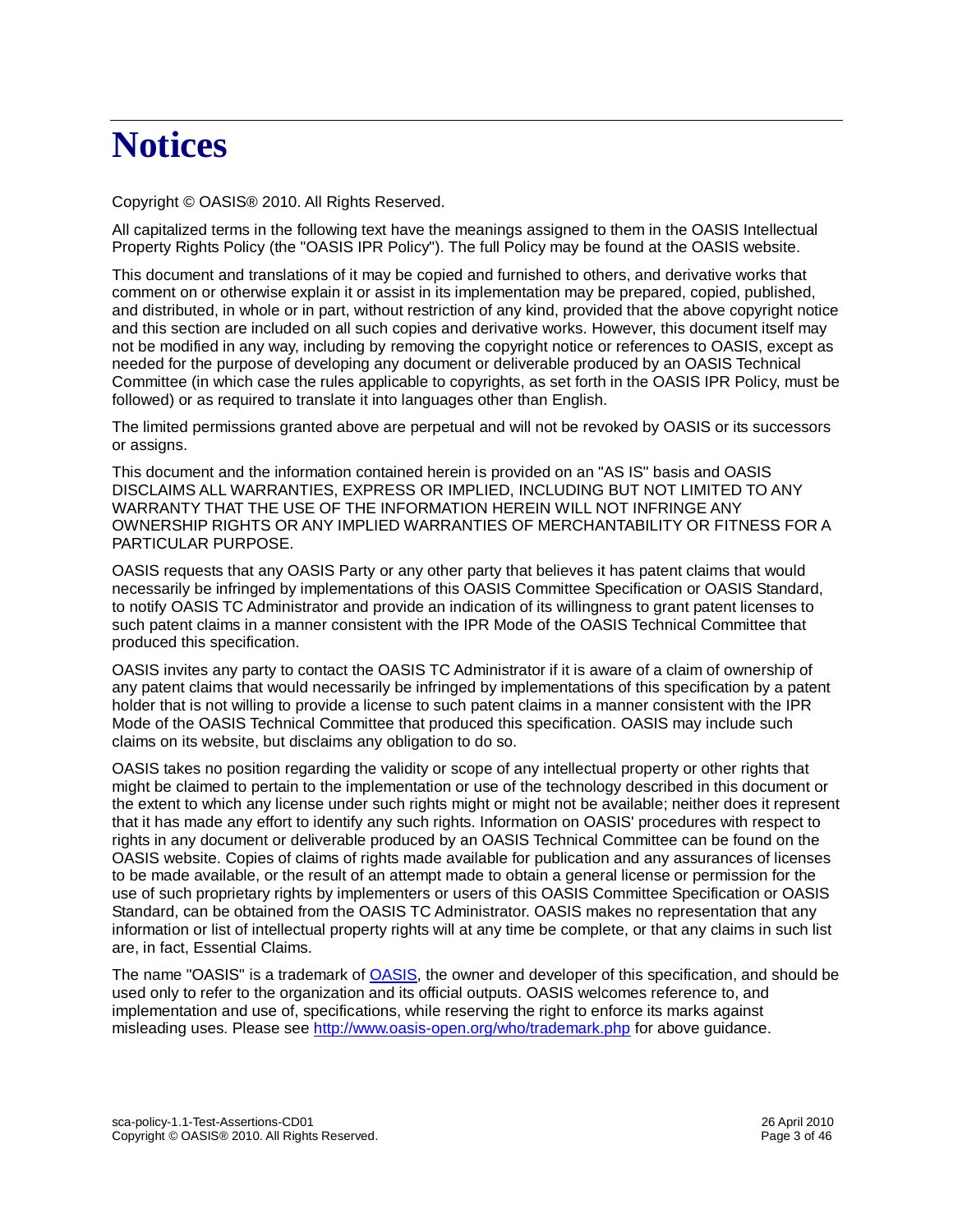## **Table of Contents**

| C |                                                                                  |  |
|---|----------------------------------------------------------------------------------|--|
| D |                                                                                  |  |
|   |                                                                                  |  |
|   | 1.1<br>1.2<br>1.3<br>1.4<br>2.1<br>2.2<br>2.3<br>2.4<br>2.5<br>2.6<br>2.7<br>2.8 |  |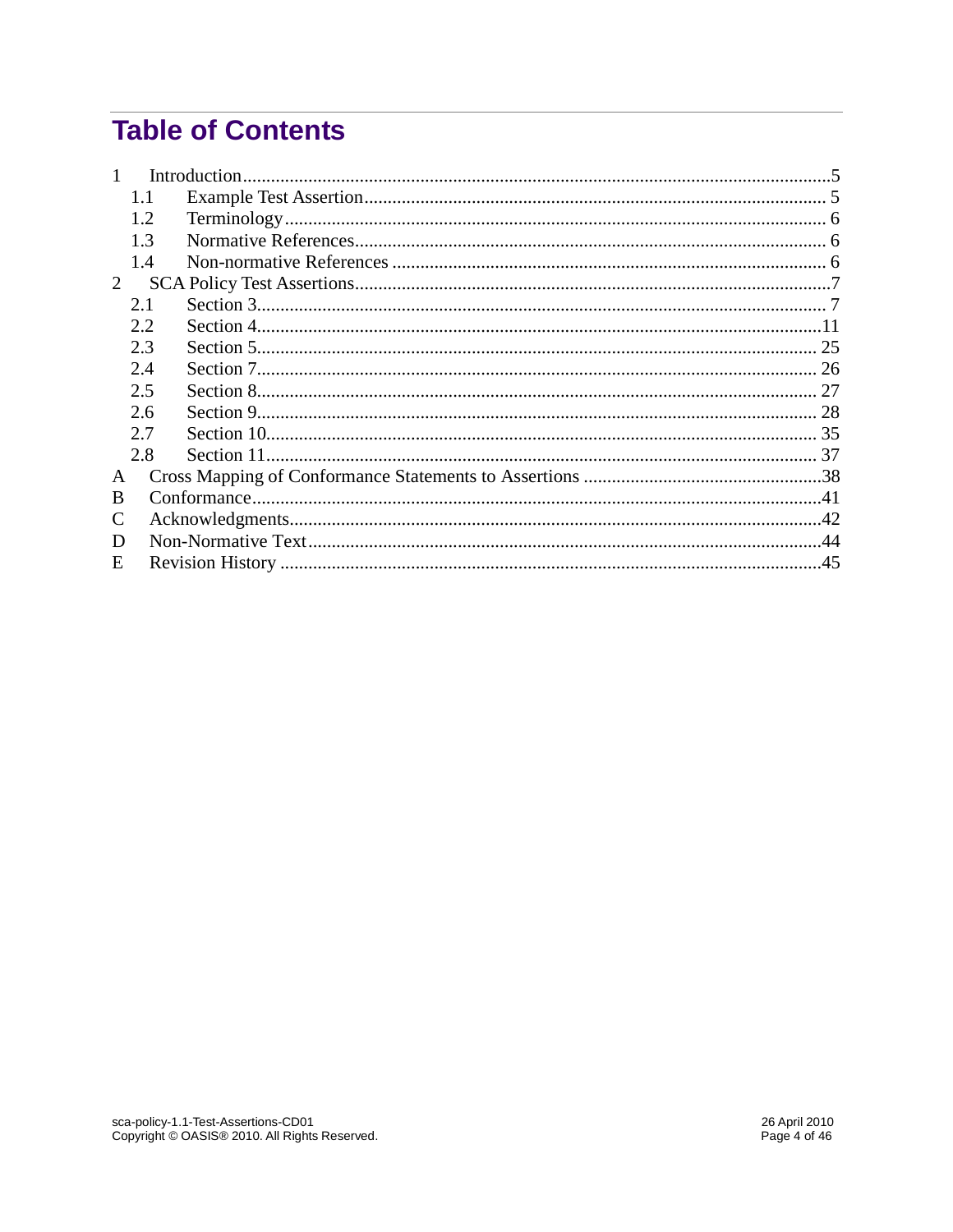## <span id="page-4-0"></span>**1 Introduction**

## 

This document defines Test Assertions for the SCA Policy specification:

- <http://docs.oasis-open.org/opencsa/sca-policy/sca-policy-1.1.pdf>
- 
- The test assertions in this document follow the format defined in the OASIS Test Assertion Guidelines specification:
- [http://www.oasis-open.org/apps/group\\_public/download.php/30070/TestAssertionsGuidelines-draft-0-](http://www.oasis-open.org/apps/group_public/download.php/30070/TestAssertionsGuidelines-draft-0-9-9-6.pdf)
- [9-9-6.pdf](http://www.oasis-open.org/apps/group_public/download.php/30070/TestAssertionsGuidelines-draft-0-9-9-6.pdf)
- 

### <span id="page-4-1"></span>**1.1 Example Test Assertion**

Test assertions are presented in a tabular format with rows corresponding to the entry types defined in

- the OASIS Test Assertions Guidelines
- 

| <b>Assertion ID</b> | POL-TA-nnnnn                                                                              |
|---------------------|-------------------------------------------------------------------------------------------|
|                     | [POLnnnnn]                                                                                |
| Target              | <xyuvbghs></xyuvbghs> element of composite file                                           |
| Prerequisites       | The $\left[\langle x y u v \rangle g h s \rangle \rangle$ element has a @foobar attribute |
| Predicate           | The @foobar attribute of [the $\langle x$ yuvbghs $\rangle$ element] is a URI that        |
|                     | references a foobar element in the SCA Domain-                                            |
| Prescription        | Mandatory                                                                                 |
| Level               |                                                                                           |
| Tags                | foobar references                                                                         |
|                     |                                                                                           |

- **Assertion ID:** Is a unique ID for the test assertion. Its format starts with a 3 letter string that identifies the specification to which it relates - "POL" is for the SCA Policy specification. This is followed by "- TA-" to indicate that this identifier is for a test assertion. This is then followed by a unique 4 digit number
- 
- **Source:** Is the identifier(s) of the normative statement(s) in the specification to which this assertion relates.
- **Target:** Identifies the target which is addressed by this assertion. This is typically some SCA document element, but possibly could identify an SCA runtime and its behaviour.
- 

- **Prerequisites:** Defines any prerequisites for this test assertion. The prerequisites may be defined in terms of one or more other test assertions that must be true.
- 
- **Predicate:** The meat of the assertion something that should evaluate to true or false for the given target.
-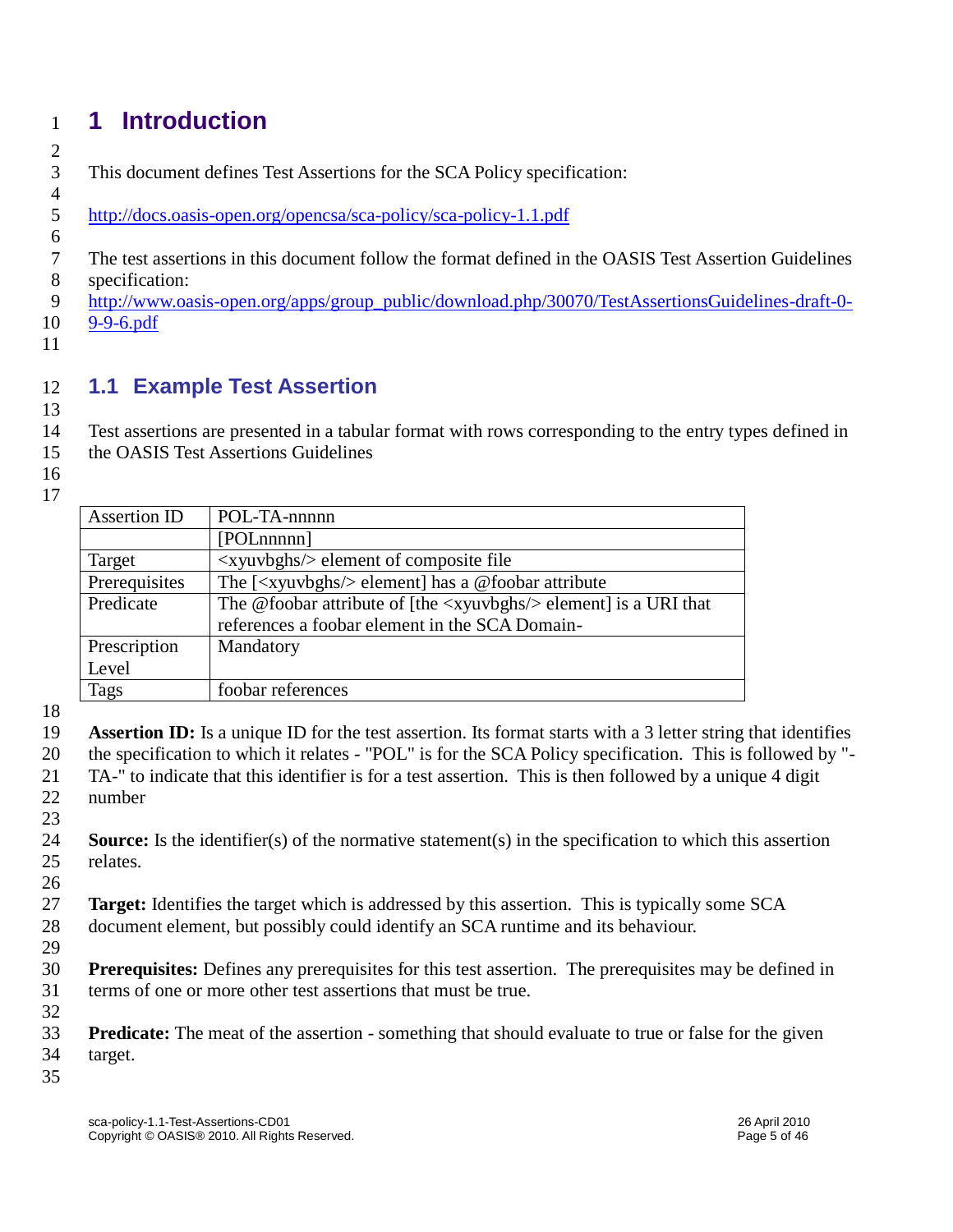- **Prescription Level:** Mandatory (for MUST requirements) or Preferred (for SHOULD requirements) or Permitted (for MAY requirements).
- 
- **Tags:** Zero or more labels that may be attached to this test assertion these tags can be used to group sets of assertions.
- 

### <span id="page-5-0"></span>**1.2 Terminology**

 The keywords "MUST", "MUST NOT", "REQUIRED", "SHALL", "SHALL NOT", "SHOULD", "SHOULD NOT", "RECOMMENDED", "MAY", and "OPTIONAL" in this specification are to be 45 interpreted as described in IETF RFC 2119 [RFC 2119].

### <span id="page-5-1"></span>**1.3 Normative References**

| 47<br>48       | <b>[RFC 2119]</b> | S. Bradner. Key words for use in RFCs to Indicate Requirement Levels. IETF<br>RFC 2119, March 1997.                                                                        |
|----------------|-------------------|----------------------------------------------------------------------------------------------------------------------------------------------------------------------------|
| 49             |                   | http://www.ietf.org/rfc/rfc2119.txt.                                                                                                                                       |
| 50<br>51<br>52 | [TA-GUIDE]        | OASIS Draft, "Test Assertion Guidelines Draft 0.9.9.6", 16 November, 2008.<br>http://www.oasis-<br>open.org/apps/group_public/download.php/30070/TestAssertionsGuidelines- |
| 53<br>54<br>55 | [JAVACAA]         | $dr$ aft-0-9-9-6.pdf<br><b>OASIS Committee Draft 04, "SCA Java Common Annotations and APIs</b><br>Specification Version 1.1", February 2010.                               |
| 56             |                   | http://docs.oasis-open.org/opencsa/sca-j/sca-javacaa-1.1-spec.pdf                                                                                                          |

- <span id="page-5-2"></span>**1.4 Non-Normative References**
- None
- 
-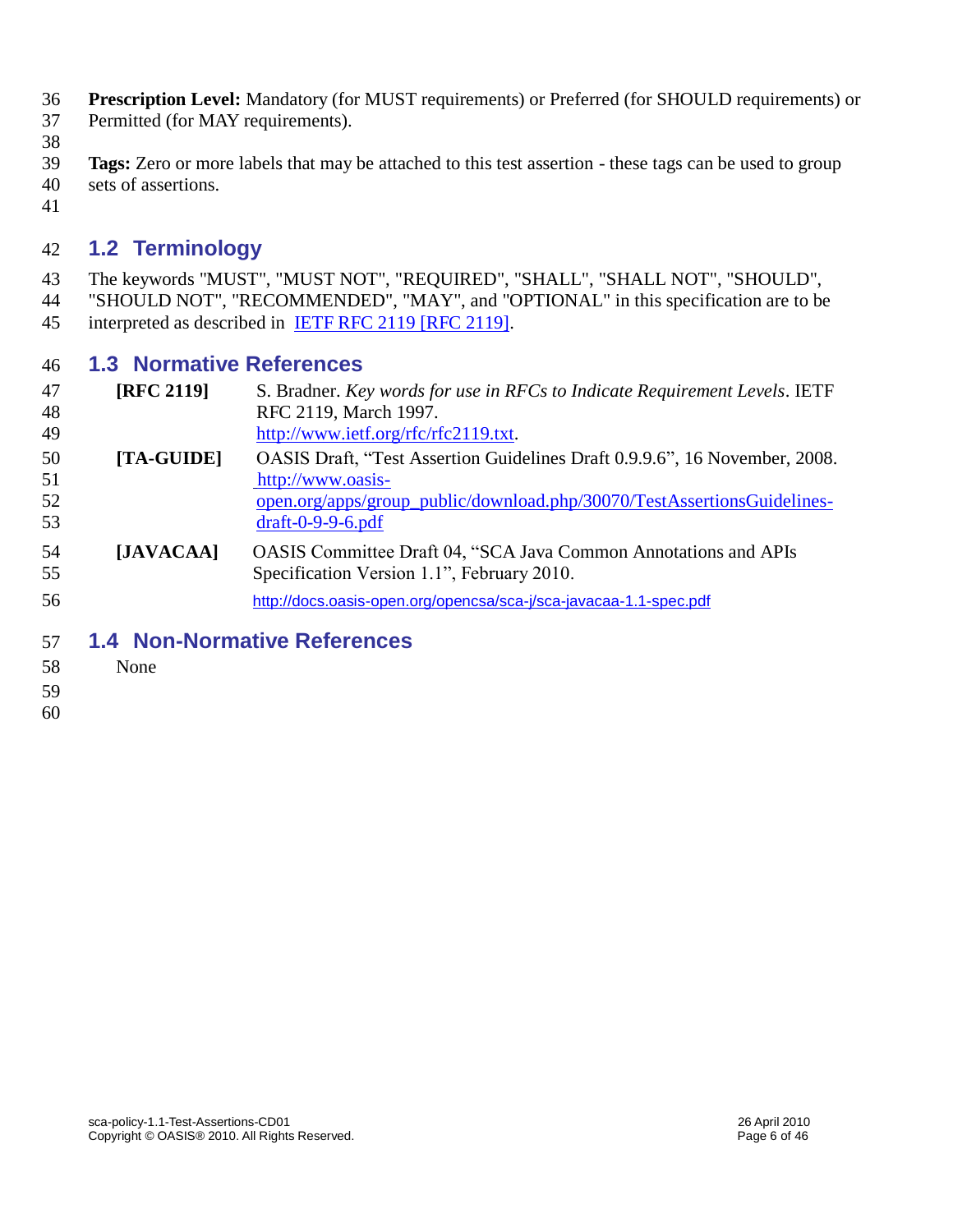## <span id="page-6-0"></span>61 **2 SCA Policy Test Assertions**

### <span id="page-6-1"></span>62 **2.1 Section 3**

63

| Assertion ID   | POL-TA-30001                                                                        |
|----------------|-------------------------------------------------------------------------------------|
| Source         | [POL30001]                                                                          |
| Target         | $\langle$ binding $\rangle$ element with @ requires attribute containing one intent |
| Prerequisites  | Configuration of the $\langle$ binding $\rangle$ conflicts with the intent          |
| Predicate      | SCA runtime raises an error                                                         |
| Prescription   | Mandatory                                                                           |
| Level          |                                                                                     |
| Tags           | "intents", "bindingInstance", "conflict"                                            |
| <b>Comment</b> | Testing note: WS binding which points to a non-SOAP WSDL binding, where             |
|                | the reference/service @requires the SOAP intent.                                    |

64

| Assertion ID  | POL-TA-30002                                                                     |
|---------------|----------------------------------------------------------------------------------|
| Source        | [POL30001]                                                                       |
| Target        | $\langle$ binding $\rangle$ element                                              |
| Prerequisites | 1)<br>binding/> element has a policy Set either directly or externally attached. |
|               | 2) Configuration of the<br>binding> conflicts with the policySet                 |
| Predicate     | SCA runtime raises an error                                                      |
| Prescription  | Mandatory                                                                        |
| Level         |                                                                                  |
| Tags          | "intents", "binding Instance", "conflict"                                        |
|               |                                                                                  |

65 66

| Assertion ID  | POL-TA-30003                                                                          |
|---------------|---------------------------------------------------------------------------------------|
| Source        | [POL30002]                                                                            |
| Target        | OName of <intent> element</intent>                                                    |
| Prerequisites | More than one <intent> elements are defined in the SCA Domain</intent>                |
| Predicate     | The QName of an <intent> element is unique amongst the set of all intents in</intent> |
|               | the SCA domain                                                                        |
| Prescription  | Mandatory                                                                             |
| Level         |                                                                                       |
| <b>Tags</b>   | "intent", "definitions.xml", "QName"                                                  |

| Assertion ID  | POL-TA-30004                                                                                        |
|---------------|-----------------------------------------------------------------------------------------------------|
| Source        | [POL30004]                                                                                          |
| Target        | The @default attribute of <qualifier> child elements of an <intent></intent></qualifier>            |
| Prerequisites | $\langle$ intent> element has more than one $\langle$ qualifier> child elements                     |
| Predicate     | Only one <qualifier> element for an <intent> has a @default attribute value of</intent></qualifier> |
|               | "true"                                                                                              |
| Prescription  | Mandatory                                                                                           |
| Level         |                                                                                                     |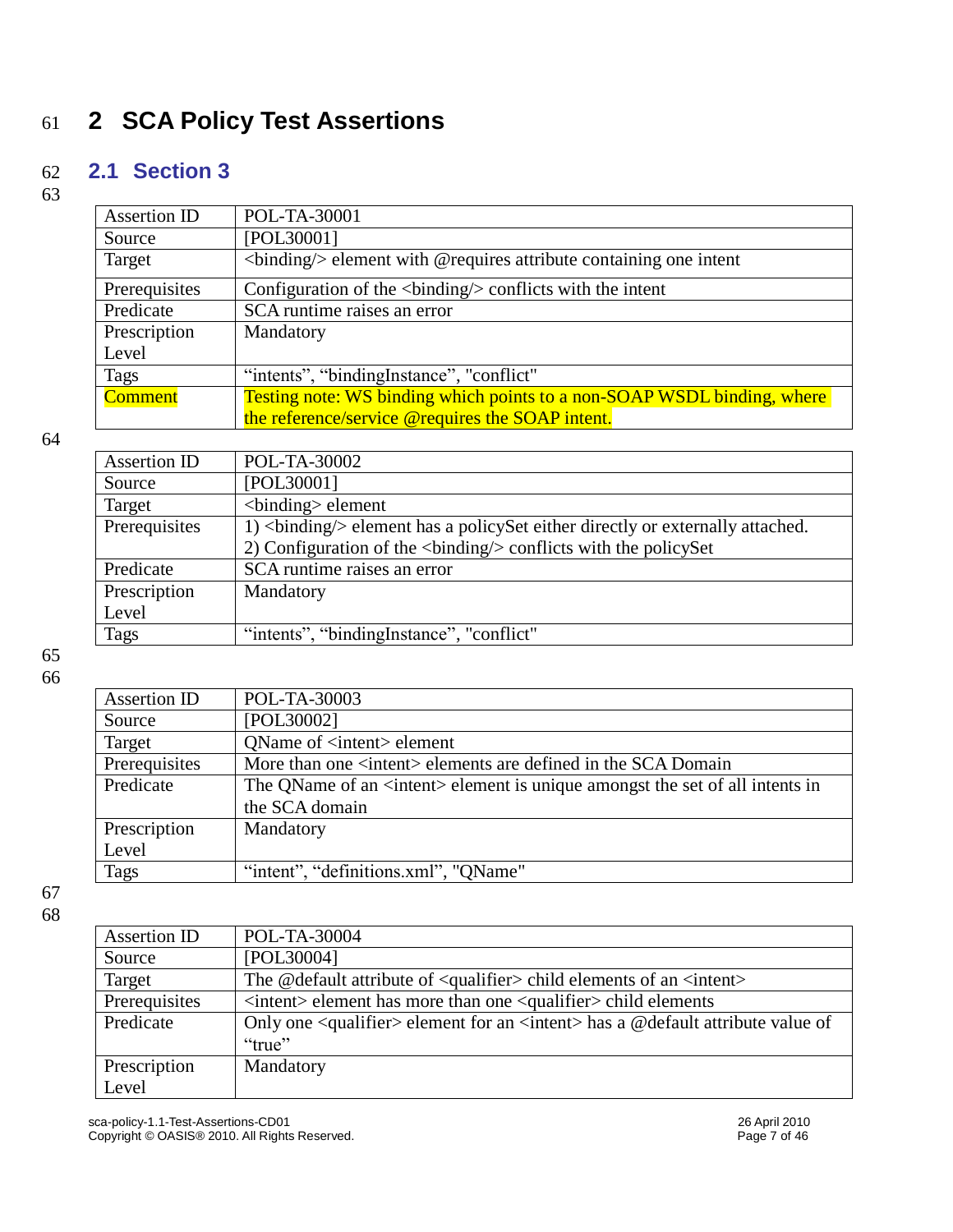| $\cdots$<br> |  |
|--------------|--|

| Assertion ID  | POL-TA-30005                                                                                     |
|---------------|--------------------------------------------------------------------------------------------------|
| Source        | [POL30005]                                                                                       |
| Target        | The @name attribute of <qualifier> child element of an <intent></intent></qualifier>             |
| Prerequisites | $\langle$ intent $\rangle$ element has more than one $\langle$ qualifier $\rangle$ child element |
| Predicate     | The @name attribute of the qualifier is unique within all <qualifier>child</qualifier>           |
|               | elements for the <intent></intent>                                                               |
| Prescription  | Mandatory                                                                                        |
| Level         |                                                                                                  |
| Tags          | "intent", "definitions.xml"                                                                      |

### 71 72

| Assertion ID  | POL-TA-30006                                                                                   |
|---------------|------------------------------------------------------------------------------------------------|
| Source        | [POL30006]                                                                                     |
| Target        | The @name attribute of a profile intent                                                        |
| Prerequisites |                                                                                                |
| Predicate     | The $\omega$ name attribute of a profile $\leq$ intent $\geq$ does not contain a "." character |
| Prescription  | Mandatory                                                                                      |
| Level         |                                                                                                |
| Tags          | "intent", "definitions.xml", "@name"                                                           |

#### 73 74

| Assertion ID  | POL-TA-30007                                             |
|---------------|----------------------------------------------------------|
| Source        | [POL30007]                                               |
| Target        | SCDL element with a profile intent attached to it.       |
| Prerequisites |                                                          |
| Predicate     | Each intent required by the profile intent is satisfied. |
| Prescription  | Mandatory                                                |
| Level         |                                                          |
| <b>Tags</b>   | "profileIntent"                                          |

| Assertion ID  | POL-TA-30008                                                                                                                                                                                  |
|---------------|-----------------------------------------------------------------------------------------------------------------------------------------------------------------------------------------------|
| Source        | [POL30008]                                                                                                                                                                                    |
| Target        | @provides attribute of $\langle$ intentMap $\rangle$ subelement of a $\langle$ policySet > element                                                                                            |
| Prerequisites |                                                                                                                                                                                               |
| Predicate     | Value of the @provides attribute of the $\langle$ intentMap> corresponds to an<br>unqualified intent listed in the @provides attribute of the parent $\langle$ policySet $\rangle$<br>element |
| Prescription  | Mandatory                                                                                                                                                                                     |
| Level         |                                                                                                                                                                                               |
| Tags          | "policySet", "intentMap", "definitions.xml", "@provides"                                                                                                                                      |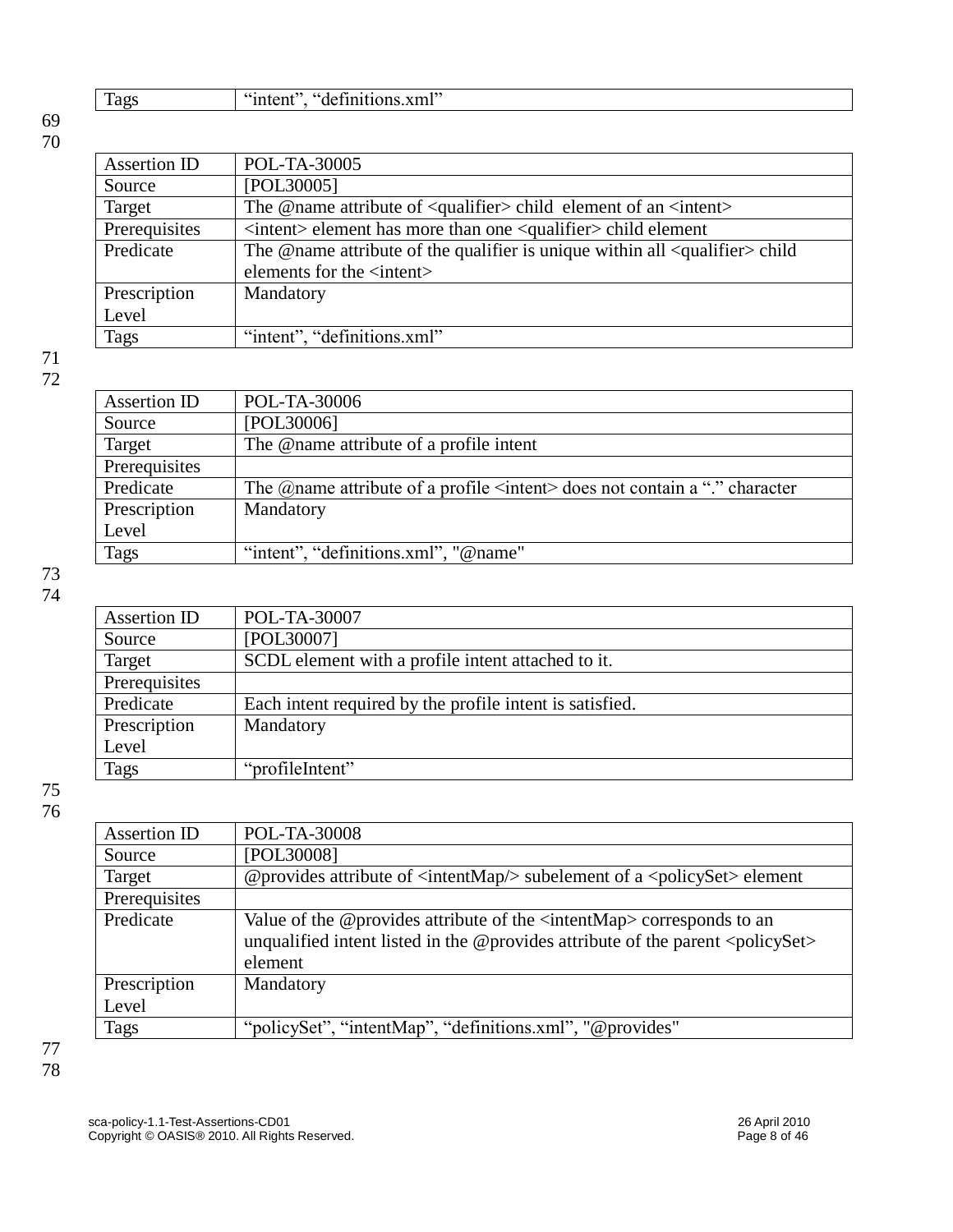| Assertion ID  | POL-TA-30010                                                                                      |
|---------------|---------------------------------------------------------------------------------------------------|
| Source        | [POL30010]                                                                                        |
| Target        | $\langle \text{policySet} \rangle$ element that has a qualifiable intent listed in its @ provides |
|               | attribute                                                                                         |
| Prerequisites |                                                                                                   |
| Predicate     | <policyset></policyset> contains at most one <intentmap></intentmap> subelement with a @provides  |
|               | attribute set to the the unqualified form of the qualifiable intent                               |
| Prescription  | Mandatory                                                                                         |
| Level         |                                                                                                   |
| Tags          | "policySet", "intentMap", "definitions.xml", "'@provides"                                         |

| Assertion ID  | POL-TA-30011                                                                         |
|---------------|--------------------------------------------------------------------------------------|
| Source        | [POL30011]                                                                           |
| Target        | <policyset></policyset> with policies defined using wsp:PolicyAttachment elements or |
|               | extension elements                                                                   |
| Prerequisites | <policyset></policyset> has a @provides attribute containing one or more intents     |
| Predicate     | The set of policies specified by the child elements satisfies all the intents listed |
|               | in the @provides attribute                                                           |
| Prescription  | Mandatory                                                                            |
| Level         |                                                                                      |
| Tags          | "policySet", "definitions.xml"                                                       |
|               |                                                                                      |

81 82

| <b>Assertion ID</b> | POL-TA-30013                                                                                                           |
|---------------------|------------------------------------------------------------------------------------------------------------------------|
| Source              | [POL30013]                                                                                                             |
| Target              | $\langle \text{policySet} \rangle$ containing a reference to a second $\langle \text{policySet} \rangle$ by means of a |
|                     | <policysetreference></policysetreference>                                                                              |
| Prerequisites       | <policyset></policyset> has a @provides attribute containing a first set of intents                                    |
|                     | Referenced <policyset></policyset> has a @provides attribute containing a second set of                                |
|                     | intents                                                                                                                |
| Predicate           | The second set of intents is a subset of the first set of intents                                                      |
| Prescription        | Mandatory                                                                                                              |
| Level               |                                                                                                                        |
| Tags                | "policySet", "definitions.xml", "@provides", "policySetReference"                                                      |
|                     |                                                                                                                        |

83 84

| Assertion ID  | POL-TA-30015                                                            |
|---------------|-------------------------------------------------------------------------|
| Source        | [POL30015]                                                              |
| Target        | QName listed in the @requires attribute of an <intent> element</intent> |
| Prerequisites |                                                                         |
| Predicate     | QName is the QName of an intent in the SCA Domain.                      |
| Prescription  | Mandatory                                                               |
| Level         |                                                                         |
| <b>Tags</b>   | "intent", "definitions.xml", "@requires", "QNname"                      |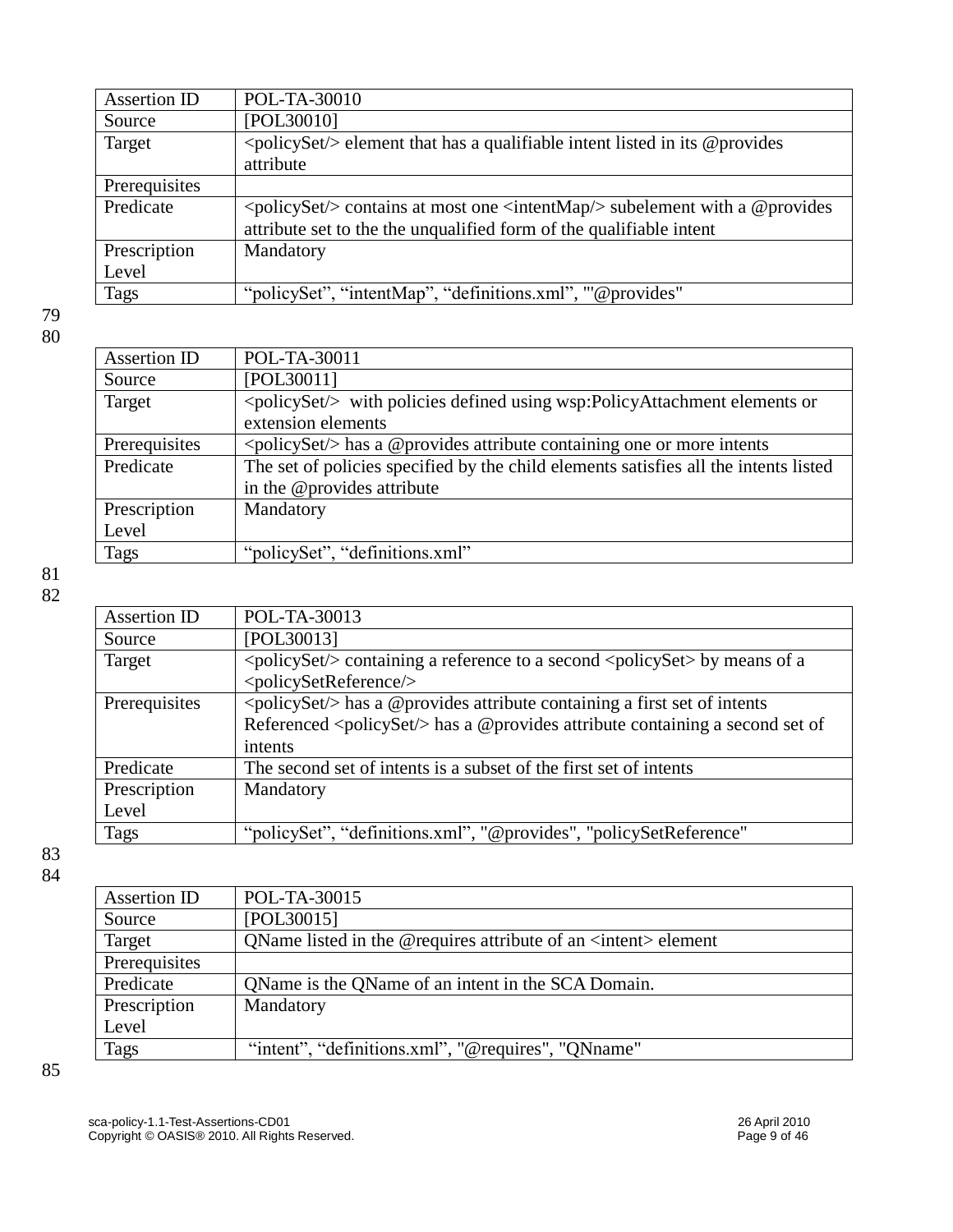| Assertion ID  | POL-TA-30016                                                            |
|---------------|-------------------------------------------------------------------------|
| Source        | [POL30016]                                                              |
| Target        | QName listed in the @excludes attribute of an <intent> element</intent> |
| Prerequisites |                                                                         |
| Predicate     | QName is the QName of an intent in the SCA Domain.                      |
| Prescription  | Mandatory                                                               |
| Level         |                                                                         |
| Tags          | "intent", "definitions.xml", "@excludes", "QName"                       |

87 88

| Assertion ID  | POL-TA-30017                                                                                             |
|---------------|----------------------------------------------------------------------------------------------------------|
| Source        | [POL30017]                                                                                               |
| Target        | The QName of <policyset> element</policyset>                                                             |
| Prerequisites | More than one <policyset> element is defined in the SCA Domain</policyset>                               |
| Predicate     | QName of a $\langle$ policySet $\rangle$ element is unique amongst all the $\langle$ policySet $\rangle$ |
|               | elements in the SCA Domain.                                                                              |
| Prescription  | Mandatory                                                                                                |
| Level         |                                                                                                          |
| Tags          | "policySet", "definitions.xml"                                                                           |

89 90

| POL-TA-30018                                                                           |
|----------------------------------------------------------------------------------------|
| [POL30018]                                                                             |
| @appliesTo attribute of a $\langle$ policySet $\rangle$ element                        |
|                                                                                        |
| The contents of the @appliesTo attribute is a valid XPath 1.0 production <i>expr</i> . |
| Mandatory                                                                              |
|                                                                                        |
| "policySet", "definitions.xml", "@appliesTo", "XPath"                                  |
|                                                                                        |

91 92

| Assertion ID  | POL-TA-30019                                                                          |
|---------------|---------------------------------------------------------------------------------------|
| Source        | [POL30019]                                                                            |
| Target        | @attachTo attribute of a <policyset> element</policyset>                              |
| Prerequisites |                                                                                       |
| Predicate     | The contents of the @attachTo attribute is a valid XPath 1.0 production <i>expr</i> . |
| Prescription  | Mandatory                                                                             |
| Level         |                                                                                       |
| Tags          | "policySet", "definitions.xml", "@attachTo", "XPath"                                  |

| Assertion ID  | POL-TA-30020                                                                           |
|---------------|----------------------------------------------------------------------------------------|
| Source        | [POL30020]                                                                             |
| Target        | $\leq$ intentMap> child element of $\leq$ policySet>                                   |
| Prerequisites | $\langle \text{intentMap}/\rangle$ @ provides attribute specifies a qualifiable intent |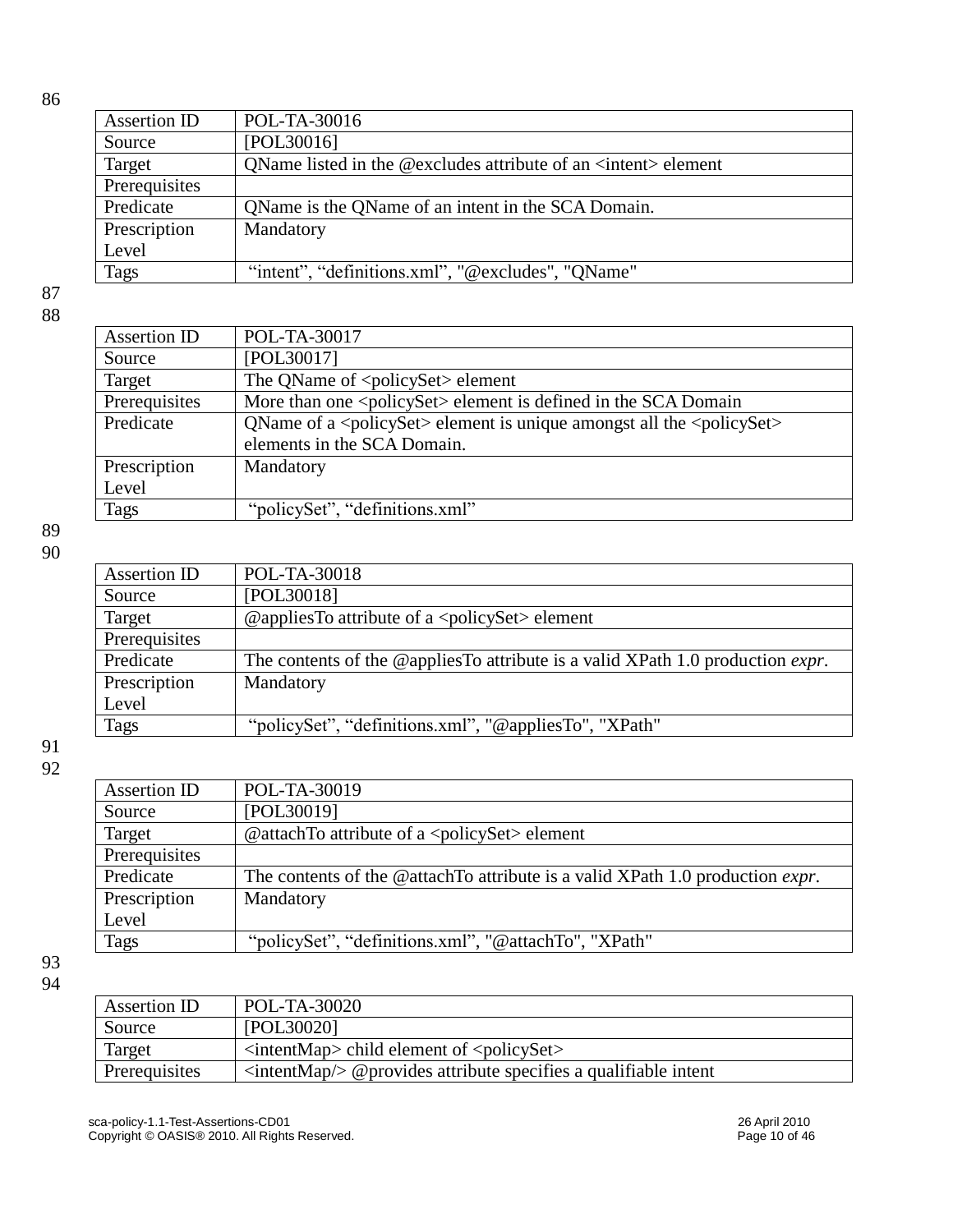| Predicate    | <intentmap> element specifies all possible qualifiers for the qualified intent<br/>specified in the @provides attribute</intentmap> |
|--------------|-------------------------------------------------------------------------------------------------------------------------------------|
| Prescription | Mandatory                                                                                                                           |
| Level        |                                                                                                                                     |
| Tags         | "policySet", "intentMap", "definitions.xml"                                                                                         |

| Assertion ID  | POL-TA-30021                                                                                     |
|---------------|--------------------------------------------------------------------------------------------------|
| Source        | [POL30021]                                                                                       |
| Target        | $\langle \text{policySet} \rangle$ element with an $\langle \text{intentMap}/\rangle$ subelement |
| Prerequisites | $\langle$ intentMap $\rangle$ element has an @provides attribute with one or more intent         |
| Predicate     | $\langle \text{policySet}\rangle$ has an @provides attribute which contains all of the intents   |
|               | specified in the @provides attribute of the <intentmap></intentmap>                              |
| Prescription  | Mandatory                                                                                        |
| Level         |                                                                                                  |
| <b>Tags</b>   | "policySet", "intentMap", "definitions.xml", "@provides"                                         |
|               |                                                                                                  |

97 98

99

| POL-TA-30025                                                                                                                                                                                        |
|-----------------------------------------------------------------------------------------------------------------------------------------------------------------------------------------------------|
| [POL30024]                                                                                                                                                                                          |
| <b>SCA Domain</b>                                                                                                                                                                                   |
|                                                                                                                                                                                                     |
| The set of intent definitions contained in the Policy_Intents_Definitions.xml<br>described in the Appendix "Intent Definitions" of the SCA Policy Framework<br>specification are in the SCA Domain. |
| Mandatory                                                                                                                                                                                           |
|                                                                                                                                                                                                     |
| "intent", "Policy Intents Definitions.xml" "SCA Domain"                                                                                                                                             |
|                                                                                                                                                                                                     |

100

| Assertion ID  | POL-TA-30026                                   |
|---------------|------------------------------------------------|
| Source        | [POL30025]                                     |
| Target        | <intent> element</intent>                      |
| Prerequisites | The qualifier is used as the default qualifier |
|               |                                                |
| Predicate     | The qualifier definition has @default=true     |
| Prescription  | Mandatory                                      |
| Level         |                                                |
| <b>Tags</b>   | "intent", "qualifier"                          |

101 102

### <span id="page-10-0"></span>103 **2.2 Section 4**

## 104

105

Assertion ID POL-TA-40001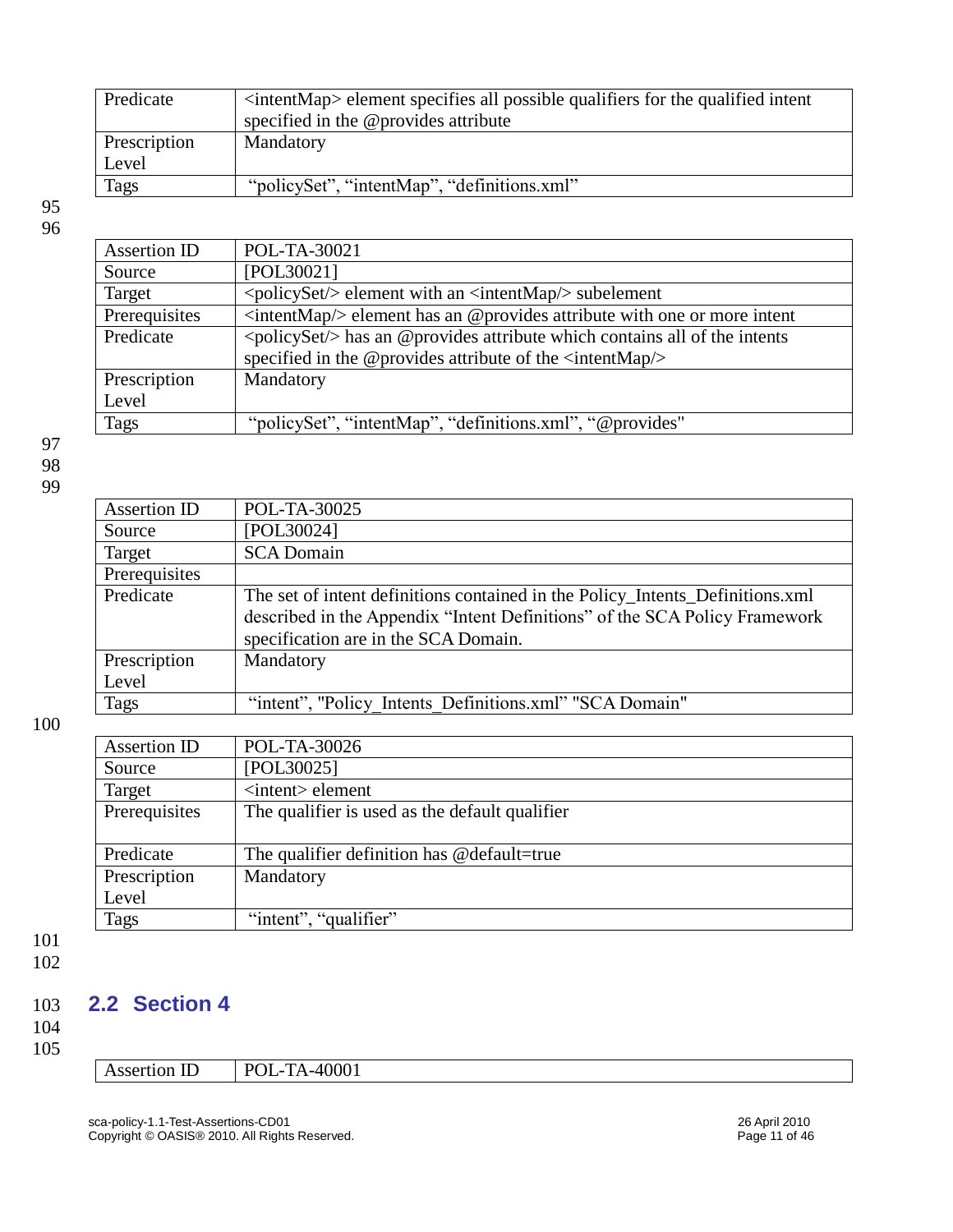| [POL40001, POL40010]                                                             |
|----------------------------------------------------------------------------------|
| <b>SCDL</b> Element                                                              |
| a) An SCA implementation that supports both Direct Attachment and External       |
| Attachment mechanisms                                                            |
| b) The SCDL element has a directly attached policySet                            |
| c) There is a policy Set using external attachment pointing to the same SCDL     |
| element                                                                          |
| The directly attached policySet is ignored and the externally attached policySet |
| is applied                                                                       |
| Mandatory                                                                        |
|                                                                                  |
| "policySets", "externalAttachment", "directAttachment"                           |
|                                                                                  |

| Assertion ID  | POL-TA-40002                                                               |
|---------------|----------------------------------------------------------------------------|
| Source        | [POL40001, POL40010]                                                       |
| Target        | <b>SCDL</b> Element                                                        |
| Prerequisites | a) An SCA implementation that supports both Direct Attachment and External |
|               | Attachment mechanisms                                                      |
|               | b) The SCDL element has only a directly attached policySet                 |
| Predicate     | The directly attached policySet is applied.                                |
| Prescription  | Mandatory                                                                  |
| Level         |                                                                            |
| <b>Tags</b>   | "policySets", "externalAttachment", "directAttachment"                     |
|               |                                                                            |

108 109

| Assertion ID  | POL-TA-40003                                                               |
|---------------|----------------------------------------------------------------------------|
| Source        | [POL40001,POL40010]                                                        |
| Target        | <b>SCDL</b> Element                                                        |
| Prerequisites | a) An SCA implementation that supports both Direct Attachment and External |
|               | Attachment mechanisms                                                      |
|               | b) There is only a policySet applied to the SCDL element using external    |
|               | attachment                                                                 |
| Predicate     | The externally attached policySet is applied.                              |
|               |                                                                            |
| Prescription  | Mandatory                                                                  |
| Level         |                                                                            |
| Tags          | "policySets", "externalAttachment", "directAttachment"                     |
|               |                                                                            |

| Assertion ID  | POL-TA-40004                                                            |
|---------------|-------------------------------------------------------------------------|
| Source        | [POL40004]                                                              |
| Target        | <component> element</component>                                         |
| Prerequisites | a) A qualifiable intent expressed lower in the implementation hierarchy |
|               | b) A qualified intent expressed on the component                        |
| Predicate     | The qualified intent applies to the component.                          |
|               |                                                                         |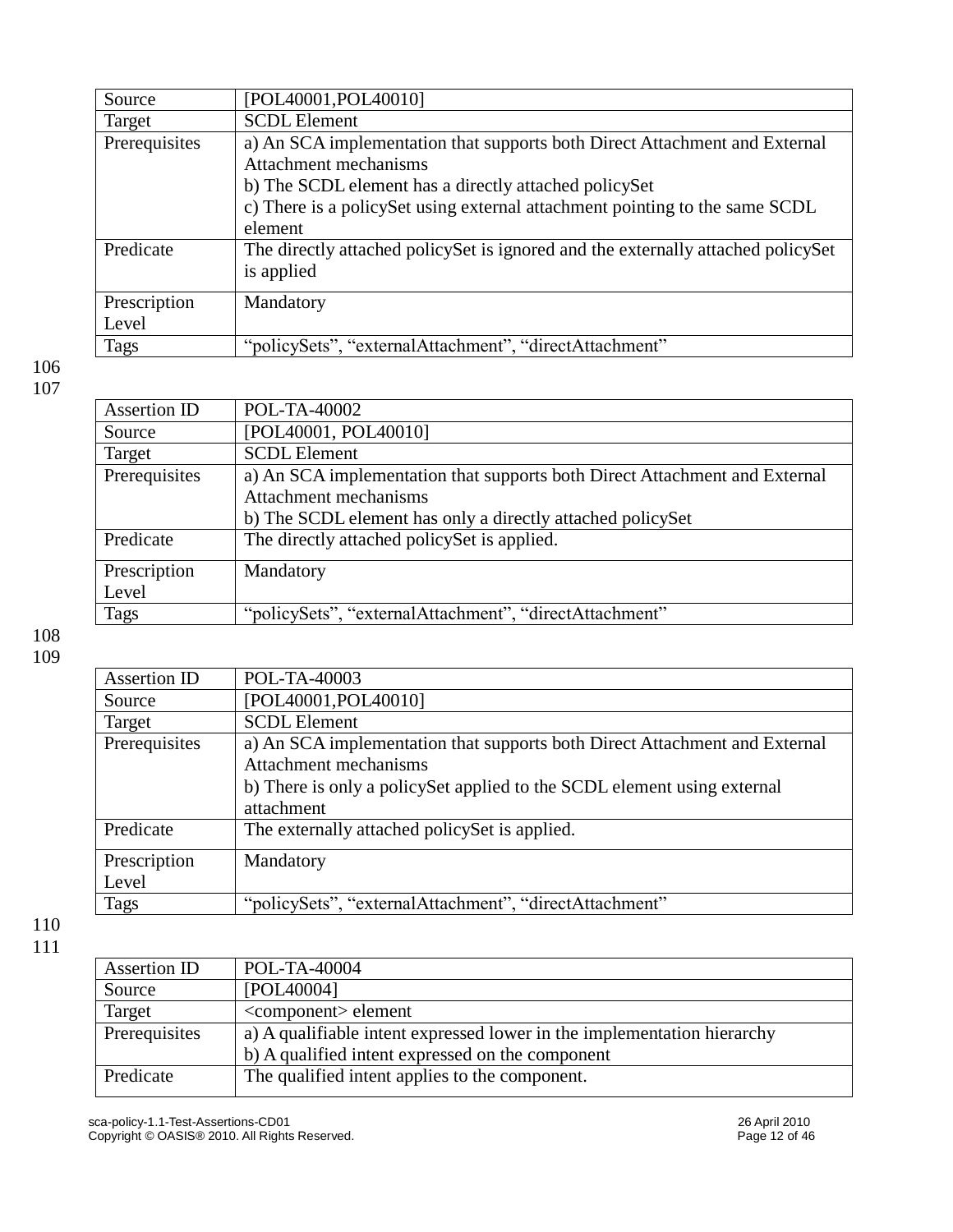| Prescription | Mandatory                                         |
|--------------|---------------------------------------------------|
| Level        |                                                   |
| Tags         | "intent", "attachment", "implementationHierarchy" |

| Assertion ID  | POL-TA-40005                                                                                                           |
|---------------|------------------------------------------------------------------------------------------------------------------------|
| Source        | [POL40004]                                                                                                             |
| Target        | <composite></composite> <service></service> or <reference></reference> element which has a qualified intent            |
|               | expressed                                                                                                              |
| Prerequisites | The unqualified form of the same qualifiable intent expressed on the                                                   |
|               | <component></component> service/> or <component></component> >reference/> element which is                             |
|               | promoted by the <composite></composite> <service></service> or <composite></composite> <reference></reference> element |
| Predicate     | The qualified intent applies to the composite service or reference.                                                    |
| Prescription  | Mandatory                                                                                                              |
| Level         |                                                                                                                        |
| Tags          | "intent", "attachment", "implementationHierarchy"                                                                      |
|               |                                                                                                                        |

114 115

| <b>Assertion ID</b> | POL-TA-40006                                                                     |
|---------------------|----------------------------------------------------------------------------------|
| Source              | [POL40005]                                                                       |
| Target              | SCDL element                                                                     |
| Prerequisites       | a) The element inherits a set of intents from higher in the structural hierarchy |
|                     | (S1)                                                                             |
|                     | b) zero or more intents are applied directly to the element $(S2)$               |
|                     | c) no intents in S1 are mutually exclusive to any intent in S2                   |
|                     | d) the UNION of S1 and S2 does NOT contain qualified and unqualified forms       |
|                     | of the same intent                                                               |
| Predicate           | The UNION of the set of intents in S1 and S2 are applied to the element          |
| Prescription        | Mandatory                                                                        |
| Level               |                                                                                  |
| Tags                | "intent", "attachment", "structuralHierarchy"                                    |
|                     |                                                                                  |

| Assertion ID  | POL-TA-40007                                                                     |
|---------------|----------------------------------------------------------------------------------|
| Source        | [POL40005]                                                                       |
| Target        | <b>SCDL</b> element                                                              |
| Prerequisites | a) The element inherits a set of intents from higher in the structural hierarchy |
|               | (S1)                                                                             |
|               | b) one or more intents are applied directly to the element $(S2)$                |
|               | c) some intents in S2 are mutually exclusive to some intents in S1               |
|               | d) the UNION of S1 and S2 does NOT contain qualified and unqualified forms       |
|               | of the same intent                                                               |
| Predicate     | The intents in S2 and the intents from S1 that are NOT mutually exclusive with   |
|               | the intents in S2 are applied to the element                                     |
|               |                                                                                  |
| Prescription  | Mandatory                                                                        |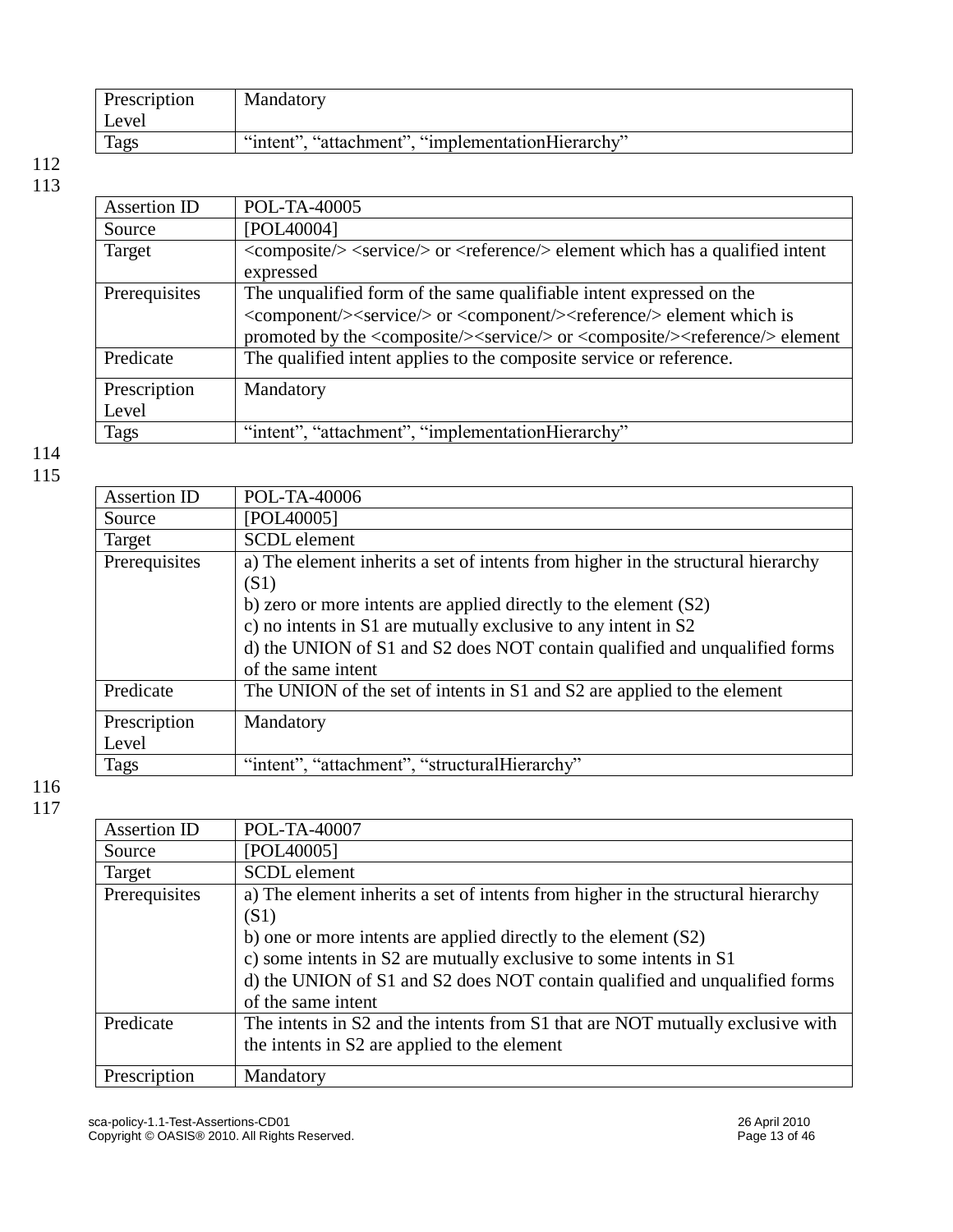| Level   |                                                                     |
|---------|---------------------------------------------------------------------|
| Tags    | "intent", "attachment", "structuralHierarchy"                       |
| Comment | There could be more than one mutually exclusive intent (Same as V1) |

| POL-TA-40008                                                                        |
|-------------------------------------------------------------------------------------|
| [POL40005]                                                                          |
| <b>SCDL</b> element                                                                 |
| a) The element inherits a set of intents from higher in the structural hierarchy    |
| (S1)                                                                                |
| b) zero or more intents are applied directly to the element $(S2)$                  |
| c) no intents in S1 are mutually exclusive to any intent in S2                      |
| d) the UNION of S1 and S2 contains qualified and unqualified forms of the           |
| same intent (S3)                                                                    |
| All intents in S3 that are not the unqualified form of a qualifiable intent that is |
| also in S3 are applied to the element                                               |
| Mandatory                                                                           |
|                                                                                     |
| "intent", "attachment", "structuralHierarchy"                                       |
| [POL40005] allows qualified intents from either source                              |
|                                                                                     |

### 120

|--|--|

| Assertion ID  | POL-TA-40009                                                       |
|---------------|--------------------------------------------------------------------|
| Source        | [POL40006]                                                         |
| Target        | <component> element</component>                                    |
| Prerequisites | a) A component has a policy Set attached to it.                    |
|               | b) The component's component Type has a policy Set attached to it. |
| Predicate     | The policySet attached to the componentType is ignored.            |
| Prescription  | Mandatory                                                          |
| Level         |                                                                    |
| Tags          | "intent", "attachment", "componentType" "component"                |

| Assertion ID  | POL-TA-40010                                                                      |
|---------------|-----------------------------------------------------------------------------------|
| Source        | [POL40007]                                                                        |
| Target        | <reference> with a configured <br/> <br/> <br/>dinding&gt; subelement</reference> |
| Prerequisites | a) A reference has a directly or externally attached policySet.                   |
|               | b) The policySet uses WS-Policy syntax.                                           |
|               | c) The configured binding instance points to a service outside the SCA Domain.    |
|               | d) The target service is configured with WS-Policy based policies.                |
|               |                                                                                   |
| Predicate     | WS-Policy compatibility of the reference with its target service is assessed      |
|               | using strict WS-Policy intersection.                                              |
|               |                                                                                   |
| Prescription  | Mandatory                                                                         |
| Level         |                                                                                   |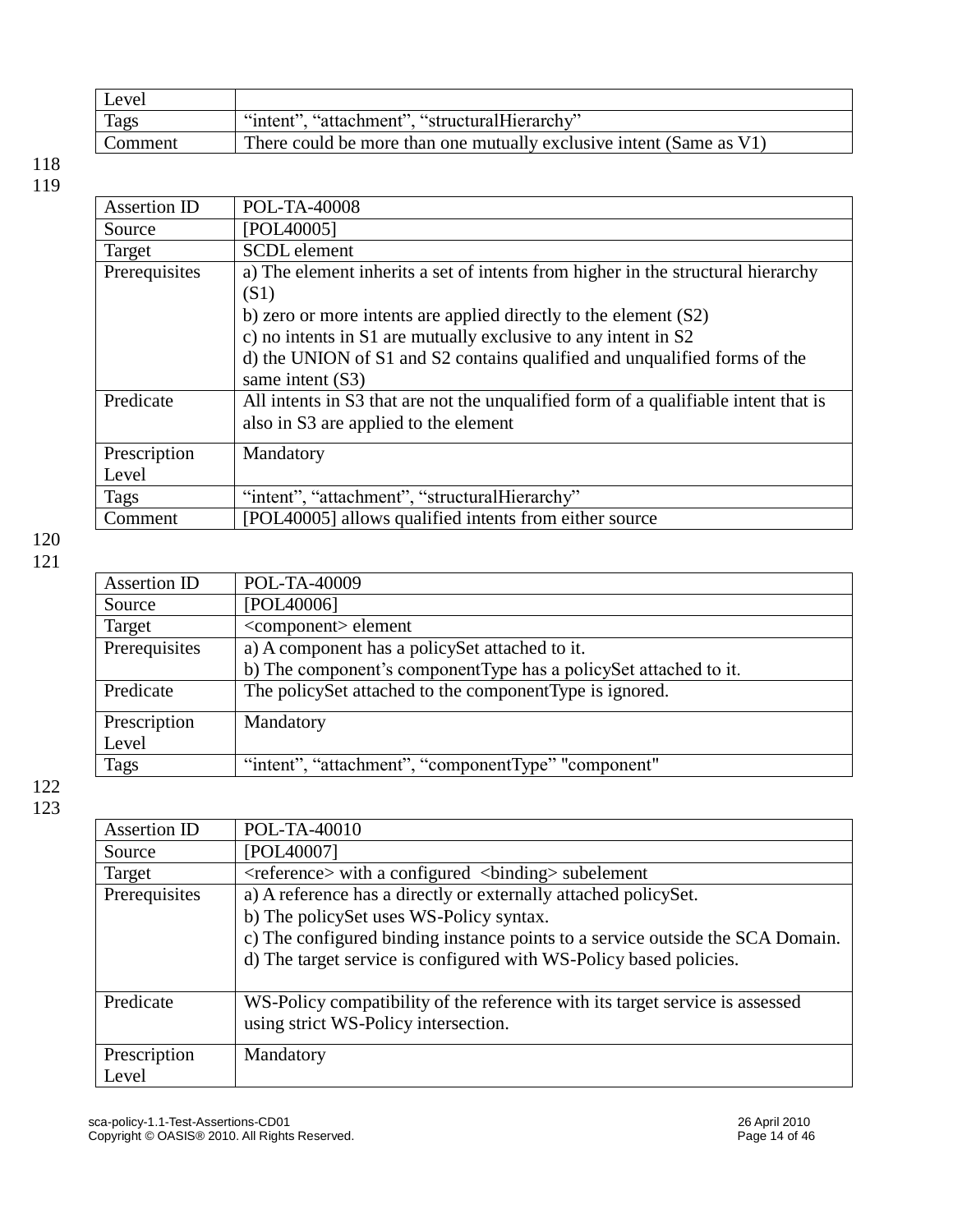|--|

| Assertion ID  | POL-TA-40011                                                                    |
|---------------|---------------------------------------------------------------------------------|
| Source        | [POL40007]                                                                      |
| Target        | <service> with a configured <br/> <br/>binding&gt; subelement</service>         |
| Prerequisites | a) A service with directly or externally attached policySet.                    |
|               | b) The policySet uses WS-Policy syntax.                                         |
|               | c) The configured binding instance enables access to clients outside the SCA    |
|               | Domain.                                                                         |
|               | d) An external client is configured with WS-Policy based policies.              |
|               |                                                                                 |
| Predicate     | WS-Policy compatibility of the client with the service is assessed using strict |
|               | WS-Policy intersection.                                                         |
|               |                                                                                 |
| Prescription  | Mandatory                                                                       |
| Level         |                                                                                 |
| Tags          | policyMatching                                                                  |

126 127

| Assertion ID  | POL-TA-40012                                                           |
|---------------|------------------------------------------------------------------------|
| Source        | [POL40009]                                                             |
| Target        | SCDL element with a set of 2 or more intents applied to it             |
| Prerequisites | The intent set contains two mutually exclusive intents. [POL-TA-30023] |
| Predicate     | The SCDL element is not valid.                                         |
| Prescription  | Mandatory                                                              |
| Level         |                                                                        |
| Tags          | "policyMatching" "mutually exclusive" "intents"                        |

128 129

| Assertion ID  | POL-TA-40013                                      |
|---------------|---------------------------------------------------|
| Source        | [POL40010, POL40011]                              |
| Target        | SCDL Element with a directly attached policySet   |
| Prerequisites | The SCA runtime only supports external attachment |
| Predicate     | The directly attached policy Set is ignored       |
| Prescription  | Mandatory                                         |
| Level         |                                                   |
| Tags          | "policySet", "attachment", "externalAttachment"   |

| Assertion ID  | POL-TA-40014                                       |
|---------------|----------------------------------------------------|
| Source        | [POL40010, POL40011]                               |
| Target        | SCDL Element with an externally attached policySet |
| Prerequisites | The SCA runtime only supports external attachment  |
| Predicate     | The externally attached policy Set is applied      |
| Prescription  | Mandatory                                          |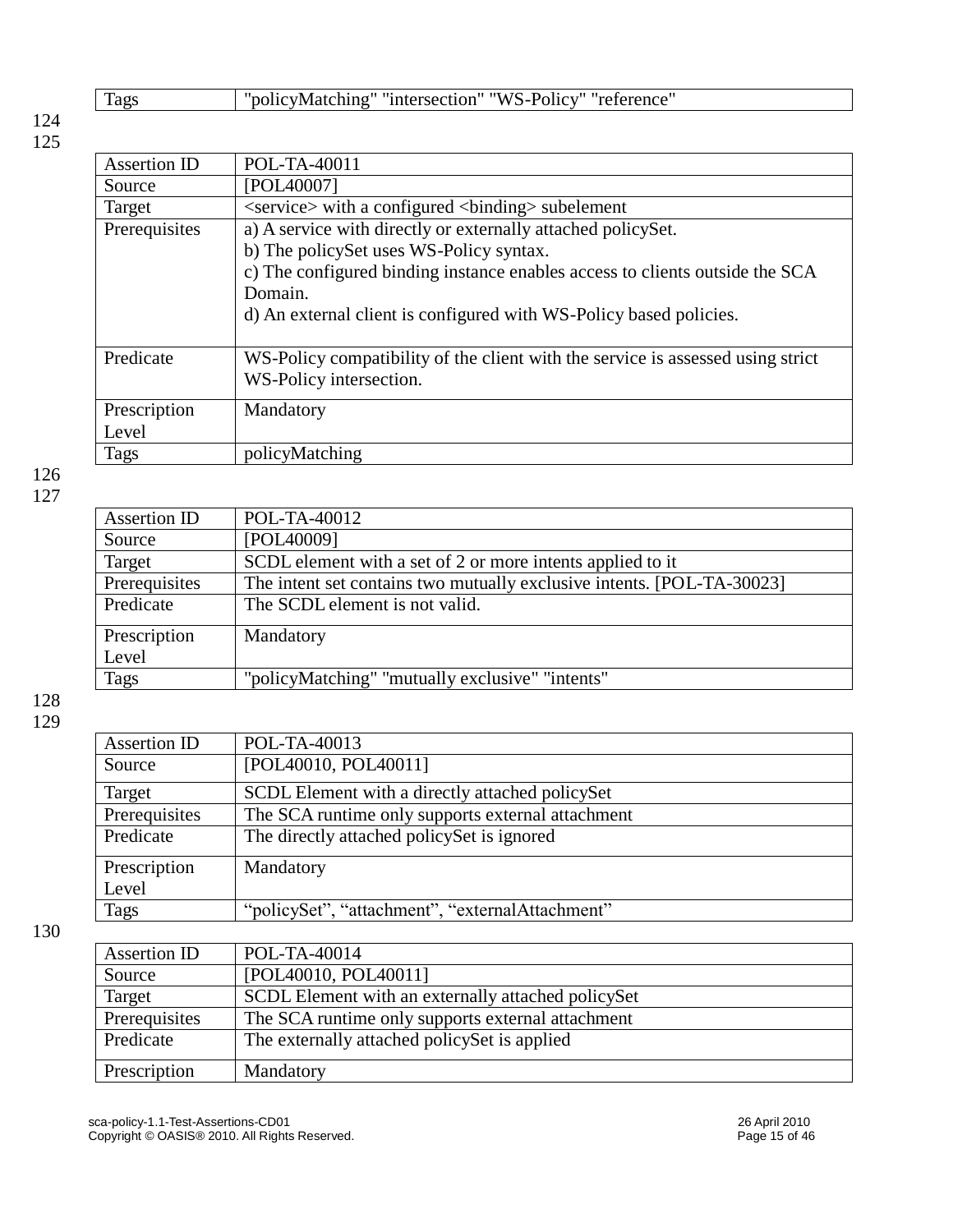| $\mathbf{r}$<br>Level |                                                                       |
|-----------------------|-----------------------------------------------------------------------|
| Tags                  | chment"<br>externar -<br>attachment¤''<br>ີ່`ຖ∩⊥<br>∗ہ۔<br>ment<br>ги |

| Assertion ID  | POL-TA-40015                                                                     |
|---------------|----------------------------------------------------------------------------------|
| Source        | [POL40010, POL40011]                                                             |
| Target        | SCDL Element with a directly attached policySet and a different externally       |
|               | attached policySet                                                               |
| Prerequisites | The SCA runtime only supports external attachment                                |
| Predicate     | The directly attached policySet is ignored and the externally attached policySet |
|               | is applied.                                                                      |
| Prescription  | Mandatory                                                                        |
| Level         |                                                                                  |
| Tags          | "policySet", "attachment", "externalAttachment"                                  |

#### 133 134

### Assertion ID | POL-TA-40016 Source [POL40010, POL40012]<br>Target SCDL Element with an e Target SCDL Element with an externally attached policySet<br>Prerequisites The SCA runtime only supports direct attachment Prerequisites The SCA runtime only supports direct attachment<br>Predicate The externally attached policySet is ignored. The externally attached policySet is ignored. **Prescription** Level **Mandatory** Tags "policySet", "attachment", "directAttachment"

135 136

| Assertion ID  | POL-TA-40017                                    |
|---------------|-------------------------------------------------|
| Source        | [POL40010, POL40012]                            |
| Target        | SCDL Element with a directly attached policySet |
| Prerequisites | The SCA runtime only supports direct attachment |
| Predicate     | The directly attached policy Set is applied.    |
| Prescription  | Mandatory                                       |
| Level         |                                                 |
| <b>Tags</b>   | "policySet", "attachment", "directAttachment"   |

| Assertion ID  | POL-TA-40018                                                                     |
|---------------|----------------------------------------------------------------------------------|
| Source        | [POL40010, POL40012]                                                             |
| Target        | SCDL Element with a directly attached policySet and a different externally       |
|               | attached policySet                                                               |
| Prerequisites | The SCA runtime only supports direct attachment                                  |
| Predicate     | The externally attached policySet is ignored and the directly attached policySet |
|               | is applied.                                                                      |
| Prescription  | Mandatory                                                                        |
| Level         |                                                                                  |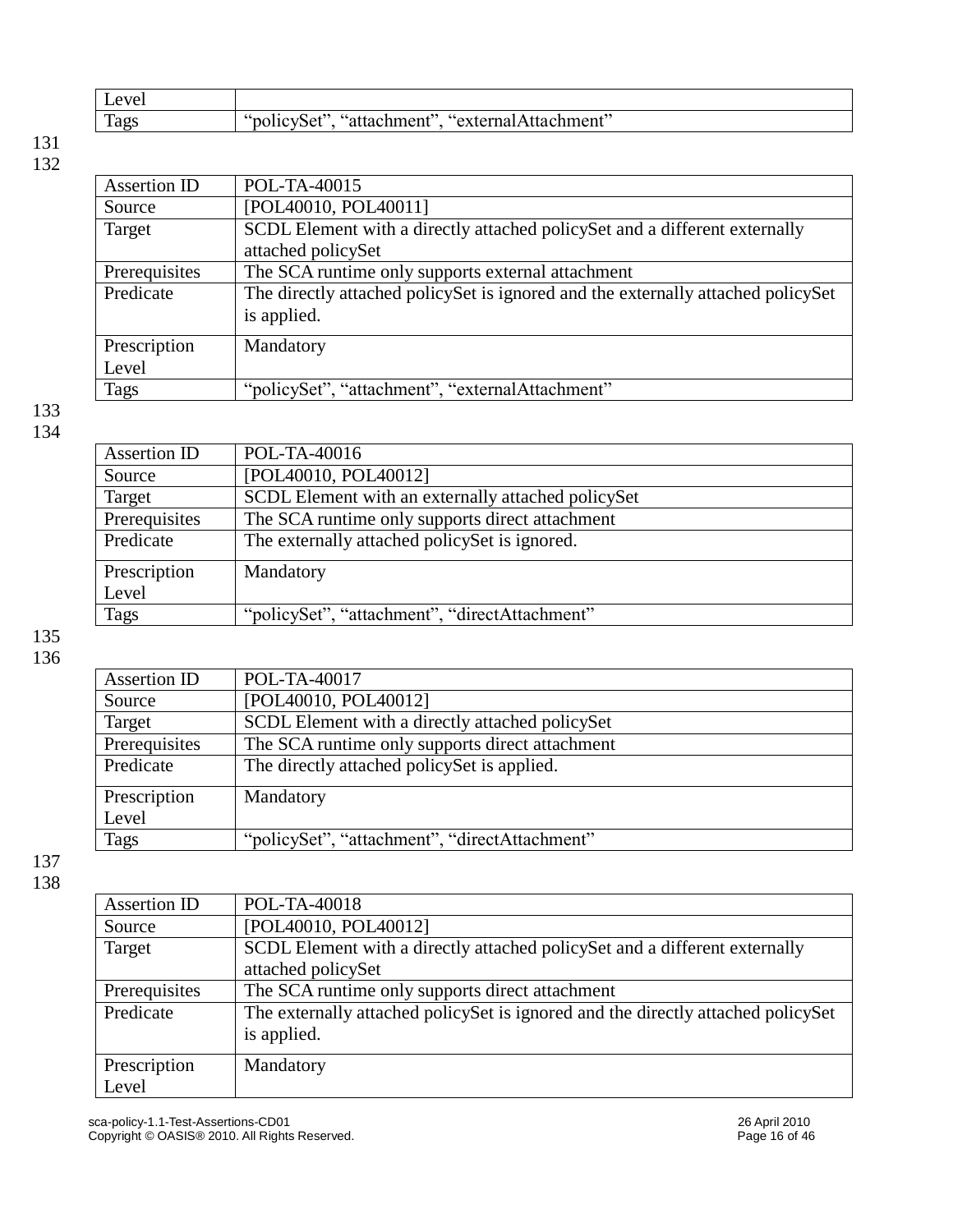#### 140 141

142

| POL-TA-40020                                                          |
|-----------------------------------------------------------------------|
| [POL40014]                                                            |
| SCDL element with one or more elements below it in its implementation |
| hierarchy                                                             |
| An intent is applied to an element in the implementation hierarchy.   |
| The intent applies to the element                                     |
| Mandatory                                                             |
|                                                                       |
| "intent" "attachment", "implementationHierarchy"                      |
|                                                                       |

Tags "policySet", "attachment", "directAttachment"

### 143 144

| Assertion ID  | POL-TA-40021                                                                      |
|---------------|-----------------------------------------------------------------------------------|
| Source        | [POL40015]                                                                        |
| Target        | <b>SCDL Element</b>                                                               |
| Prerequisites | a) Unqualified form of a qualifiable intent is attached to a SCDL element in the  |
|               | $\leq$ componentType $\geq$ of an implementation.                                 |
|               | b) Qualified form of the same qualifiable intent is attached to the corresponding |
|               | element in a component implemented by the implementation.                         |
| Predicate     | The qualified intent applies to the child elements of the SCDL Element            |
| Prescription  | Mandatory                                                                         |
| Level         |                                                                                   |
| <b>Tags</b>   | "intent", "attachment", "implementationHierarchy", "structural hierarchy"         |

145 146

| Assertion ID  | POL-TA-40022                                                                                 |
|---------------|----------------------------------------------------------------------------------------------|
| Source        | [POL40016]                                                                                   |
| Target        | Component service                                                                            |
| Prerequisites | a) service uses an interface with one or more intents attached or an <interface></interface> |
|               | element with one or more intents attached.                                                   |
|               | b) a binding that is configured for the service                                              |
| Predicate     | Intents attached to interface apply to the service and to the binding.                       |
| Prescription  | Mandatory                                                                                    |
| Level         |                                                                                              |
| Tags          | "intent" "attachment", "interface", "binding"                                                |

| Assertion ID  | POL-TA-40023                                                           |
|---------------|------------------------------------------------------------------------|
| Source        | [POL40016]                                                             |
| Target        | Component reference                                                    |
| Prerequisites | a) reference uses an interface with one or more intents attached or an |
|               | <interface> element with one or more intents attached.</interface>     |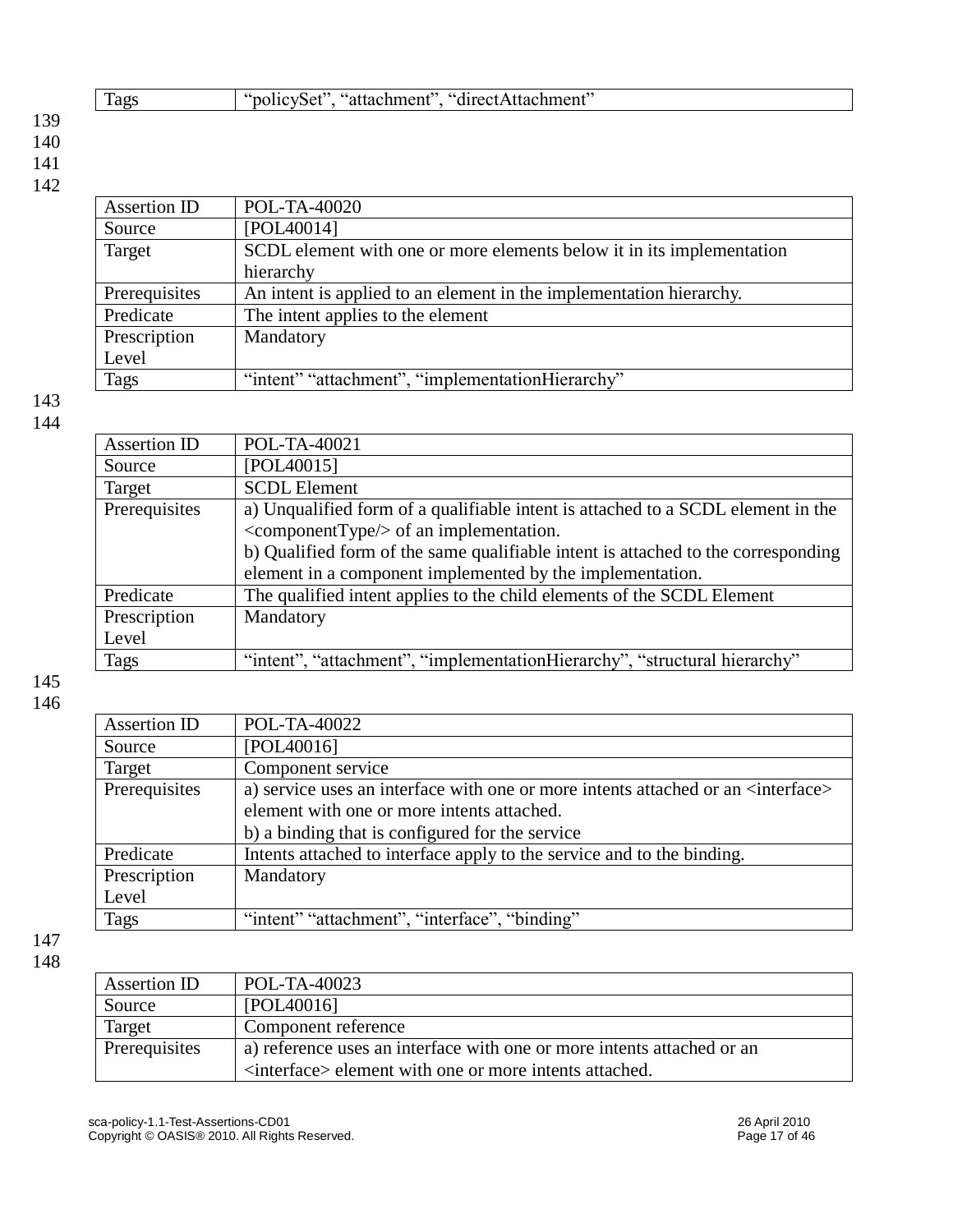|              | b) a binding that is configured for the reference                        |
|--------------|--------------------------------------------------------------------------|
| Predicate    | Intents attached to interface apply to the reference and to the binding. |
| Prescription | Mandatory                                                                |
| Level        |                                                                          |
| <b>Tags</b>  | "intent", "attachment", "interface", "binding"                           |
|              |                                                                          |

| Assertion ID  | POL-TA-40024                                                            |
|---------------|-------------------------------------------------------------------------|
| Source        | [POL40016]                                                              |
| Target        | Component service                                                       |
| Prerequisites | a) service uses an interface with one or more policySets attached or an |
|               | <interface> element with one or more policySets attached.</interface>   |
|               | b) a binding that is configured for the service                         |
| Predicate     | policySets attached to interface apply to the service and the binding.  |
| Prescription  | Mandatory                                                               |
| Level         |                                                                         |
| <b>Tags</b>   | "policySet", "attachment", "interface", "binding"                       |

### 151 152

| Assertion ID  | POL-TA-40025                                                                |
|---------------|-----------------------------------------------------------------------------|
| Source        | [POL40016]                                                                  |
| Target        | Component reference                                                         |
| Prerequisites | a) reference uses an interface with one or more policySets attached or an   |
|               | <interface> element with one or more policySets attached.</interface>       |
|               | b) a binding that is configured for the reference                           |
| Predicate     | policySets attached to interface apply to the reference and to the binding. |
| Prescription  | Mandatory                                                                   |
| Level         |                                                                             |
| Tags          | "policySet", "attachment", "interface", "binding"                           |
|               |                                                                             |

### 153 154

| POL-TA-40026                                                                    |
|---------------------------------------------------------------------------------|
| [POL40017]                                                                      |
| Composite document                                                              |
| Required intent set for an element in the composite contains a pair of mutually |
| exclusive intents.                                                              |
| Composite document is rejected and the SCA runtime raises an error              |
| Mandatory                                                                       |
|                                                                                 |
| "intent" "attachment" "mutually exclusive"                                      |
|                                                                                 |

| ۰,<br>۰.<br>۰.<br>×<br>۰.<br>× |  |
|--------------------------------|--|
|--------------------------------|--|

| Assertion ID  | POL-TA-40027                                                  |
|---------------|---------------------------------------------------------------|
| Source        | [POL40018]                                                    |
| Target        | <b>Component Service</b>                                      |
| Prerequisites | a) service has one or more intents in its required intent set |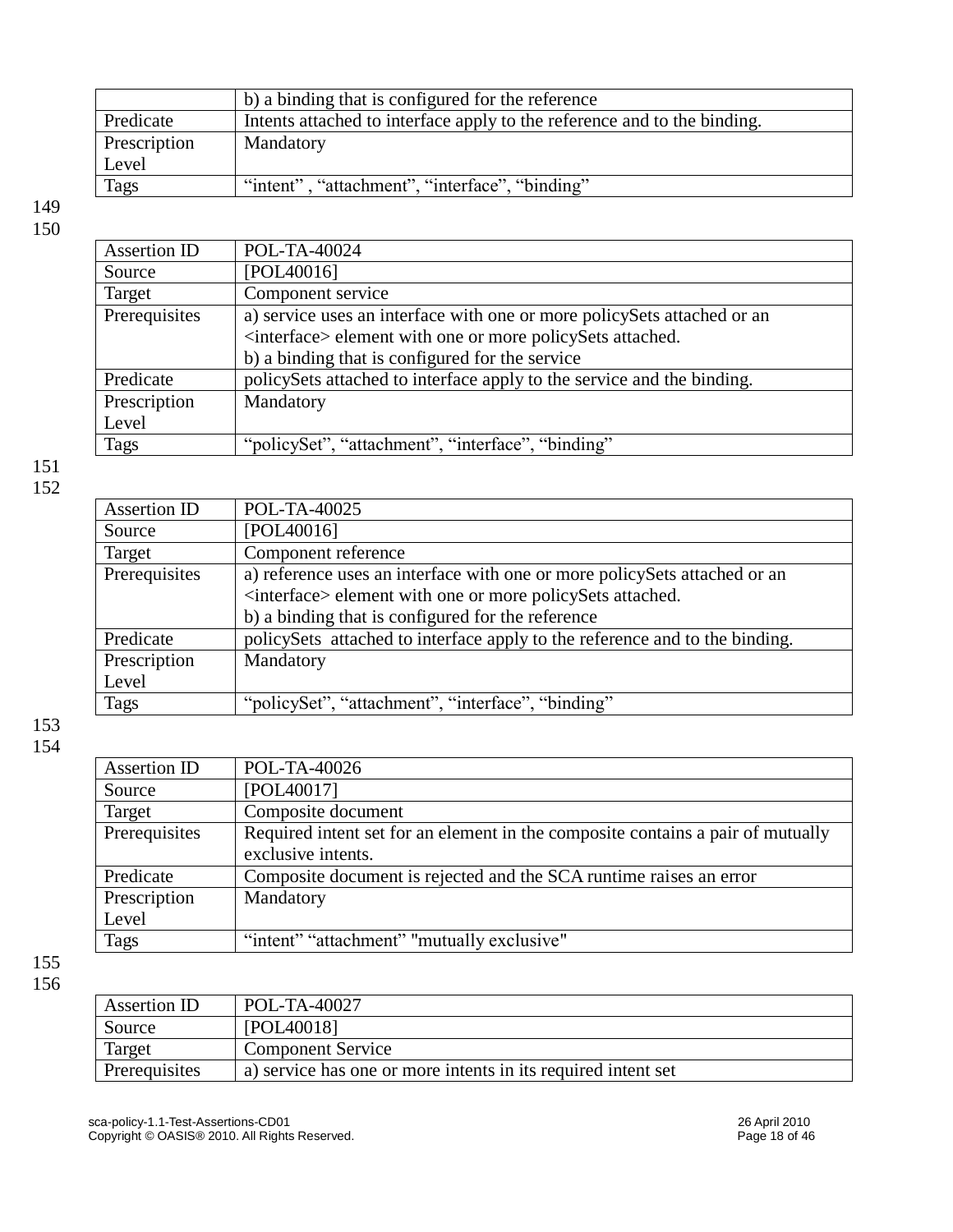|              | b) zero or more bindings (SCA binding is used if no others are configured)         |
|--------------|------------------------------------------------------------------------------------|
|              | c) zero or more policySets (attached directly and/or externally)                   |
| Predicate    | All the intents in the required intent set are provided by the set of bindings and |
|              | policySets which apply to the service.                                             |
| Prescription | Preferred                                                                          |
| Level        |                                                                                    |
| <b>Tags</b>  | "intent" "policySets", "service", "binding"                                        |

| Assertion ID  | POL-TA-40028                                                                       |
|---------------|------------------------------------------------------------------------------------|
| Source        | [POL40018]                                                                         |
| Target        | <b>Component Reference</b>                                                         |
| Prerequisites | a) reference has one or more intents in its required intent set                    |
|               | b) zero or more bindings                                                           |
|               | c) zero or more policySets (attached directly and/or externally)                   |
| Predicate     | All the intents in the required intent set are provided by the set of bindings and |
|               | policySets which apply to the reference.                                           |
| Prescription  | Preferred                                                                          |
| Level         |                                                                                    |
| Tags          | "intent" "policySets", "reference", "binding"                                      |

159 160

| POL-TA-40036<br>Assertion ID<br>[POL40018]<br>Source<br>Component implementation               |  |
|------------------------------------------------------------------------------------------------|--|
|                                                                                                |  |
|                                                                                                |  |
| Target                                                                                         |  |
| Prerequisites<br>a) implementation has one or more intents in its required intent set          |  |
| b) zero or more intents are provided by the implementation Type                                |  |
| c) zero or more policySets (attached directly and/or externally)                               |  |
| All the intents in the required intent set are provided by the combination of the<br>Predicate |  |
| implementationType and any policySets which apply to the implementation.                       |  |
| Prescription<br>Preferred                                                                      |  |
| Level                                                                                          |  |
| "intent" "policySets", "reference", "binding"<br><b>Tags</b>                                   |  |

| Assertion ID  | POL-TA-40037                                                                                                      |
|---------------|-------------------------------------------------------------------------------------------------------------------|
| Source        | [POL40019]                                                                                                        |
| Target        | $\langle \text{component} \rangle > \langle \text{service} \rangle$                                               |
| Prerequisites | a) <component></component> has <implementation></implementation> which has an <interface></interface> attached to |
|               | the <service></service> corresponding to the <component> <service></service></component>                          |
|               | b) $\langle$ interface $\rangle$ has an intent applied to it, either in the @requires attribute of                |
|               | the <interface></interface> element or in the declaration of the interface artifact                               |
| Predicate     | The intent applies to the $\langle$ component $\rangle$ $\langle$ service $\rangle$                               |
| Prescription  | Mandatory                                                                                                         |
| Level         |                                                                                                                   |
| Tags          | "intent" "", "attachment", "interface", "service"                                                                 |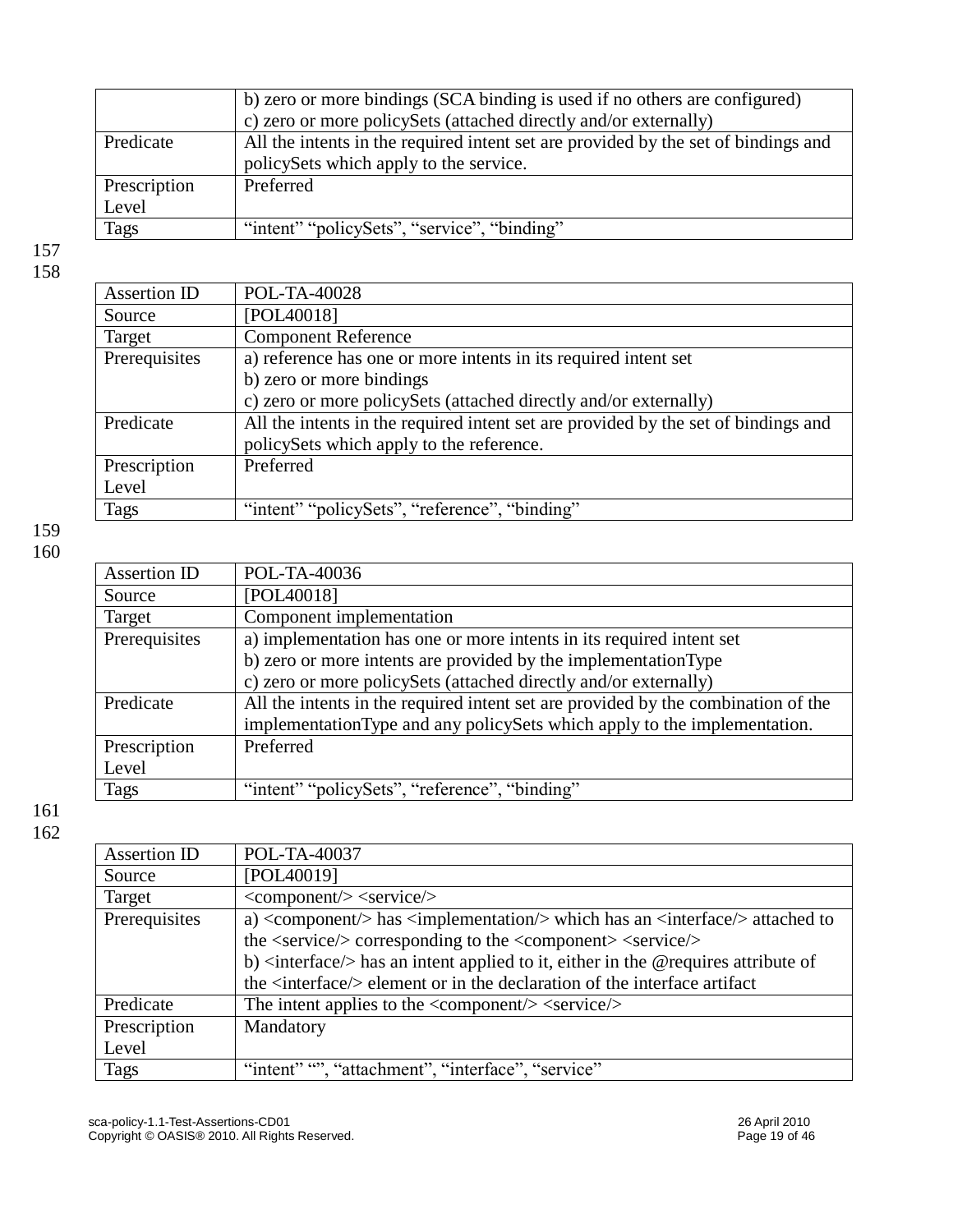| Assertion ID  | POL-TA-40038                                                                                             |
|---------------|----------------------------------------------------------------------------------------------------------|
| Source        | [POL40019]                                                                                               |
| Target        | $\langle \text{component} \rangle > \langle \text{reference} \rangle$                                    |
| Prerequisites | a) <component></component> has $\langle$ implementation/> which has an $\langle$ interface/> attached to |
|               | the <reference></reference> corresponding to the <component> <reference></reference></component>         |
|               | b) $\langle$ interface $\rangle$ has an intent applied to it, either in the @requires attribute of       |
|               | the <interface></interface> element or in the declaration of the interface artifact                      |
| Predicate     | The intent applies to the $\langle$ component $\rangle$ $\langle$ reference $\rangle$                    |
| Prescription  | Mandatory                                                                                                |
| Level         |                                                                                                          |
| Tags          | "intent", "attachment", "interface", "reference"                                                         |

165 166

167

| Assertion ID  | POL-TA-40039                                                                |
|---------------|-----------------------------------------------------------------------------|
| Source        | [POL40020]                                                                  |
| Target        | <b>OName of binding Type element</b>                                        |
| Prerequisites | More than one binding Type is defined in the SCA Domain                     |
| Predicate     | The QName of the binding Type is unique amongst the set of binding Types in |
|               | the SCA Domain.                                                             |
| Prescription  | Mandatory                                                                   |
| Level         |                                                                             |
| Tags          | "bindingType"                                                               |
|               |                                                                             |

168 169

| Assertion ID  | POL-TA-40040                                                         |
|---------------|----------------------------------------------------------------------|
|               |                                                                      |
| Source        | [POL40021]                                                           |
| Target        | Binding implementation                                               |
| Prerequisites | a) the associated binding Type has one or more intents listed in the |
|               | @alwaysProvides attribute                                            |
|               | b) the associated binding Type has one or more intents listed in the |
|               | @mayProvides attribute                                               |
| Predicate     | The binding implementation implements all the intents listed in its  |
|               | @alwaysProvides and @mayProvides attributes.                         |
| Prescription  | Mandatory                                                            |
| Level         |                                                                      |
| Tags          | "intent", "alwaysProvides", "mayProvides", "bindingType"             |
|               |                                                                      |

| Assertion ID  | POL-TA-40041                                                                  |
|---------------|-------------------------------------------------------------------------------|
| Source        | [POL40022, POL40025]                                                          |
| Target        | A reference that is connected to a service ( <i>i.e.</i> a wire)              |
| Prerequisites | a) one or more policy Sets (using policy language X) applied to the reference |
|               | b) one or more policySets (using policy language X) applied to the service    |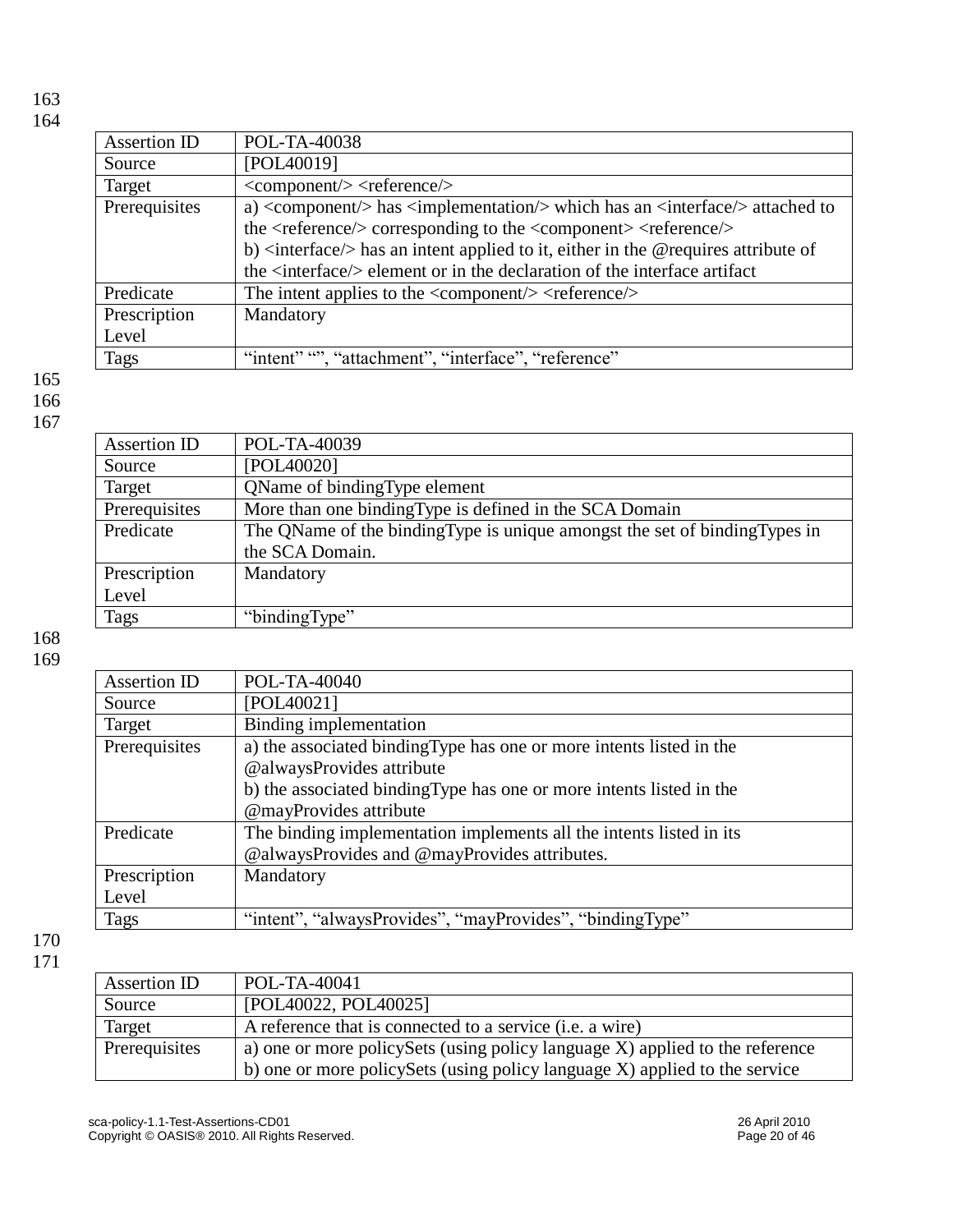| Predicate    | The wire is valid if the policySets at each end of the wire are compatible, using |
|--------------|-----------------------------------------------------------------------------------|
|              | the compatibility rules of policy language X.                                     |
| Prescription | Mandatory                                                                         |
| Level        |                                                                                   |
| <b>Tags</b>  | "policySets" "compatibility"                                                      |

| <b>Assertion ID</b> | POL-TA-40042                                                                  |
|---------------------|-------------------------------------------------------------------------------|
| Source              | [POL40023, POL40025]                                                          |
| Target              | A reference that is connected to a service (i.e. a wire)                      |
| Prerequisites       | a) one or more policy Sets (using policy language X) applied to the reference |
|                     | b) one or more policy Sets (using policy language Y) applied to the service   |
| Predicate           | The wire is not valid.                                                        |
| Prescription        | Mandatory                                                                     |
| Level               |                                                                               |
| <b>Tags</b>         | "policySets" "compatibility"                                                  |

174 175

| Assertion ID  | POL-TA-40043                                                                  |
|---------------|-------------------------------------------------------------------------------|
| Source        | [POL40024, POL40025]                                                          |
| Target        | A reference that is connected to a service (i.e. a wire)                      |
| Prerequisites | a) one or more policySets (using WS-Policy language) applied to the reference |
|               | b) one or more policySets (using WS-Policy language) applied to the service   |
| Predicate     | Wire is valid if the policy Sets are compatible using WS-Policy strict        |
|               | intersection.                                                                 |
| Prescription  | Mandatory                                                                     |
| Level         |                                                                               |
| <b>Tags</b>   | "policySet", "compatibility", "WS-Policy"                                     |

176

177

178

179

180

| <b>Assertion ID</b> | POL-TA-40049                                                       |
|---------------------|--------------------------------------------------------------------|
| Source              | [POL40002]                                                         |
| Target              | <policyset> element with @attachTo attribute</policyset>           |
| Prerequisites       | a) A component with a $\langle$ property $\rangle$ element         |
|                     | b) The policySet is deployed to the SCA Domain                     |
|                     | c) The component is deployed to the SCA Domain                     |
| Predicate           | The @attachTo attribute does not resolve to the component property |
| Prescription        | Mandatory                                                          |
| Level               |                                                                    |
| Tags                | "policySet", "attachment"                                          |
|                     |                                                                    |

| $\overline{ }$<br>Assertion ID | $D\cap I$<br>TA-40050<br>LOL- |
|--------------------------------|-------------------------------|
| Source                         | 40027<br>יט<br>. .            |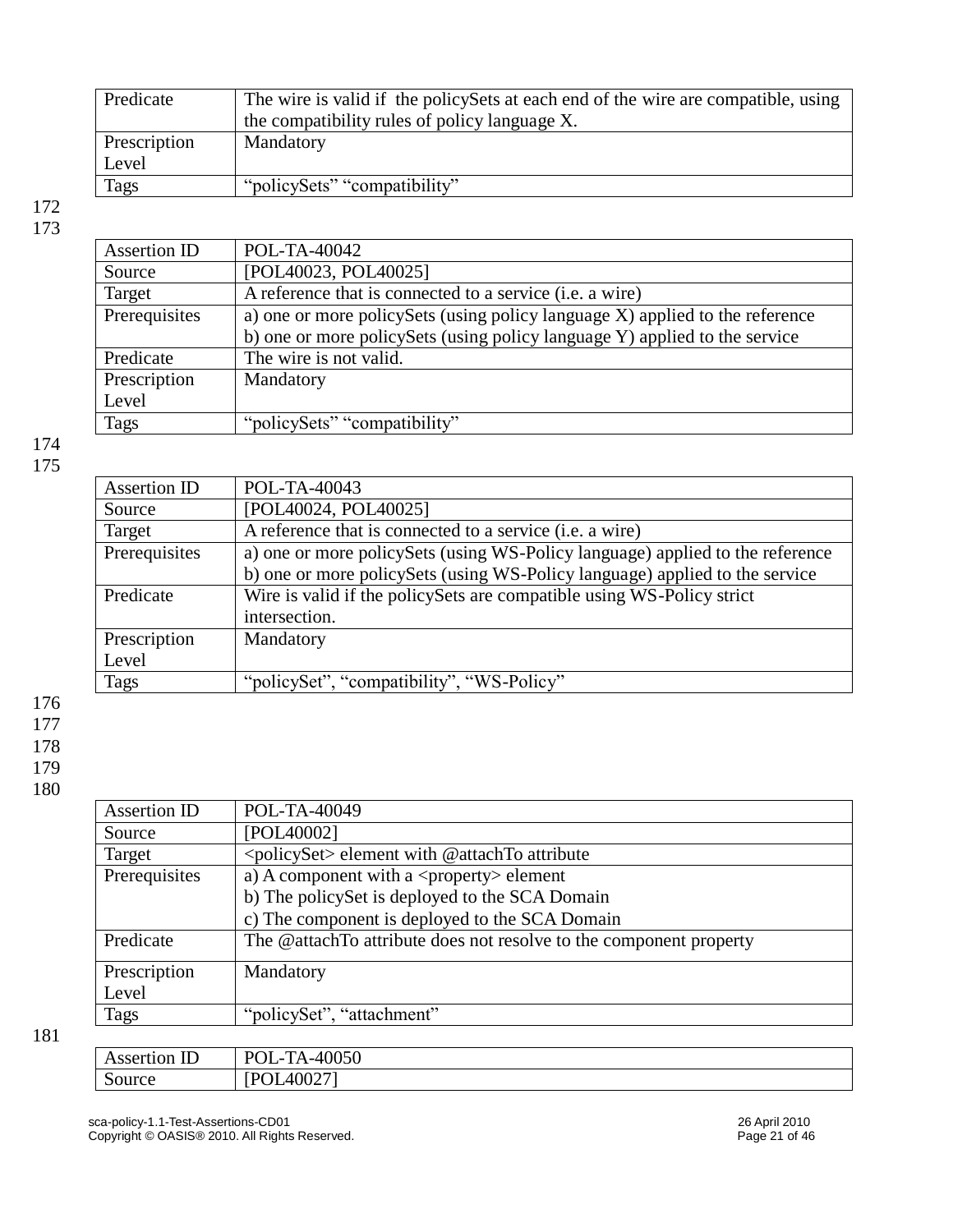| Target        | The required intent set for a component service or reference                                               |
|---------------|------------------------------------------------------------------------------------------------------------|
| Prerequisites | The service or reference interface definition contains attached intents                                    |
| Predicate     | The required intent set for the service or reference contains the intents from the<br>interface definition |
| Prescription  | Mandatory                                                                                                  |
| Level         |                                                                                                            |
| Tags          | "intent", "attachment", "interface"                                                                        |

| Assertion ID  | POL-TA-40051                                                                 |
|---------------|------------------------------------------------------------------------------|
| Source        | [POL40029,POL40030]                                                          |
| Target        | Deployed component service                                                   |
| Prerequisites | The service has an intent attached to it (directly or externally)<br>a)      |
|               | The service binding does not satisfy the intent<br>b)                        |
|               | There is a policy Set externally attached to the service which satisfies the |
|               | intent                                                                       |
|               | The policy Set that satisfies the intent is removed from the SCA Domain by   |
|               | a deployment action                                                          |
| Predicate     | Removal of the policy Set fails and an error is raised.                      |
| Prescription  | Mandatory                                                                    |
| Level         |                                                                              |
|               |                                                                              |
| <b>Tags</b>   | "intent", "policySet", "domain", "redeployment"                              |

184 185

| POL-TA-40052                                                                    |
|---------------------------------------------------------------------------------|
|                                                                                 |
| [POL40029, POL40030]                                                            |
| Deployed component service                                                      |
| a) The service has an intent attached to it (directly or externally)            |
| b) The service binding does not satisfy the intent                              |
| There is an external Attachment element that attaches a policy Set to the<br>C) |
| service which satisfies the intent                                              |
| d) The external Attachment element is removed from the SCA Domain by a          |
| deployment action                                                               |
| Removal of the external Attachment element fails and an error is raised.        |
| Mandatory                                                                       |
|                                                                                 |
| "intent", "externalAttachment", "policySet", "domain", "redeployment"           |
|                                                                                 |

| Assertion ID  | POL-TA-40053                                                              |
|---------------|---------------------------------------------------------------------------|
| Source        | [POL40029, POL40030]                                                      |
| Target        | Deployed profile intent                                                   |
| Prerequisites | a) The profile intent requires two non-profile intents                    |
|               | b) One of the two non-profile intents is removed from the SCA Domain by a |
|               | deployment action                                                         |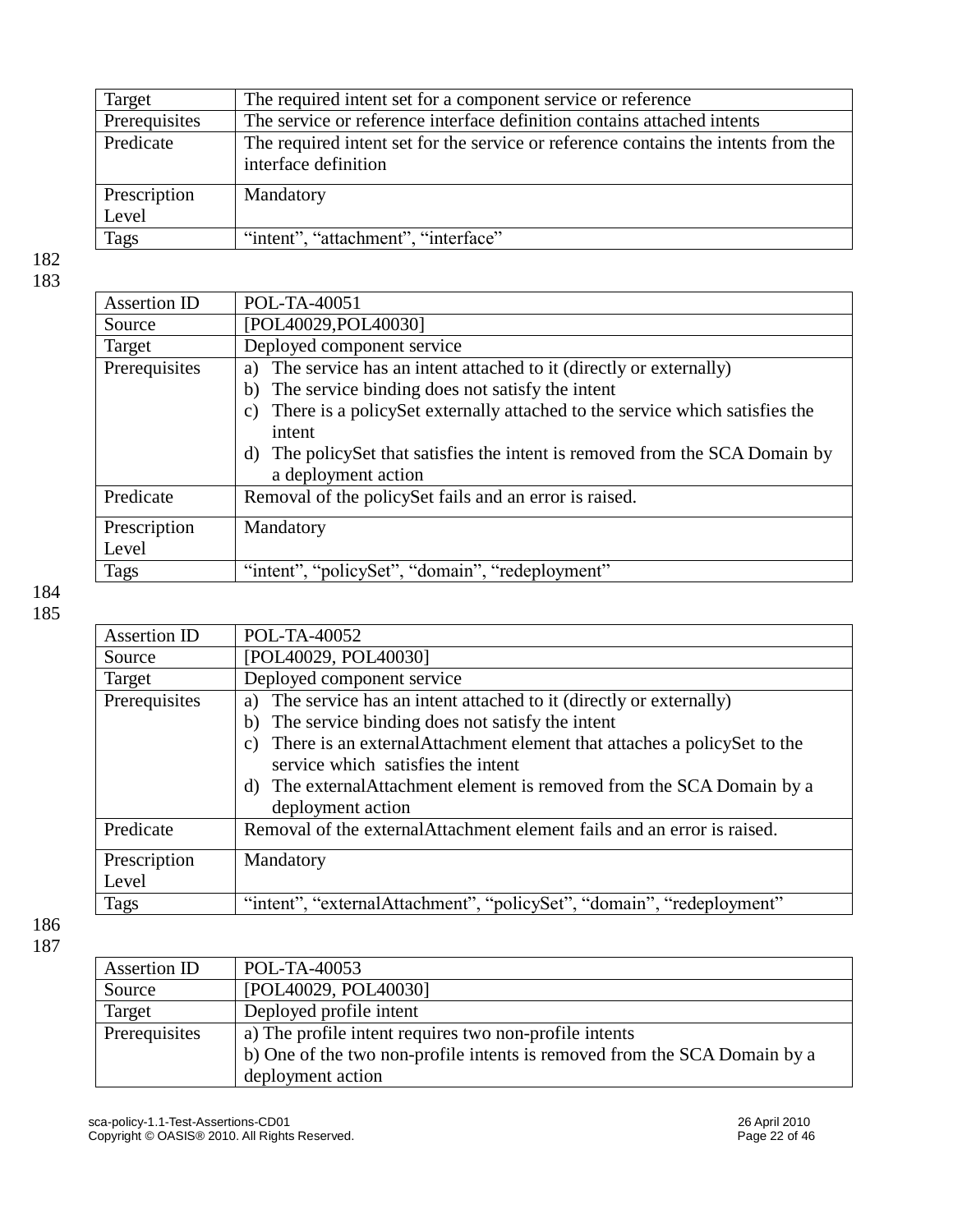| Predicate    | Removal of the intent fails and an error is raised. |
|--------------|-----------------------------------------------------|
| Prescription | Mandatory                                           |
| Level        |                                                     |
| Tags         | "intent", "domain", "redeployment"                  |

| Assertion ID  | POL-TA-40054                                                              |
|---------------|---------------------------------------------------------------------------|
| Source        | [POL40032]                                                                |
| Target        | Deployed Component                                                        |
| Prerequisites | a) Component has a service                                                |
|               | b) Component has a policySet externally attached to the service           |
|               | c) The policySet is removed from the SCA Domain by a deployment action    |
| Predicate     | All new runtime instances of the component execute without the policySet. |
| Prescription  | Mandatory                                                                 |
| Level         |                                                                           |
| Tags          | "redeployment", "policySet", "domain"                                     |

190 191

| Assertion ID  | POL-TA-40055                                                                     |
|---------------|----------------------------------------------------------------------------------|
| Source        | [POL40032]                                                                       |
| Target        | Deployed Component                                                               |
| Prerequisites | a) Component has a service                                                       |
|               | b) Component has a first policySet attached to the service via an external       |
|               | attachment element                                                               |
|               | c) The external Attachment element is changed to point to a second policy Set by |
|               | a deployment action                                                              |
| Predicate     | All new runtime instances of the component execute with the second policySet.    |
| Prescription  | Mandatory                                                                        |
| Level         |                                                                                  |
| <b>Tags</b>   | "redeployment", "policySet", "components"                                        |
|               |                                                                                  |

| Assertion ID  | POL-TA-40056                                                                         |
|---------------|--------------------------------------------------------------------------------------|
| Source        | [POL40032]                                                                           |
| Target        | Deployed Component                                                                   |
| Prerequisites | a) Component has a service                                                           |
|               | b) Component has a first intent attached to the service via an external              |
|               | attachment element                                                                   |
|               | c) There is a first policy Set that externally attaches itself based on the presence |
|               | of the first intent (using the IntentRefs XPath function)                            |
|               | d) The external Attachment element is changed to point to a different second         |
|               | intent                                                                               |
|               | e) There is a second policySet that externally attaches itself based on the          |
|               | presence of the second intent (using the IntentRefs XPath function)                  |
|               |                                                                                      |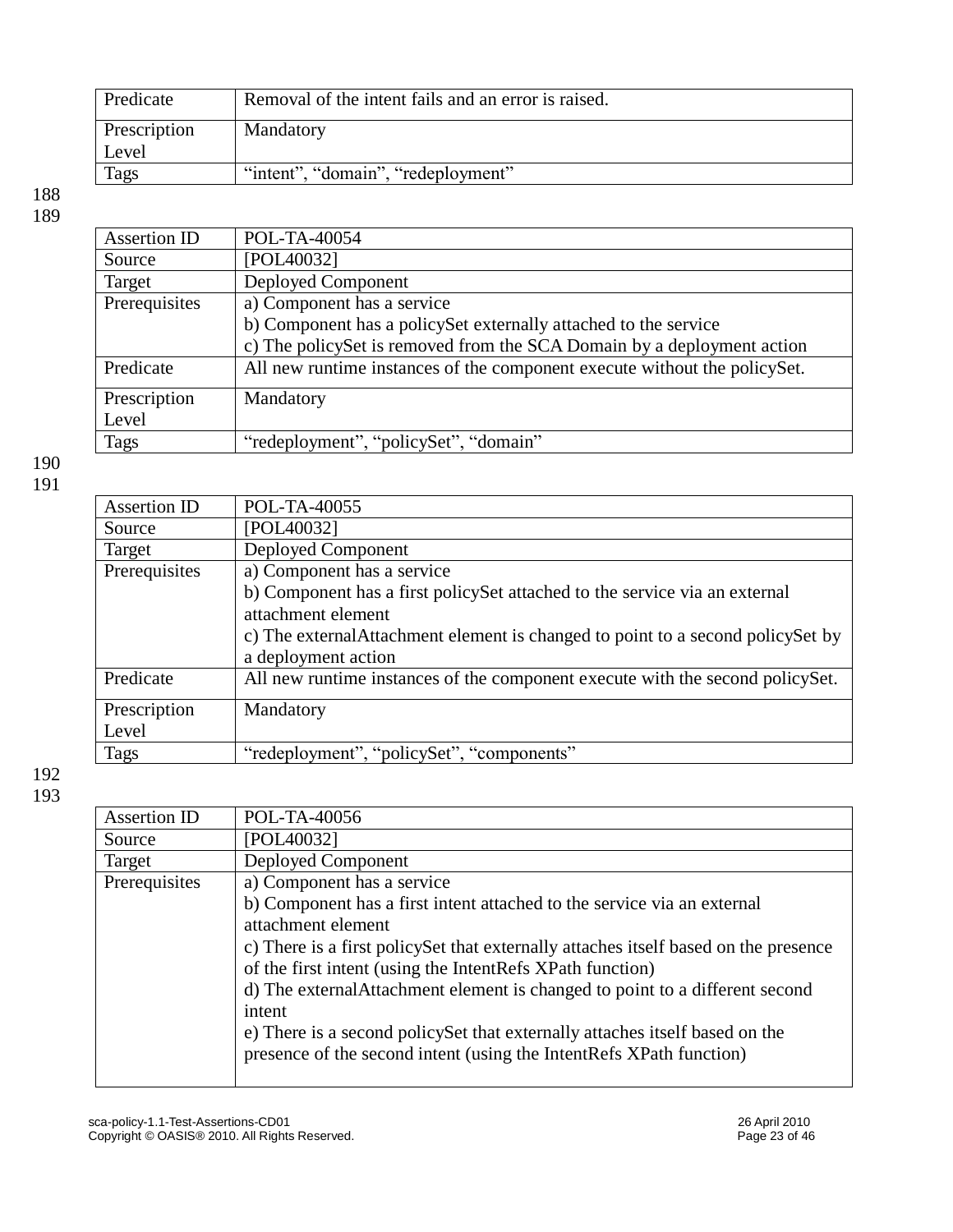| Predicate    | All new runtime instances of the component execute with the second policySet. |
|--------------|-------------------------------------------------------------------------------|
| Prescription | Mandatory                                                                     |
| Level        |                                                                               |
| Tags         | "redeployment", "policySet", "intent", "components"                           |

| Assertion ID  | POL-TA-40057                                                                                                                                                                                                                                                                                                                                                                                                                                                                                                                     |
|---------------|----------------------------------------------------------------------------------------------------------------------------------------------------------------------------------------------------------------------------------------------------------------------------------------------------------------------------------------------------------------------------------------------------------------------------------------------------------------------------------------------------------------------------------|
| Source        | [POL40034]                                                                                                                                                                                                                                                                                                                                                                                                                                                                                                                       |
| Target        | Component service                                                                                                                                                                                                                                                                                                                                                                                                                                                                                                                |
| Prerequisites | a) Component is contained within a composite which is deployed into the SCA<br>Domain<br>b) Component service has no directly attached intents                                                                                                                                                                                                                                                                                                                                                                                   |
|               | SCA Domain already contains an <externalattachment></externalattachment> element which<br>C)<br>references an intent and which has an @attachTo attribute which includes<br>the component service as one of the places to which it attaches the intent<br>d) Component service has no directly attached policySets<br>SCA Domain already contains a policySet with an @attachTo attribute<br>e)<br>which targets component services which have the intent referenced by the<br><externalattachment></externalattachment> element |
| Predicate     | The component service runs with the policies present in the policy Set                                                                                                                                                                                                                                                                                                                                                                                                                                                           |
| Prescription  | Mandatory                                                                                                                                                                                                                                                                                                                                                                                                                                                                                                                        |
| Level         |                                                                                                                                                                                                                                                                                                                                                                                                                                                                                                                                  |
| Tags          | "intent", "policySet". "attachment", "externalAttachment", "domain"                                                                                                                                                                                                                                                                                                                                                                                                                                                              |
|               |                                                                                                                                                                                                                                                                                                                                                                                                                                                                                                                                  |

### 196 197

| Assertion ID  | POL-TA-40058                                                                          |
|---------------|---------------------------------------------------------------------------------------|
| Source        | [POL40035]                                                                            |
| Target        | @attachTo attribute of a <externalattachment> element</externalattachment>            |
| Prerequisites |                                                                                       |
| Predicate     | The contents of the @attachTo attribute is a valid XPath 1.0 production <i>expr</i> . |
| Prescription  | Mandatory                                                                             |
| Level         |                                                                                       |
| Tags          | "externalAttachment", "definitions.xml", "@attachTo", "XPath"                         |

| Assertion ID  | POL-TA-40059                                                                    |
|---------------|---------------------------------------------------------------------------------|
| Source        | [POL40031]                                                                      |
| Target        | Deployed component service                                                      |
| Prerequisites | a) The service has an intent attached to it (directly or externally)            |
|               | b) The service binding does not satisfy the intent                              |
|               | c) There is a policy Set externally attached to the service which satisfies the |
|               | intent                                                                          |
|               | The policySet that satisfies the intent is updated by a deployment action<br>d) |
| Predicate     | The deployed component immediately begins executing with the updated policy     |
| Prescription  | Optional                                                                        |
| Level         |                                                                                 |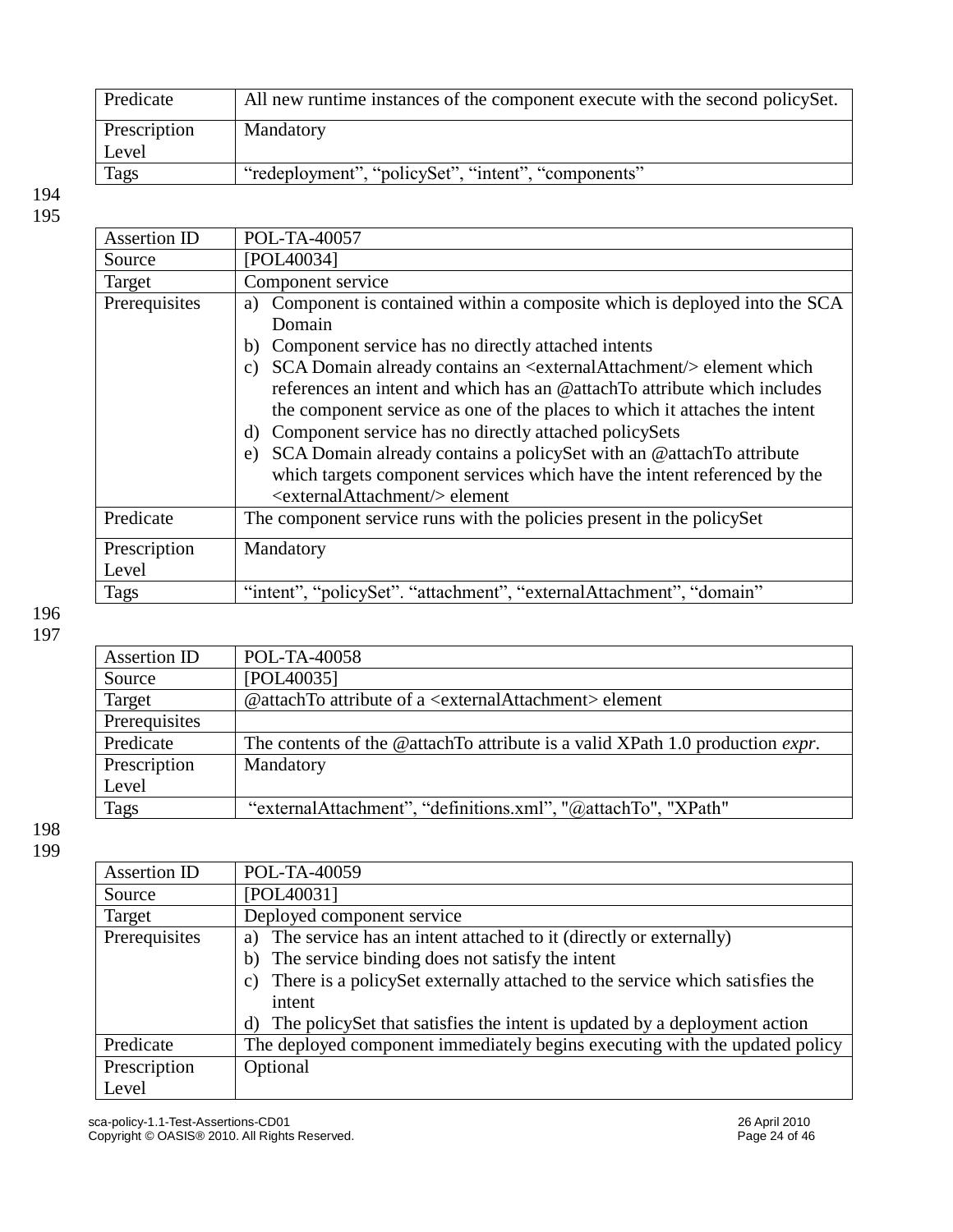| "policySet", "domain",<br>"intent<br>"redeployment"<br>Tags |
|-------------------------------------------------------------|
|-------------------------------------------------------------|

| Assertion ID  | POL-TA-40060                                                                                   |
|---------------|------------------------------------------------------------------------------------------------|
| Source        | [POL40033]                                                                                     |
| Target        | Deployed component service                                                                     |
| Prerequisites | a) The service has an intent attached to it (directly or externally)                           |
|               | The service binding does not satisfy the intent<br>b)                                          |
|               | There is a policySet externally attached to the service which satisfies the<br>$\mathcal{C}$ ) |
|               | intent                                                                                         |
|               | The policy Set that satisfies the intent is updated by a deployment action<br>d)               |
| Predicate     | The deployed component continues executing with the pre-update policy                          |
| Prescription  | Optional                                                                                       |
| Level         |                                                                                                |
| Tags          | "intent", "policySet", "domain", "redeployment"                                                |

202 203

| Assertion ID  | POL-TA-40061                                                                      |
|---------------|-----------------------------------------------------------------------------------|
| Source        | [POL40033]                                                                        |
| Target        | Deployed component service                                                        |
| Prerequisites | a) The service has an intent attached to it (directly or externally)              |
|               | The service binding does not satisfy the intent<br>b)                             |
|               | There is a policySet externally attached to the service which satisfies the<br>C) |
|               | intent                                                                            |
|               | The policy Set that satisfies the intent is updated by a deployment action<br>d)  |
| Predicate     | The deployed component is stopped and instances are discarded                     |
| Prescription  | Optional                                                                          |
| Level         |                                                                                   |
| Tags          | "intent", "policySet", "domain", "redeployment"                                   |
|               |                                                                                   |

204 205

<span id="page-24-0"></span>

## 206 **2.3 Section 5**

207

| <b>Assertion ID</b> | POL-TA-50001                                                                |
|---------------------|-----------------------------------------------------------------------------|
| Source              | [POL50001]                                                                  |
| Target              | $\langle$ implementationType $\rangle$ @ name attribute                     |
| Prerequisites       |                                                                             |
| Predicate           | @name attribute value of the implementation Type element is the QName of an |
|                     | $XSD$ global element for $\langle$ implementation.xxx $\rangle$ elements    |
| Prescription        | Mandatory                                                                   |
| Level               |                                                                             |
| Tags                | "implementationType"                                                        |
|                     |                                                                             |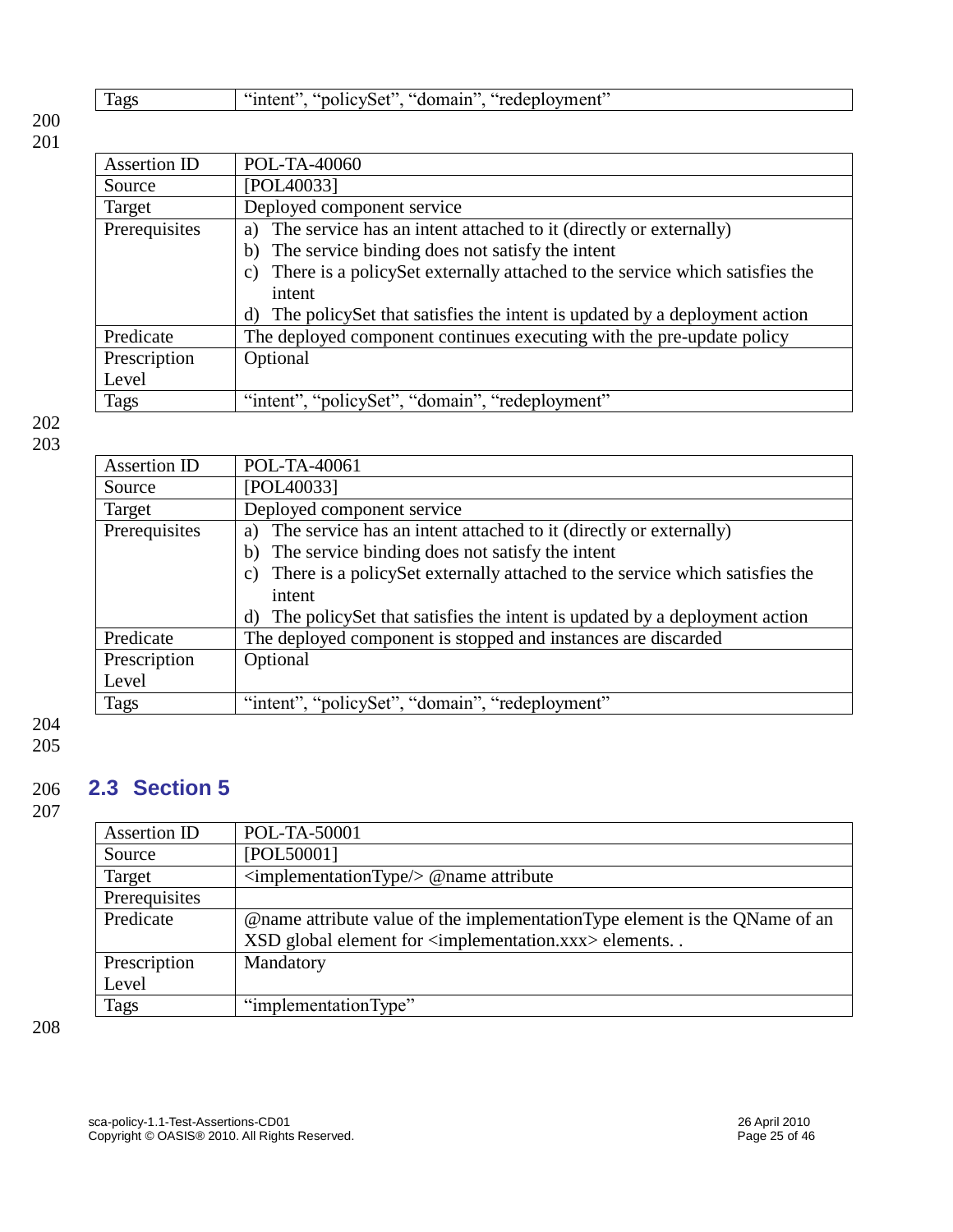### 209 **2.4 Section 7**

210

<span id="page-25-0"></span>

| Assertion ID  | POL-TA-70001                                                     |
|---------------|------------------------------------------------------------------|
| Source        | [POL70001]                                                       |
| Target        | <b>SCA Runtime</b>                                               |
| Prerequisites | <i>authorization</i> intent is present on a wire.                |
| Predicate     | An authorization check is made during invocation of the service. |
| Prescription  | Mandatory                                                        |
| Level         |                                                                  |
| <b>Tags</b>   | "authorization", "intent"                                        |

#### 211 212

| Assertion ID  | POL-TA-70002                                                                 |
|---------------|------------------------------------------------------------------------------|
| Source        | [POL70009]                                                                   |
| Target        | <b>SCA Runtime</b>                                                           |
| Prerequisites | <i>confidentiality</i> intent is present on a wire.                          |
| Predicate     | Messages exchanged over the wire are only viewable the two parties that make |
|               | up the wire.                                                                 |
| Prescription  | Mandatory                                                                    |
| Level         |                                                                              |
| <b>Tags</b>   | "confidentiality", "intent"                                                  |

#### 213 214

| Assertion ID  | POL-TA-70003                                                       |
|---------------|--------------------------------------------------------------------|
| Source        | [POL70010]                                                         |
| Target        | <b>SCA Runtime</b>                                                 |
| Prerequisites | <i>integrity</i> intent is present on a wire.                      |
| Predicate     | Messages exchanged over the wire are not altered by a third party. |
| Prescription  | Mandatory                                                          |
| Level         |                                                                    |
| Tags          | "integrity", "intent"                                              |

| Assertion ID  | POL-TA-70004                                                                   |
|---------------|--------------------------------------------------------------------------------|
| Source        | [POL70011]                                                                     |
| Target        | <b>SCA Runtime</b>                                                             |
| Prerequisites | a) A serverAuthentication, clientAuthentication, confidentiality. or integrity |
|               | intent is present on a wire.                                                   |
|               | b) The intent is qualified by <i>transport</i> .                               |
| Predicate     | The SCA runtime delegates the corresponding functionality to the transport     |
|               | layer of the communications protocol.                                          |
| Prescription  | Mandatory                                                                      |
| Level         |                                                                                |
| Tags          | "authentication", "confidentiality", "integrity", "intent"                     |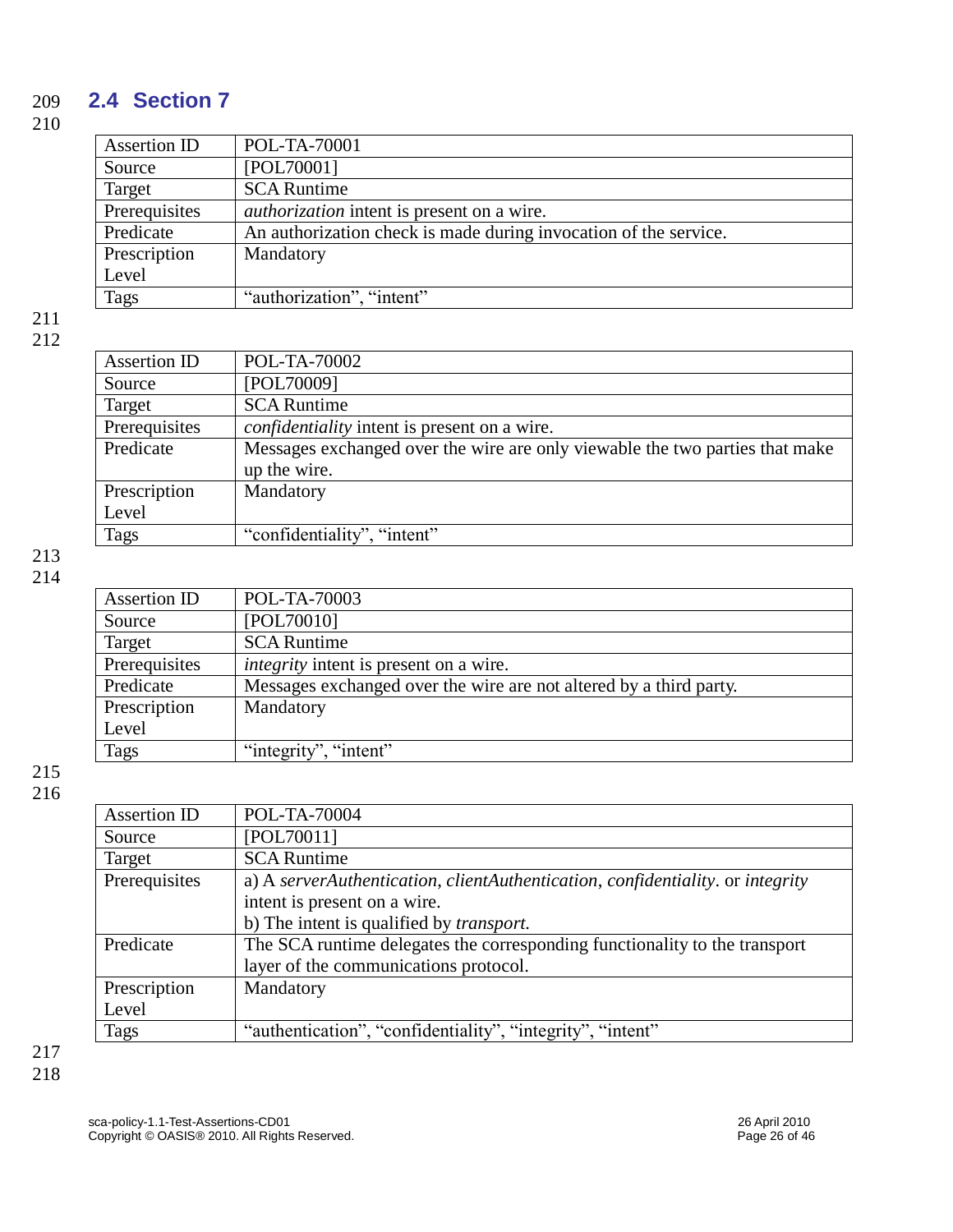| Assertion ID  | POL-TA-70005                                                                   |
|---------------|--------------------------------------------------------------------------------|
| Source        | [POL70012]                                                                     |
| Target        | <b>SCA Runtime</b>                                                             |
| Prerequisites | a) A serverAuthentication, clientAuthentication, confidentiality. or integrity |
|               | intent is present on a wire.                                                   |
|               | b) The intent is qualified by <i>message</i> .                                 |
| Predicate     | The SCA runtime delegates the corresponding functionality to the message       |
|               | layer of the communications protocol.                                          |
| Prescription  | Mandatory                                                                      |
| Level         |                                                                                |
| Tags          | "authentication", "confidentiality", "integrity", "intent"                     |

| Assertion ID  | POL-TA-70006                                                 |
|---------------|--------------------------------------------------------------|
| Source        | [POL70013]                                                   |
| Target        | <b>SCA Runtime</b>                                           |
| Prerequisites | The <i>serverAuthentication</i> intent is present on a wire. |
| Predicate     | The SCA runtime authenticates the server to the client.      |
| Prescription  | Mandatory                                                    |
| Level         |                                                              |
| <b>Tags</b>   | "authentication", "intent"                                   |

### 221 222

| Assertion ID  | POL-TA-70007                                                 |
|---------------|--------------------------------------------------------------|
| Source        | [POL70014]                                                   |
| Target        | <b>SCA Runtime</b>                                           |
| Prerequisites | The <i>clientAuthentication</i> intent is present on a wire. |
| Predicate     | The SCA runtime authenticates the client to the server.      |
| Prescription  | Mandatory                                                    |
| Level         |                                                              |
| Tags          | "authentication", "intent"                                   |

### 223

## <span id="page-26-0"></span>224 **2.5 Section 8**

225

| Assertion ID  | POL-TA-80001                                                                 |
|---------------|------------------------------------------------------------------------------|
| Source        | [POL80001]                                                                   |
| Target        | <b>SCA Runtime</b>                                                           |
| Prerequisites | The <i>atLeastOnce</i> intent is present on a wire.                          |
| Predicate     | The SCA runtime delivers at least one copy of the message to the destination |
|               | service implementation.                                                      |
| Prescription  | Mandatory                                                                    |
| Level         |                                                                              |
| <b>Tags</b>   | "atLeastOnce", "intent"                                                      |
|               |                                                                              |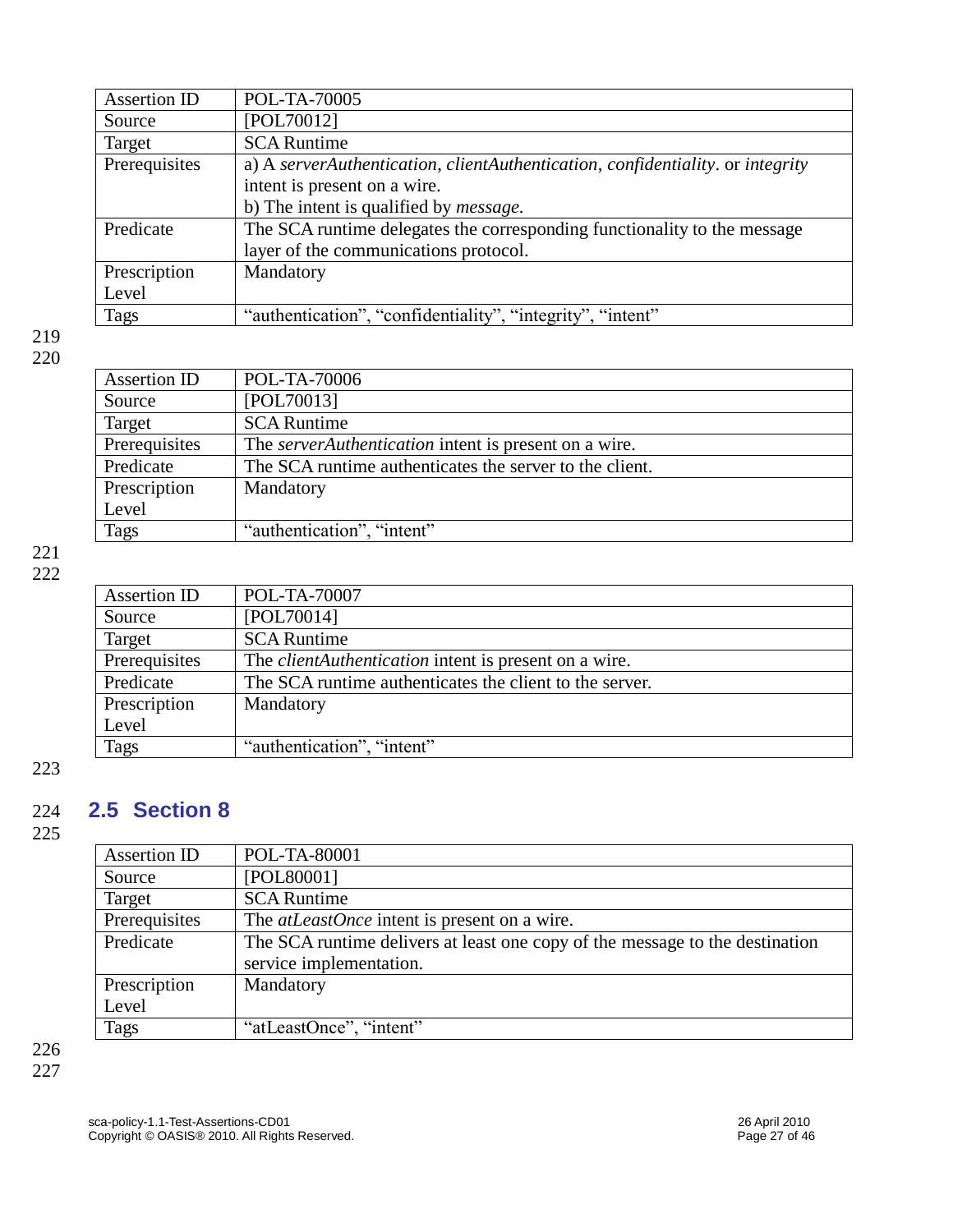| Assertion ID  | POL-TA-80002                                                                |
|---------------|-----------------------------------------------------------------------------|
| Source        | [POL80002]                                                                  |
| Target        | <b>SCA Runtime</b>                                                          |
| Prerequisites | The <i>atMostOnce</i> intent is present on a wire.                          |
| Predicate     | The SCA runtime delivers at most one copy of the message to the destination |
|               | service implementation.                                                     |
| Prescription  | Mandatory                                                                   |
| Level         |                                                                             |
| Tags          | "atMostOnce", "intent"                                                      |

| v |
|---|
|---|

| Assertion ID  | POL-TA-80003                                                                |
|---------------|-----------------------------------------------------------------------------|
| Source        | [POL80003]                                                                  |
| Target        | <b>SCA Runtime</b>                                                          |
| Prerequisites | The <i>ordered</i> intent is present on a wire.                             |
| Predicate     | The SCA runtime delivers messages sent by each client to the service in the |
|               | order that the messages were sent by the client.                            |
| Prescription  | Mandatory                                                                   |
| Level         |                                                                             |
| Tags          | "ordered", "intent"                                                         |

### 230 231

| Assertion ID  | POL-TA-80004                                                         |
|---------------|----------------------------------------------------------------------|
| Source        | [POL80004]                                                           |
| Target        | <b>SCA Runtime</b>                                                   |
| Prerequisites | The <i>exactlyOnce</i> intent is present on a wire.                  |
| Predicate     | The SCA runtime delivers one and only one copy of the message to the |
|               | destination service implementation.                                  |
| Prescription  | Mandatory                                                            |
| Level         |                                                                      |
| Tags          | "exactlyOnce", "intent"                                              |

### 232

## <span id="page-27-0"></span>233 **2.6 Section 9**

234

| Assertion ID  | POL-TA-90003                                                        |
|---------------|---------------------------------------------------------------------|
| Source        | [POL90003]                                                          |
| Target        | Implementation of a component marked with managedTransaction.global |
|               | intent.                                                             |
| Prerequisites |                                                                     |
| Predicate     | The implementation runs in a global transaction.                    |
| Prescription  | Mandatory                                                           |
| Level         |                                                                     |
| Tags          | "managedTransaction.global", "intent"                               |
|               |                                                                     |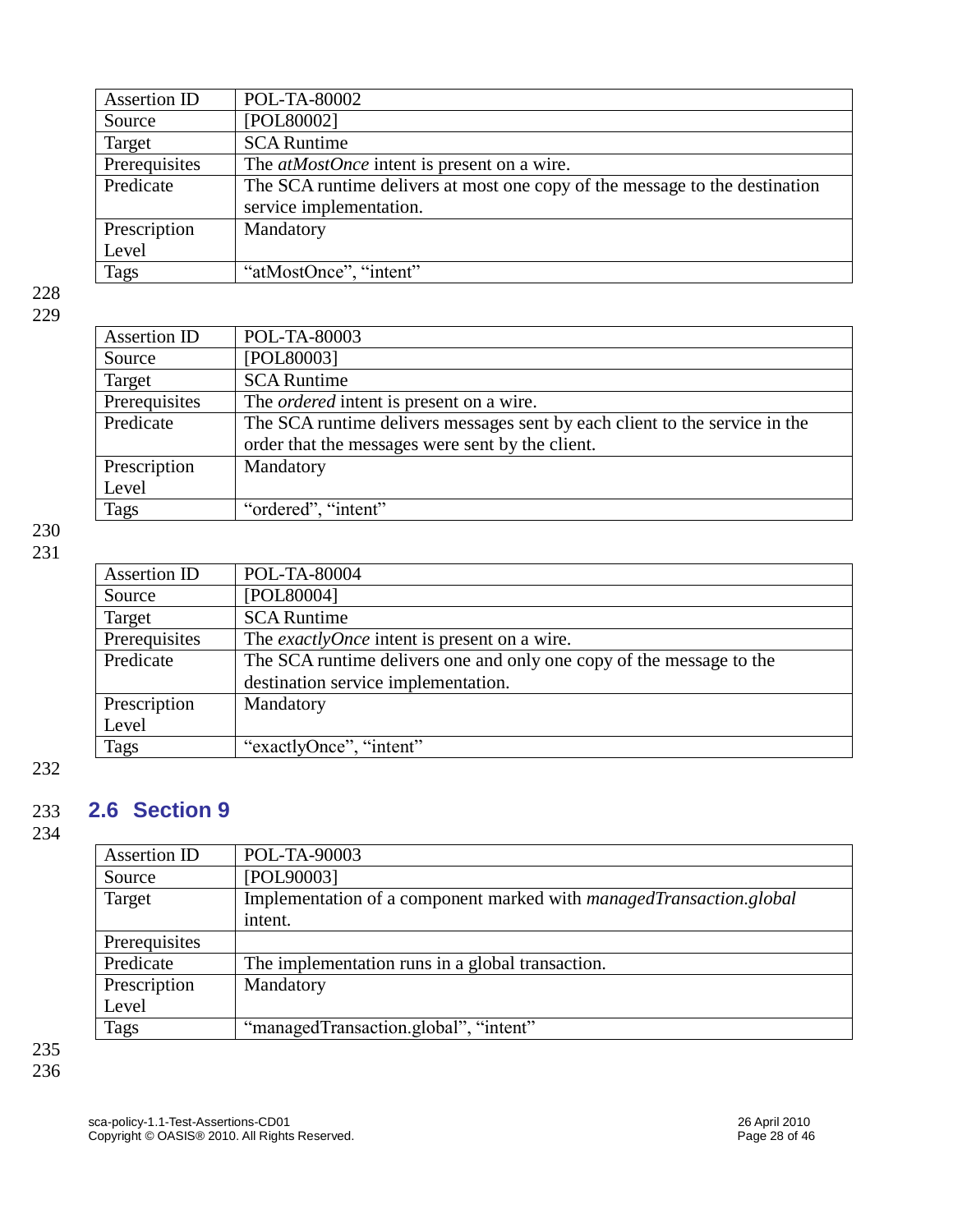| Assertion ID  | POL-TA-90004                                                                      |
|---------------|-----------------------------------------------------------------------------------|
| Source        | [POL90004]                                                                        |
| Target        | Implementation of a component marked with <i>managedTransaction.local</i> intent. |
| Prerequisites |                                                                                   |
| Predicate     | The implementation runs in a local transaction.                                   |
| Prescription  | Mandatory                                                                         |
| Level         |                                                                                   |
| <b>Tags</b>   | "managedTransaction.local", "intent", "transactionContext"                        |

| Assertion ID  | POL-TA-90006                                                          |
|---------------|-----------------------------------------------------------------------|
| Source        | [POL90006]                                                            |
| Target        | A component marked with <i>managedTransaction.local</i> intent.       |
| Prerequisites | The component invokes a remotable service.                            |
| Predicate     | Local transaction context is not propagated to the remotable service. |
| Prescription  | Mandatory                                                             |
| Level         |                                                                       |
| <b>Tags</b>   | "localTransaction", "intent", "transactionContext"                    |
|               |                                                                       |

239 240

| <b>Assertion ID</b> | POL-TA-90007                                                                     |
|---------------------|----------------------------------------------------------------------------------|
| Source              | [POL90007]                                                                       |
| Target              | Implementation of a component marked with <i>noManagedTransaction</i> intent.    |
| Prerequisites       | a) A service of the component is invoked by a client.                            |
|                     | b) A transaction is propagated from the client with the service invocation.      |
| Predicate           | The component is not executed under the propagated transaction.                  |
| Prescription        | Mandatory                                                                        |
| Level               |                                                                                  |
| Tags                | "noManagedTransaction", "intent", "transactionContext"                           |
| <b>Comment</b>      | The client for a test based on this test assertion is going to have to be a non- |
|                     | SCA client since the combination of "propagatesTransaction" and                  |
|                     | "noManagedTransaction" would result in an error in an SCA composite which        |
|                     | attempted to model the interaction implied by this assertion.                    |
|                     |                                                                                  |

| Assertion ID  | POL-TA-90008                                                                |
|---------------|-----------------------------------------------------------------------------|
| Source        | [POL90008]                                                                  |
| Target        | Component implementation with a reference with                              |
|               | $@$ requires="transactedOneWay".                                            |
| Prerequisites | a) Component runs under a global transaction.                               |
|               | c) Reference is wired to Component B using a transaction aware binding that |
|               | supports the transacted One Way intent.                                     |
|               | d) Component invokes the reference using a one-way operation.               |
|               | e) Component A rolls back its transaction.                                  |
| Predicate     | Component B is not invoked.                                                 |
| Prescription  | Mandatory                                                                   |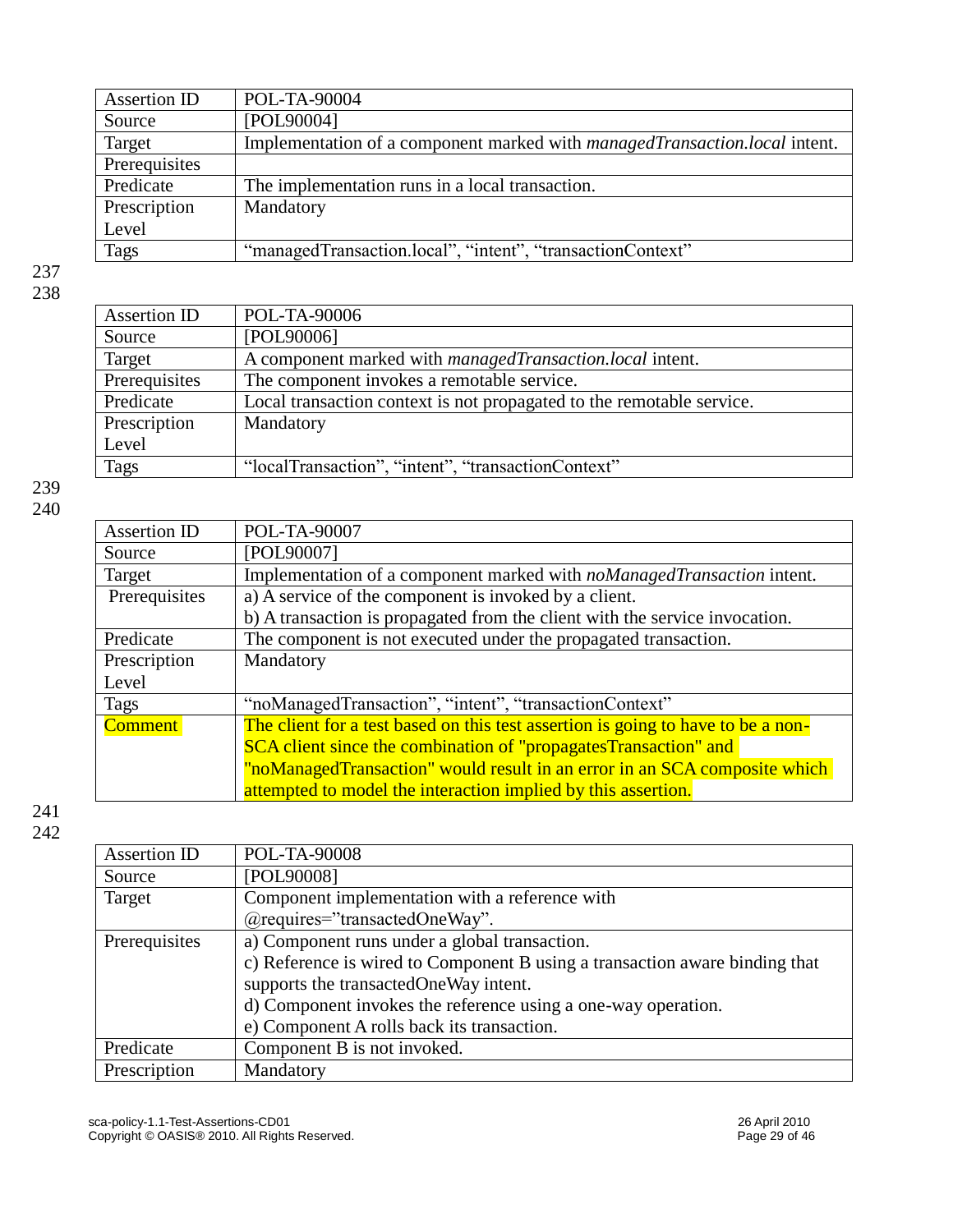| $\mathbf{r}$<br>ever<br>⊥∿ |                                                 |
|----------------------------|-------------------------------------------------|
| Tags                       | $\sim$<br>.<br>$\ddotsc$ and $\ddotsc$<br>THULL |

| Assertion ID  | POL-TA-90009                                                                             |
|---------------|------------------------------------------------------------------------------------------|
| Source        | [POL90009]                                                                               |
| Target        | $\langle$ reference/ $\rangle$ of component that is not configured to run under a global |
|               | transaction.                                                                             |
| Prerequisites |                                                                                          |
| Predicate     | Reference is not marked with the <i>transactedOneWay</i> intent.                         |
| Prescription  | Mandatory                                                                                |
| Level         |                                                                                          |
| Tags          | "transactedOneWay", "intent" "reference"                                                 |

### 245 246

| Assertion ID  | POL-TA-90010                                                                            |
|---------------|-----------------------------------------------------------------------------------------|
| Source        | [POL90009]                                                                              |
| Target        | $\leq$ reference $\geq$ of component with a binding that does not support transactional |
|               | message sending                                                                         |
| Prerequisites |                                                                                         |
| Predicate     | Reference is not marked with the <i>transactedOneWay</i> intent.                        |
| Prescription  | Mandatory                                                                               |
| Level         |                                                                                         |
| <b>Tags</b>   | "transactedOneWay", "intent"                                                            |
|               |                                                                                         |

247 248

| POL-TA-90011                                                                   |
|--------------------------------------------------------------------------------|
| [POL90010]                                                                     |
| Component with a <service></service> marked with @requires="transactedOneWay". |
| a) Component runs under a global transaction.                                  |
| c) Client component is wired to the component using a transaction aware        |
| binding that supports the transactedOneWay intent.                             |
| d) Client component invokes the component via a one-way operation.             |
| e) Client component rolls back its transaction.                                |
| The component is not invoked.                                                  |
| Mandatory                                                                      |
|                                                                                |
| "transactedOneWay", "intent", "transactionContext"                             |
|                                                                                |

| Assertion ID  | POL-TA-90012                                                                           |
|---------------|----------------------------------------------------------------------------------------|
| Source        | [POL90011]                                                                             |
| Target        | $\langle$ service/ $\rangle$ of component that is not configured to run under a global |
|               | transaction.                                                                           |
| Prerequisites |                                                                                        |
| Predicate     | service is not marked with the <i>transactedOneWay</i> intent.                         |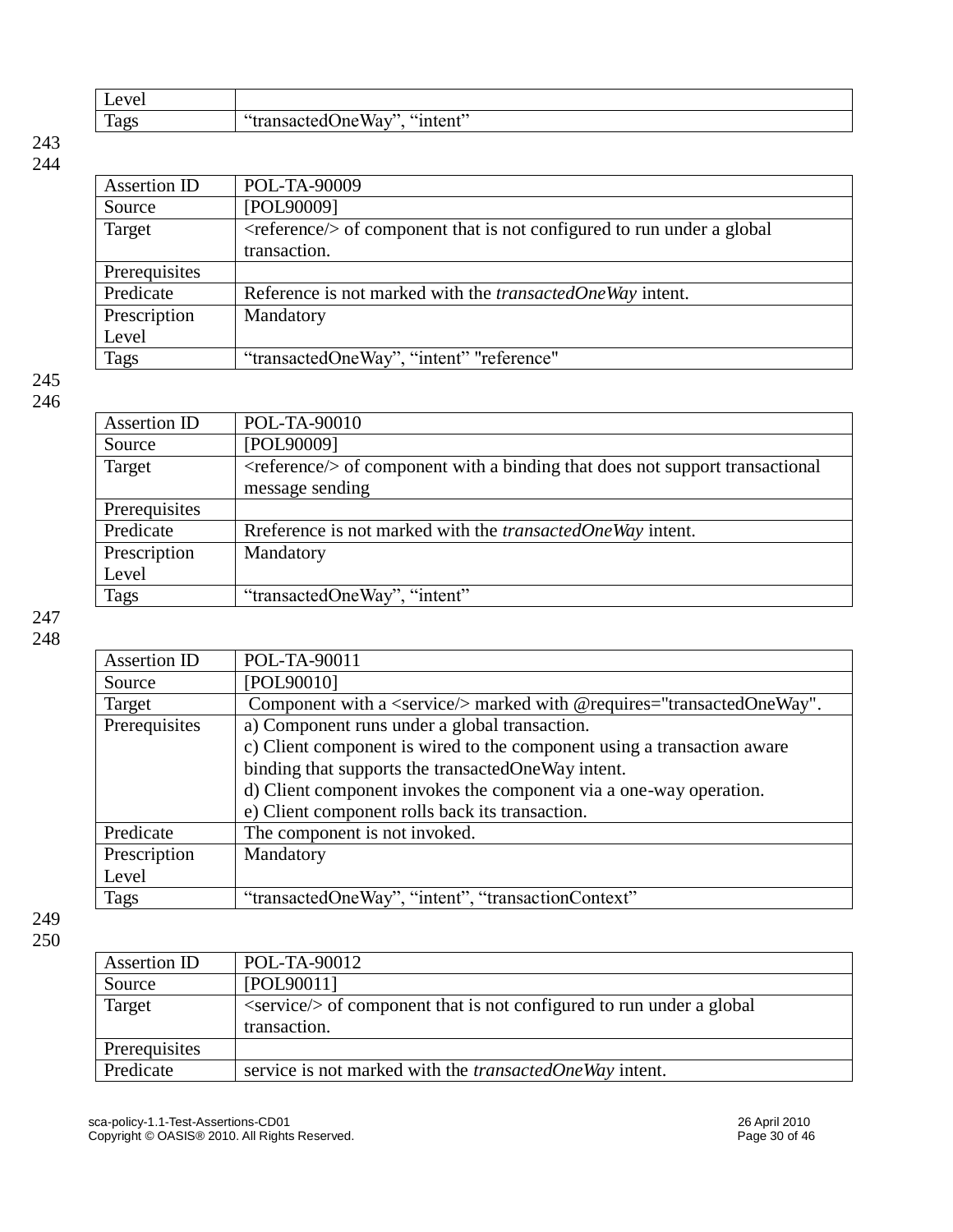| Prescription | Mandatory                    |
|--------------|------------------------------|
| Level        |                              |
| Tags         | "transactedOneWay", "intent" |

| Assertion ID  | POL-TA-90013                                                                                            |
|---------------|---------------------------------------------------------------------------------------------------------|
| Source        | [POL90011]                                                                                              |
| Target        | $\langle$ service/ $\rangle$ of component that has a $\langle$ binding/ $\rangle$ that does not support |
|               | transactional message sending                                                                           |
| Prerequisites |                                                                                                         |
| Predicate     | service is not marked with the <i>transactedOneWay</i> intent.                                          |
| Prescription  | Mandatory                                                                                               |
| Level         |                                                                                                         |
| <b>Tags</b>   | "transactedOneWay", "intent"                                                                            |
|               |                                                                                                         |

253 254 255

| Assertion ID  | POL-TA-90016                                                                                       |
|---------------|----------------------------------------------------------------------------------------------------|
| Source        | [POL90012]                                                                                         |
| Target        | Component <reference></reference> with @requires="immediateOneWay"                                 |
| Prerequisites | a) Component runs under a global transaction                                                       |
|               | c) $\langle$ reference $\rangle$ is wired to target service using a transaction aware binding that |
|               | supports the immediateOneWay intent                                                                |
|               | d) Component invokes the reference via a one-way operation                                         |
|               | e) Component rolls back its transaction                                                            |
| Predicate     | Target service is invoked once and only once                                                       |
| Prescription  | Mandatory                                                                                          |
| Level         |                                                                                                    |
| Tags          | "immediateOneWay", "intent"                                                                        |

| <b>Assertion ID</b> | POL-TA-90017                                                                         |
|---------------------|--------------------------------------------------------------------------------------|
| Source              | [POL90013]                                                                           |
| Target              | Component <service></service> with @requires="immediateOneWay"                       |
| Prerequisites       | a) Client is wired to the <service></service> using a transaction aware binding that |
|                     | supports the immediateOneWay intent                                                  |
|                     | b) Client runs under a global transaction                                            |
|                     | d) Client invokes the $\langle$ service $\rangle$ via a one-way operation            |
|                     | e) Client rolls back its transaction                                                 |
| Predicate           | <service></service> is invoked once and only once                                    |
| Prescription        | Mandatory                                                                            |
| Level               |                                                                                      |
| Tags                | "immediateOneWay", "intent" "rollback"                                               |
|                     |                                                                                      |

| $\sim$<br>∸ | 00019<br>$T^{\Lambda}$<br>D <sub>(</sub><br>ΛI<br>17-90010<br>◡◡ |
|-------------|------------------------------------------------------------------|
|             |                                                                  |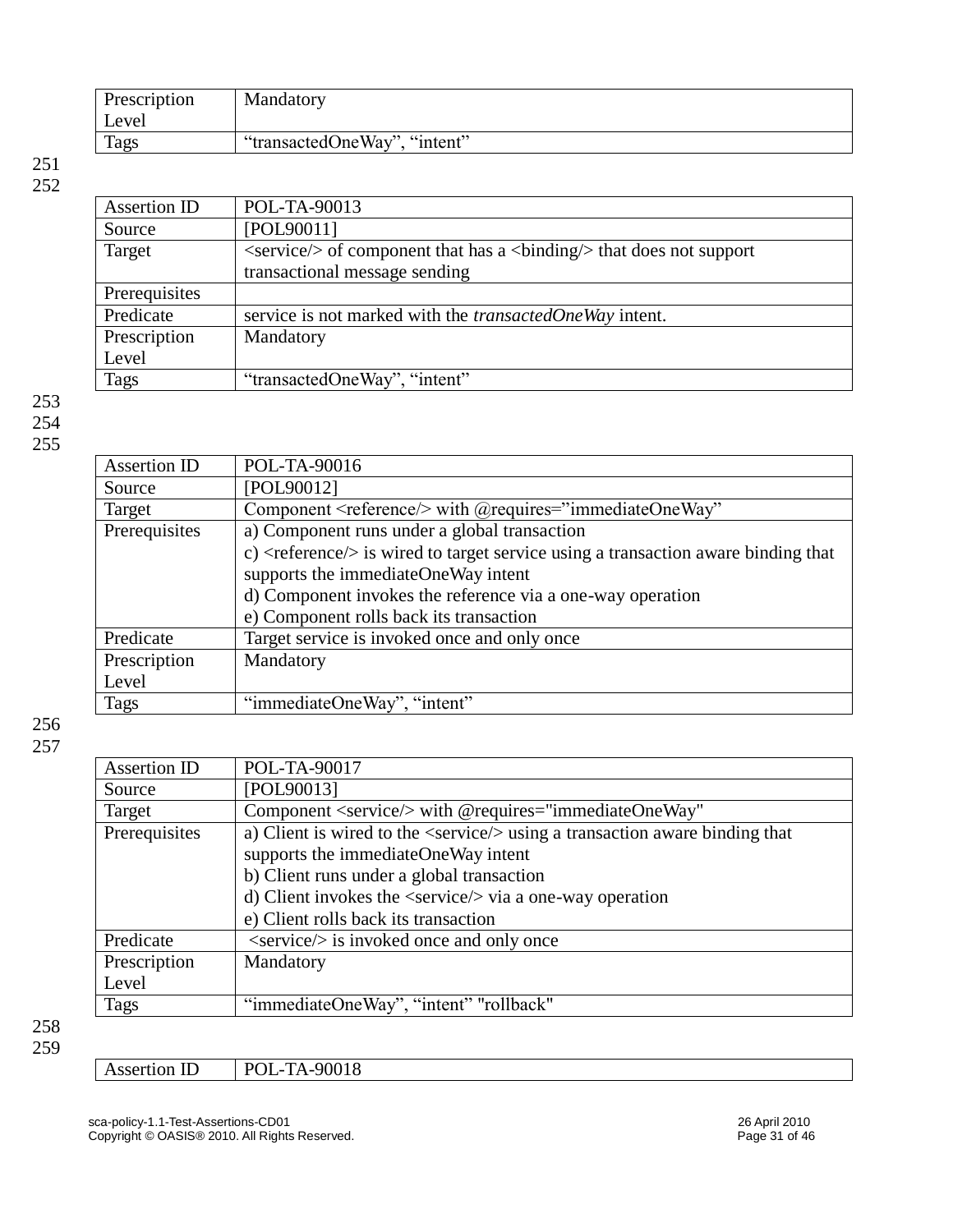| Source        | [POL90015, POL90016, POL90020]                                                               |
|---------------|----------------------------------------------------------------------------------------------|
| Target        | Component <service></service> marked with @requires="propagatesTransaction"                  |
| Prerequisites | a) Client component has a reference with @requires="propagatesTransaction"                   |
|               | b) Client component runs under a global transaction                                          |
|               | c) Client component is wired to the <service></service> using a transaction aware            |
|               | binding that supports the propagatesTransaction intent                                       |
|               | d) Client component invokes the $\langle$ service $\rangle$ via a request/response operation |
| Predicate     | <service></service> operation runs under the client component's transaction.                 |
| Prescription  | Mandatory                                                                                    |
| Level         |                                                                                              |
| Tags          | "propagatesTransaction", "intent", "transactionContext"                                      |
|               |                                                                                              |

### Assertion ID POL-TA-90020 Source [POL90017, POL90022] Target Component <service/> marked with @requires="suspendsTransaction" Prerequisites a) Client component has a reference with @requires="suspendsTransaction" b) Client component runs under a global transaction c) Client component is wired to <service/> using a transaction aware binding that supports the suspendsTransaction intent d) Client component invokes <service/> via a request/response operation Predicate  $\leq$   $\leq$   $\leq$   $\leq$   $\leq$   $\leq$   $\leq$   $\leq$   $\leq$   $\leq$   $\leq$   $\leq$   $\leq$   $\leq$   $\leq$   $\leq$   $\leq$   $\leq$   $\leq$   $\leq$   $\leq$   $\leq$   $\leq$   $\leq$   $\leq$   $\leq$   $\leq$   $\leq$   $\leq$   $\leq$   $\leq$   $\leq$   $\leq$   $\leq$   $\leq$   $\$ Prescription Level Mandatory Tags "suspendsTransaction", "intent", "transactionContext"

264 265

| Assertion ID  | POL-TA-90021                                                                           |
|---------------|----------------------------------------------------------------------------------------|
| Source        | [POL90019]                                                                             |
| Target        | Component <service></service>                                                          |
| Prerequisites | Component is marked with the managedTransaction.local intent                           |
| Predicate     | $\langle$ service $\rangle$ is not marked with the <i>propagatesTransaction</i> intent |
| Prescription  | Mandatory                                                                              |
| Level         |                                                                                        |
| Tags          | "propagatesTransaction", "managedTransaction.local", ", "intent"                       |

| Assertion ID  | POL-TA-90022                                                                           |
|---------------|----------------------------------------------------------------------------------------|
| Source        | [POL90019]                                                                             |
| Target        | Component <service< td=""></service<>                                                  |
| Prerequisites | Component is marked with the <i>noManagedTransaction</i> intent                        |
| Predicate     | $\langle$ service $\rangle$ is not marked with the <i>propagatesTransaction</i> intent |
| Prescription  | Mandatory                                                                              |
| Level         |                                                                                        |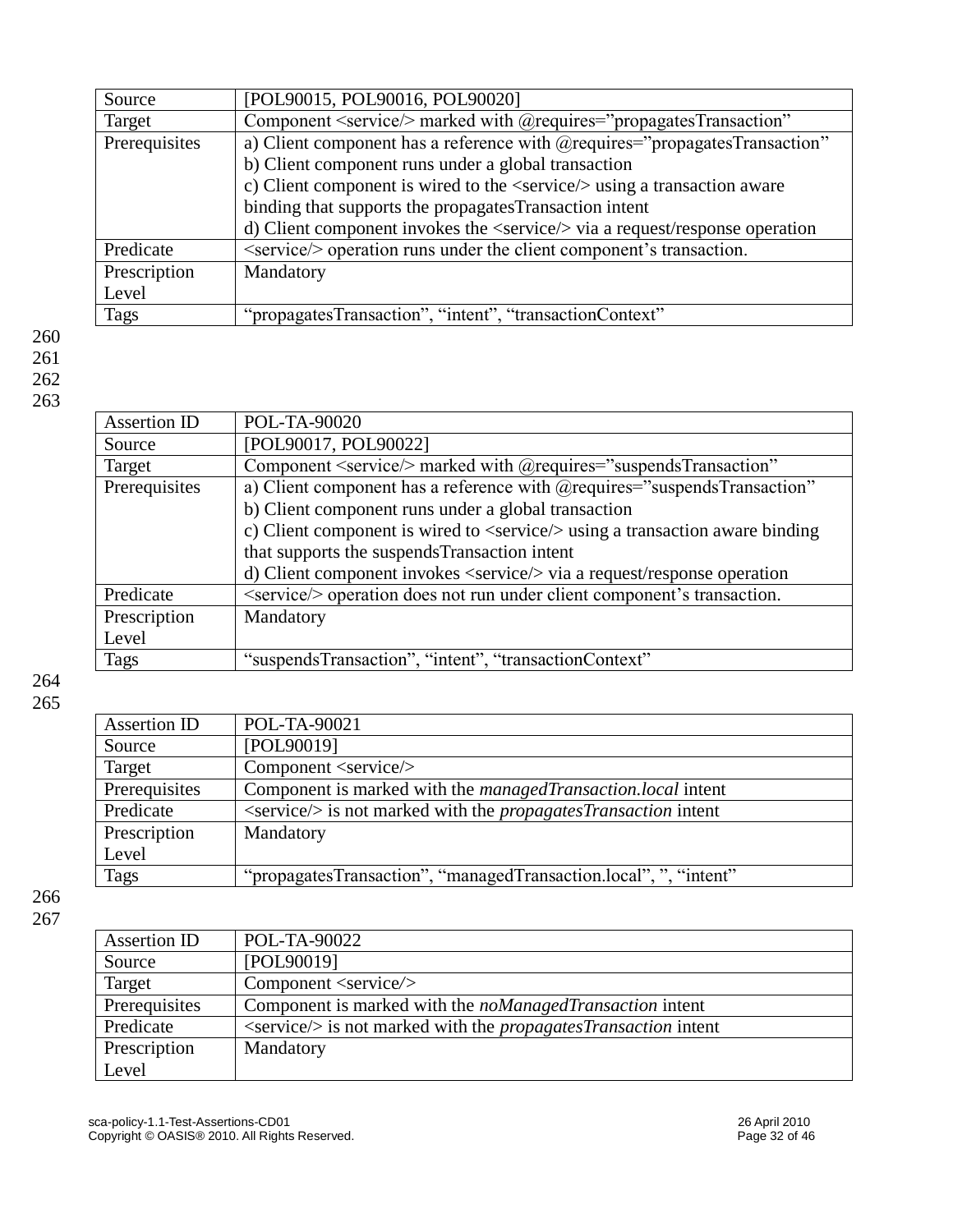|     | Tags | "propagatesTransaction", "noManagedTransaction", "intent" |
|-----|------|-----------------------------------------------------------|
| 268 |      |                                                           |
| 269 |      |                                                           |
| 270 |      |                                                           |
| 271 |      |                                                           |
| 272 |      |                                                           |
| 273 |      |                                                           |

| Assertion ID  | POL-TA-90025                                                                             |
|---------------|------------------------------------------------------------------------------------------|
| Source        | [POL90023]                                                                               |
| Target        | Component <reference></reference>                                                        |
| Prerequisites | Component is marked with the managedTransaction.local intent                             |
| Predicate     | $\langle$ reference $\rangle$ is not marked with the <i>propagatesTransaction</i> intent |
| Prescription  | Mandatory                                                                                |
| Level         |                                                                                          |
| <b>Tags</b>   | "propagatesTransaction", "managedTransaction.local", ", "intent"                         |

| Assertion ID  | POL-TA-90026                                                                             |
|---------------|------------------------------------------------------------------------------------------|
| Source        | [POL90023]                                                                               |
| Target        | Component <reference></reference>                                                        |
| Prerequisites | Component is marked with the <i>noManageTransaction</i> intent                           |
| Predicate     | $\langle$ reference $\rangle$ is not marked with the <i>propagatesTransaction</i> intent |
| Prescription  | Mandatory                                                                                |
| Level         |                                                                                          |
| <b>Tags</b>   | "propagatesTransaction", "noManagedTransaction", "intent"                                |
|               |                                                                                          |

276 277

| Assertion ID  | POL-TA-90027                                                                   |  |
|---------------|--------------------------------------------------------------------------------|--|
| Source        | [POL90024]                                                                     |  |
| Target        | Component reference with a one-way operation                                   |  |
| Prerequisites | a) Component is marked to run under a transaction                              |  |
|               | b) Component invokes a method of the reference marked @OneWay                  |  |
| Predicate     | Transaction context is not propagated with the message sent from the reference |  |
| Prescription  | Mandatory                                                                      |  |
| Level         |                                                                                |  |
| Tags          | "transactionContext", "intent"                                                 |  |

| Assertion ID  | POL-TA-90028                                                                   |
|---------------|--------------------------------------------------------------------------------|
| Source        | [POL90025]                                                                     |
| Target        | Component reference with a one-way operation and also marked with              |
|               | propagatesTransaction intent.                                                  |
| Prerequisites | a) Component is marked to run under a transaction                              |
|               | b) Component implementation invokes a method of the reference marked           |
|               | @OneWay                                                                        |
| Predicate     | Transaction context is not propagated with the message sent from the reference |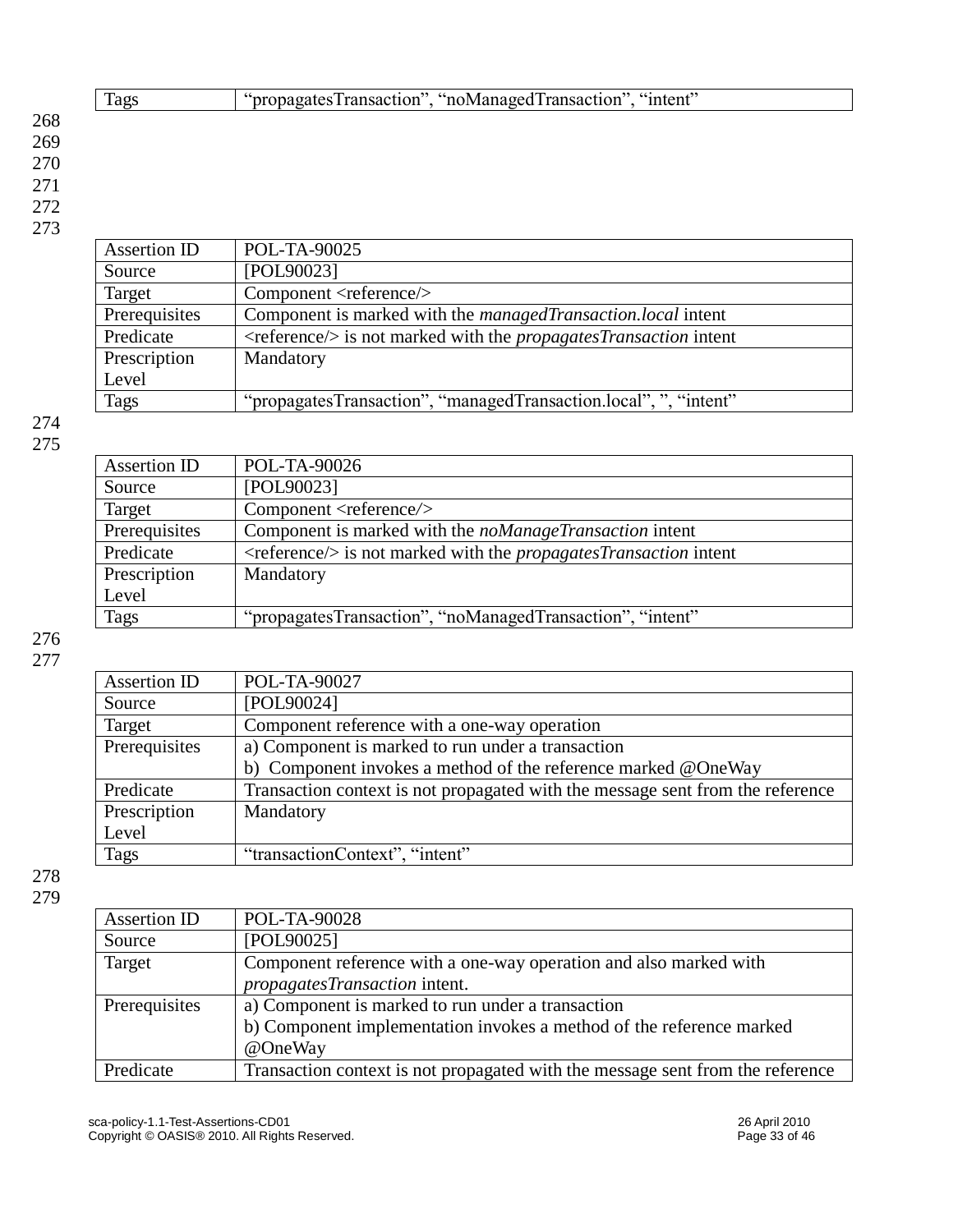| Prescription | Mandatory                         |
|--------------|-----------------------------------|
| Level        |                                   |
| <b>Tags</b>  | "propagatesTransaction", "intent" |

| Assertion ID  | POL-TA-90030                                                                                   |
|---------------|------------------------------------------------------------------------------------------------|
| Source        | [POL90027]                                                                                     |
| Target        | $\langle \text{component} \rangle \rangle \langle \text{service} \rangle$                      |
| Prerequisites | <component></component> <implementation></implementation> marked with managedTransaction.local |
|               | intent                                                                                         |
| Predicate     | <service></service> is not marked with the <i>transactedOneWay</i> intent                      |
| Prescription  | Mandatory                                                                                      |
| Level         |                                                                                                |
| Tags          | "transactedOneWay", "managedTransaction.local", "intent"                                       |

### 282 283

| POL-TA-90031                                                                                   |
|------------------------------------------------------------------------------------------------|
| [POL90027]                                                                                     |
| $\langle \text{component} \rangle > \langle \text{reference} \rangle$                          |
| <component> <implementation> marked with managedTransaction.local</implementation></component> |
| intent                                                                                         |
| $\langle$ reference/ $\rangle$ is not marked with the <i>transactedOneWay</i> intent           |
| Mandatory                                                                                      |
|                                                                                                |
| "transactedOneWay", "noManagedTransaction", "intent"                                           |
|                                                                                                |

284

285

| Assertion ID  | POL-TA-90032                                                                                 |
|---------------|----------------------------------------------------------------------------------------------|
| Source        | [POL90028]                                                                                   |
| Target        | <component></component> <interface operation=""></interface>                                 |
| Prerequisites | <component></component> <interface operation=""> is a request-response operation</interface> |
| Predicate     | $\langle$ interface/operation> is not marked with the <i>transactedOneWay</i> intent.        |
| Prescription  | Mandatory                                                                                    |
| Level         |                                                                                              |
| Tags          | "transactedOneWay", "intent"                                                                 |

| Assertion ID  | POL-TA-90033                                                                                 |
|---------------|----------------------------------------------------------------------------------------------|
| Source        | [POL90029]                                                                                   |
| Target        | $\langle \text{component} \rangle$ $\langle \text{interface} / \text{operation} \rangle$     |
| Prerequisites | <component></component> <interface operation=""> is a request-response operation</interface> |
| Predicate     | $\leq$ interface/operation> is not marked with the <i>immediateOneWay</i> intent.            |
| Prescription  | Mandatory                                                                                    |
| Level         |                                                                                              |
| <b>Tags</b>   | "immediateOneWay", "intent"                                                                  |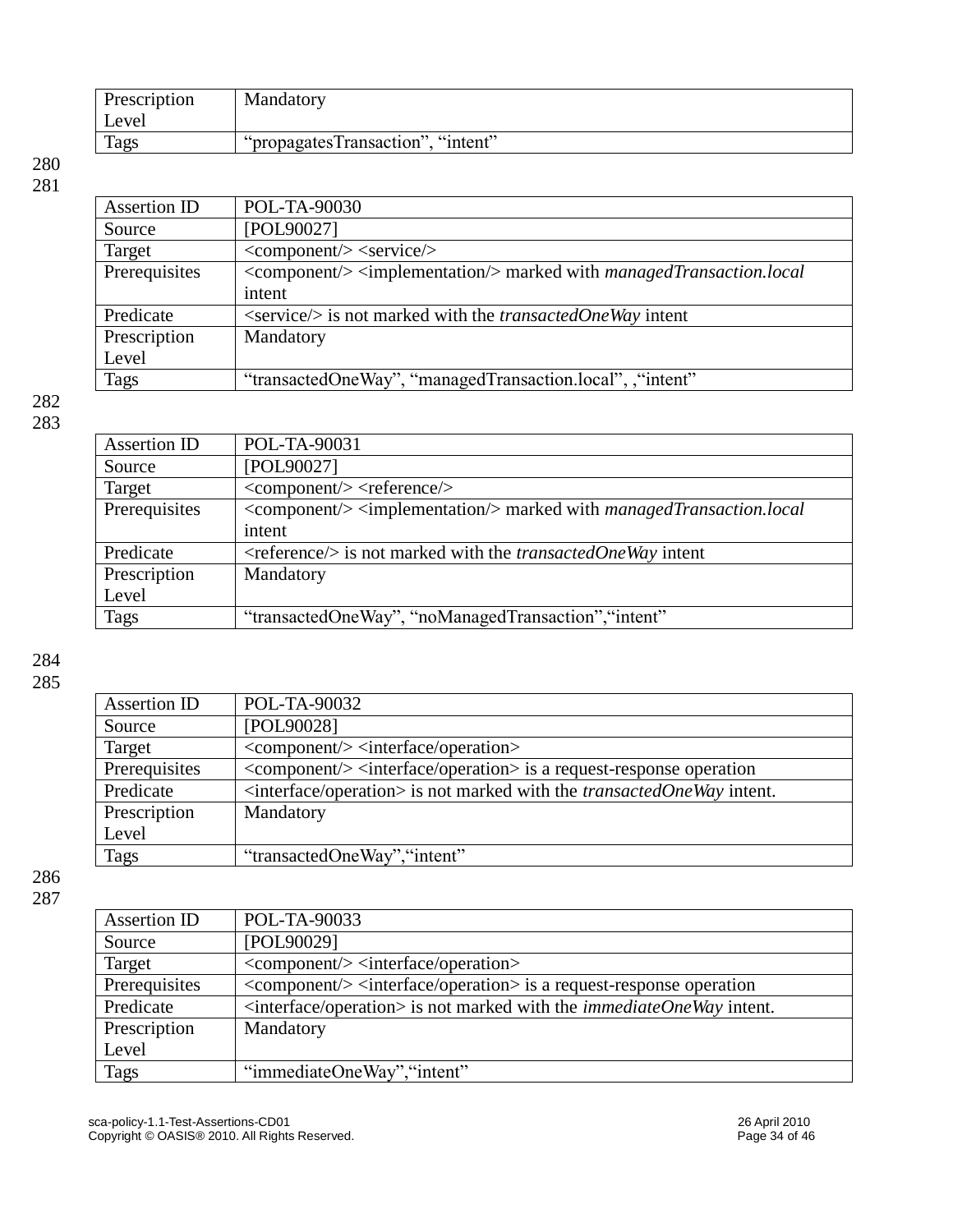| ×<br>۰, | ×<br>۰, |
|---------|---------|

| Assertion ID  | POL-TA-90034                                                                                                             |
|---------------|--------------------------------------------------------------------------------------------------------------------------|
| Source        | [POL90030]                                                                                                               |
| Target        | $\langle \text{component} \rangle > \langle \text{reference} \rangle$                                                    |
| Prerequisites | $\langle \text{component}\rangle \rangle \langle \text{reference}\rangle$ marked with the <i>asynchlnvocation</i> intent |
| Predicate     | $\langle \text{component}\rangle$ $\langle$ reference $\rangle$ is not marked with the <i>propagates Transaction</i>     |
|               | intent                                                                                                                   |
| Prescription  | Mandatory                                                                                                                |
| Level         |                                                                                                                          |
| Tags          | "asynchInvocation", "propagatesTransaction", "intent"                                                                    |

| Assertion ID  | POL-TA-90035                                                                                                               |
|---------------|----------------------------------------------------------------------------------------------------------------------------|
| Source        | [POL90030]                                                                                                                 |
| Target        | $\langle \text{component} \rangle \rangle \langle \text{service} \rangle$                                                  |
| Prerequisites | <component></component> <service></service> marked with the <i>asynchlnvocation</i> intent                                 |
| Predicate     | $\langle \text{component}\rangle \langle \text{service}\rangle$ is not marked with the <i>propagatesTransaction</i> intent |
| Prescription  | Mandatory                                                                                                                  |
| Level         |                                                                                                                            |
| <b>Tags</b>   | "asynchInvocation", "propagatesTransaction", "intent"                                                                      |

### 291 292

| Assertion ID  | POL-TA-90036                                                                                 |
|---------------|----------------------------------------------------------------------------------------------|
| Source        | [POL90031]                                                                                   |
| Target        | <component></component> <service></service> marked with <i>asynchlnvocation</i> intent       |
| Prerequisites | a) Client component has a reference with @requires="propagatesTransaction"                   |
|               | b) Client component runs under a global transaction                                          |
|               | c) Client component is wired to <service></service> using a transaction aware binding        |
|               | that supports the propagates Transaction intent                                              |
|               | d) Client component invokes <service></service> via a request/response operation             |
| Predicate     | <service></service> behaves as if it were marked with the <i>suspendsTtransaction</i> intent |
| Prescription  | Mandatory                                                                                    |
| Level         |                                                                                              |
| <b>Tags</b>   | "asynchInvocation", "intent"                                                                 |

293

## <span id="page-34-0"></span>294 **2.7 Section 10**

| Assertion ID  | POL-TA-100001                                                            |
|---------------|--------------------------------------------------------------------------|
| Source        | [POL100001]                                                              |
| Target        | <i>SOAP</i> intent on a service and the reference it is wired to.        |
| Prerequisites |                                                                          |
| Predicate     | The SCA runtime uses the <i>SOAP</i> messaging model to deliver messages |
| Prescription  | Mandatory                                                                |
| Level         |                                                                          |
| Tags          | "SOAP", "intent"                                                         |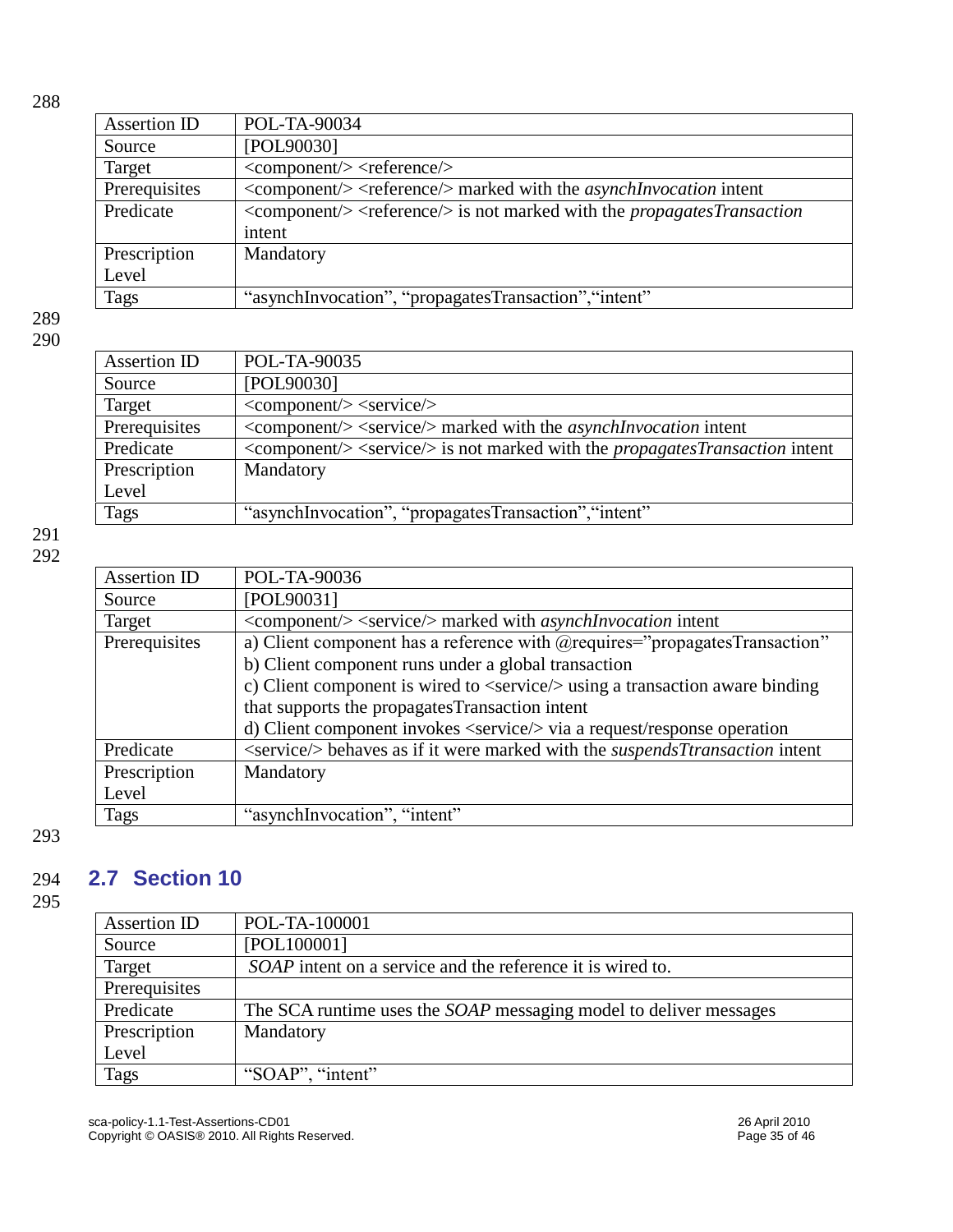| Assertion ID  | POL-TA-100002                                                          |
|---------------|------------------------------------------------------------------------|
| Source        | [POL100002]                                                            |
| Target        | <i>SOAP.v1</i> 1 intent on a service and the reference it is wired to. |
| Prerequisites |                                                                        |
| Predicate     | The SCA runtime uses the SOAP v1_1 messaging model to deliver messages |
| Prescription  | Mandatory                                                              |
| Level         |                                                                        |
| <b>Tags</b>   | "SOAP.v1 $1$ ", "intent"                                               |

298 299

| Assertion ID  | POL-TA-100003                                                          |
|---------------|------------------------------------------------------------------------|
| Source        | [POL100002]                                                            |
| Target        | SOAP v1_2 intent on a service and the reference it is wired to.        |
| Prerequisites |                                                                        |
| Predicate     | The SCA runtime uses the SOAP v1_2 messaging model to deliver messages |
| Prescription  | Mandatory                                                              |
| Level         |                                                                        |
| <b>Tags</b>   | "SOAP.v1 $2$ ", "intent"                                               |

300 301

| Assertion ID  | POL-TA-100004                                                              |
|---------------|----------------------------------------------------------------------------|
| Source        | [POL100003]                                                                |
| Target        | <i>JMS</i> intent on a service and the reference it is wired to.           |
| Prerequisites |                                                                            |
| Predicate     | The SCA runtime ensures that the binding used to send and receive messages |
|               | supports the JMS API.                                                      |
| Prescription  | Mandatory                                                                  |
| Level         |                                                                            |
| Tags          | "JMS", "intent"                                                            |
|               |                                                                            |

302 303

| Assertion ID  | POL-TA-100005                                                                   |
|---------------|---------------------------------------------------------------------------------|
| Source        | [POL100004]                                                                     |
| Target        | $\langle \text{component} \rangle \rangle \langle \text{service} \rangle$       |
| Prerequisites |                                                                                 |
| Predicate     | $\langle$ service/ $\rangle$ does not have the no Listener intent applied to it |
| Prescription  | Mandatory                                                                       |
| Level         |                                                                                 |
| Tags          | "noListener", "intent"                                                          |

| Assertion ID | POL-TA-100006                                                                                      |
|--------------|----------------------------------------------------------------------------------------------------|
| Source       | [POL100005]                                                                                        |
| Target       | $\langle \text{component}\rangle$ $\langle \text{reference}\rangle$ marked with no Listener intent |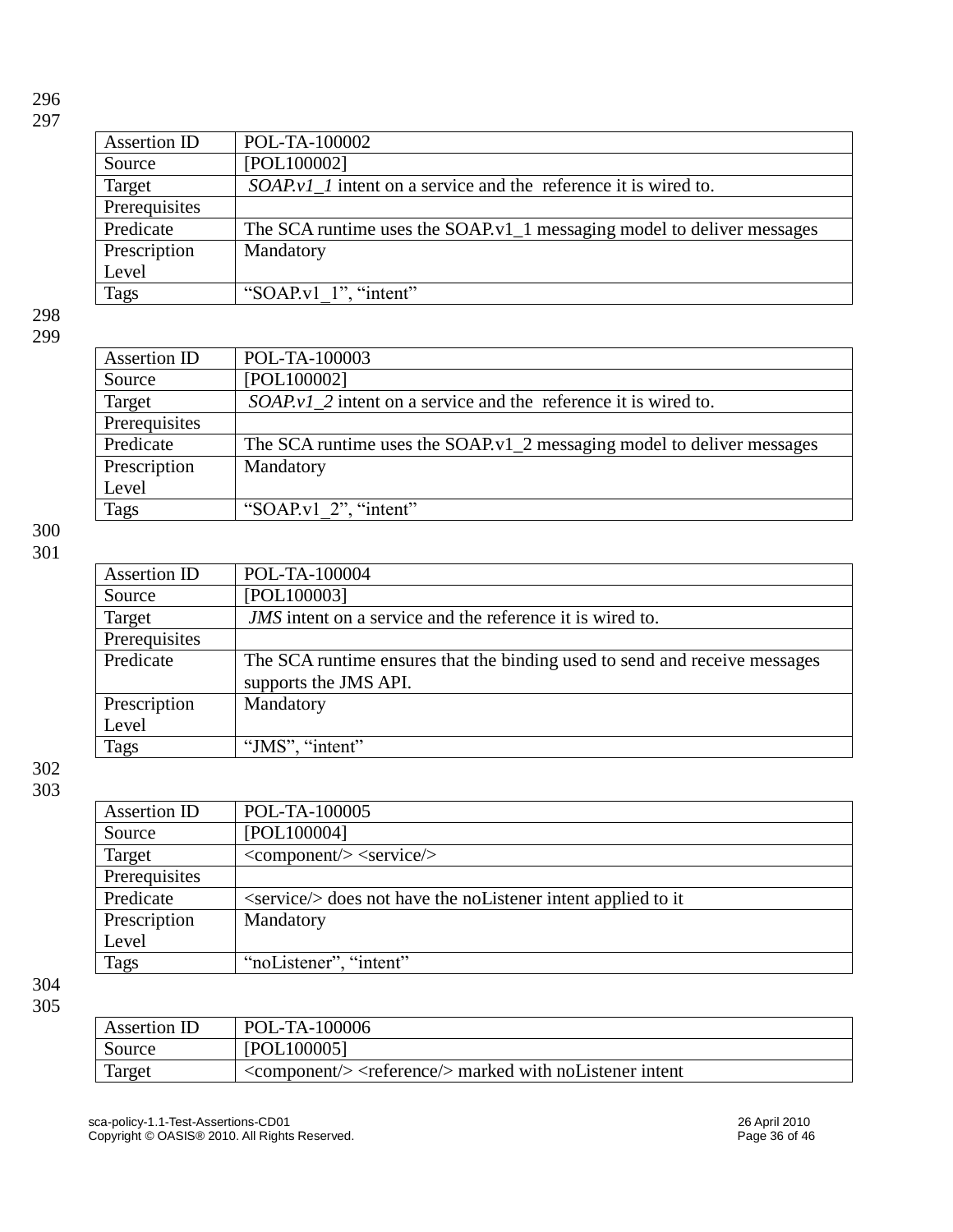| Prerequisites | - <reference> has a callback interface</reference>    |
|---------------|-------------------------------------------------------|
| Predicate     | No connection is created from the service to a client |
| Prescription  | Mandatory                                             |
| Level         |                                                       |
| <b>Tags</b>   | "noListener", "intent"                                |

| Assertion ID  | POL-TA-100007                                                      |
|---------------|--------------------------------------------------------------------|
| Source        | [POL100006]                                                        |
| Target        | <component></component> <service> marked with EJB intent</service> |
| Prerequisites | - EJB client that can invoke the <service></service>               |
| Predicate     | The service is invoked using the EJB API.                          |
| Prescription  | Mandatory                                                          |
| Level         |                                                                    |
| <b>Tags</b>   | "EJB", "intent"                                                    |
|               |                                                                    |

### 307

| Assertion ID  | POL-TA-100008                                                                                |
|---------------|----------------------------------------------------------------------------------------------|
| Source        | [POL100007]                                                                                  |
| Target        | $\langle \text{component} \rangle$ $\langle \text{reference} \rangle$ marked with EJB intent |
| Prerequisites | - EJB that can be invoked by the <reference></reference>                                     |
| Predicate     | The <reference> is used to invoke the EJB.</reference>                                       |
| Prescription  | Mandatory                                                                                    |
| Level         |                                                                                              |
| Tags          | "EJB", "intent"                                                                              |

308 309

### <span id="page-36-0"></span>310 **2.8 Section 11**

311

| POL-TA-110001                                                |
|--------------------------------------------------------------|
| [POL110001]                                                  |
| A composite file                                             |
| composite file does not conform to sca-policy-1.1.xsd schema |
| SCA runtime rejects the composite file and raises an error.  |
| Mandatory                                                    |
|                                                              |
| "xmlSchema", "schemaConformance"                             |
|                                                              |

312 313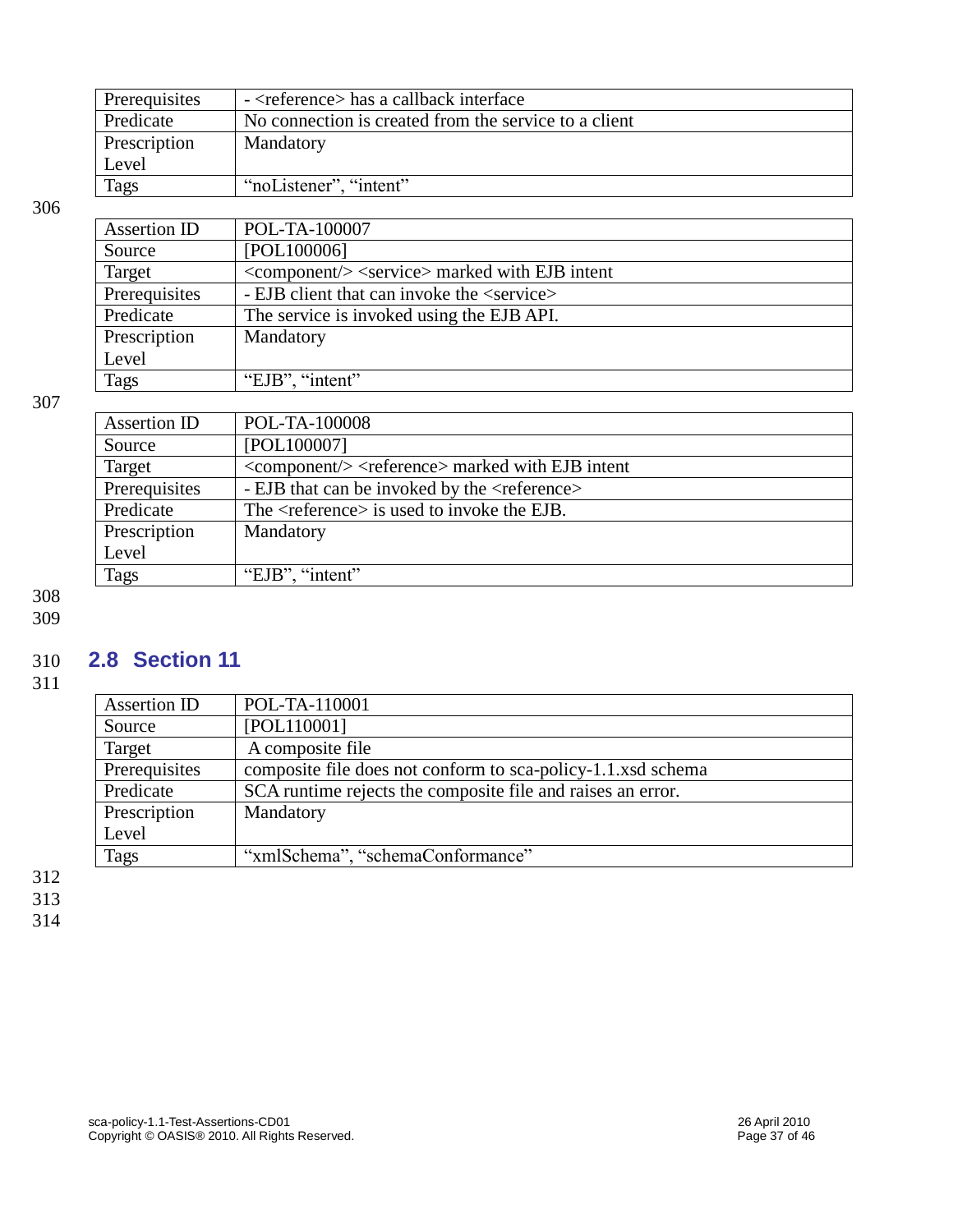## <span id="page-37-0"></span>315 **A Cross Mapping of Conformance Statements to Assertions**

| <b>Conformance statement</b> | <b>Test Assertion</b>                     |
|------------------------------|-------------------------------------------|
| POL30001                     | POL-TA-30001, POL-TA-30002                |
| POL30002                     | POL-TA-30003                              |
| POL30004                     | POL-TA-30004                              |
| POL30005                     | POL-TA-30005                              |
| <b>POL30006</b>              | POL-TA-30006                              |
| POL30007                     | POL-TA-30007                              |
| <b>POL30008</b>              | POL-TA-30008                              |
| POL30010                     | POL-TA-30010                              |
| POL30011                     | POL-TA-30011                              |
| POL30013                     | POL-TA-30013                              |
| POL30015                     | POL-TA-30015                              |
| POL30016                     | POL-TA-30016                              |
| POL30017                     | POL-TA-30017                              |
| POL30018                     | POL-TA-30018                              |
| POL30019                     | POL-TA-30019                              |
| POL30020                     | POL-TA-30020                              |
| POL30021                     | POL-TA-30021                              |
| POL30024                     | POL-TA-30025                              |
| POL30025                     | POL-TA-30026                              |
| POL40001                     | POL-TA-40001, POL-TA-40002, POL-TA-40003  |
| POL40002                     | POL-TA-40049                              |
| POL40004                     | POL-TA-40004, POL-TA-40005                |
| POL40005                     | POL-TA-40006, POL-TA-40007, POL-TA-40008  |
| POL40006                     | POL-TA-40009                              |
| POL40007                     | POL-TA-40010, POL-TA-40011                |
| POL40009                     | POL-TA-40012                              |
| POL40010                     | POL-TA-40001, POL-TA-40002, POL-TA-40003, |
|                              | POL-TA-40013, POL-TA-40014, POL-TA-40015, |
|                              | POL-TA-40016, POL-TA-40017, POL-TA-40018  |
| POL40011                     | POL-TA-40013, POL-TA-40014, POL-TA-40015  |
| POL40012                     | POL-TA-40016, POL-TA-40017, POL-TA-40018  |
| POL40014                     | POL-TA-40020                              |
| POL <sub>40015</sub>         | POL-TA-40021                              |
| POL40016                     | POL-TA-40022, POL-TA-40023, POL-TA-40024, |
|                              | POL-TA-40025                              |
| POL <sub>40017</sub>         | POL-TA-40026                              |
| POL40018                     | POL-TA-40027, POL-TA-40028, POL-TA-40036  |
| POL40019                     | POL-TA-40037, POL-TA-40038                |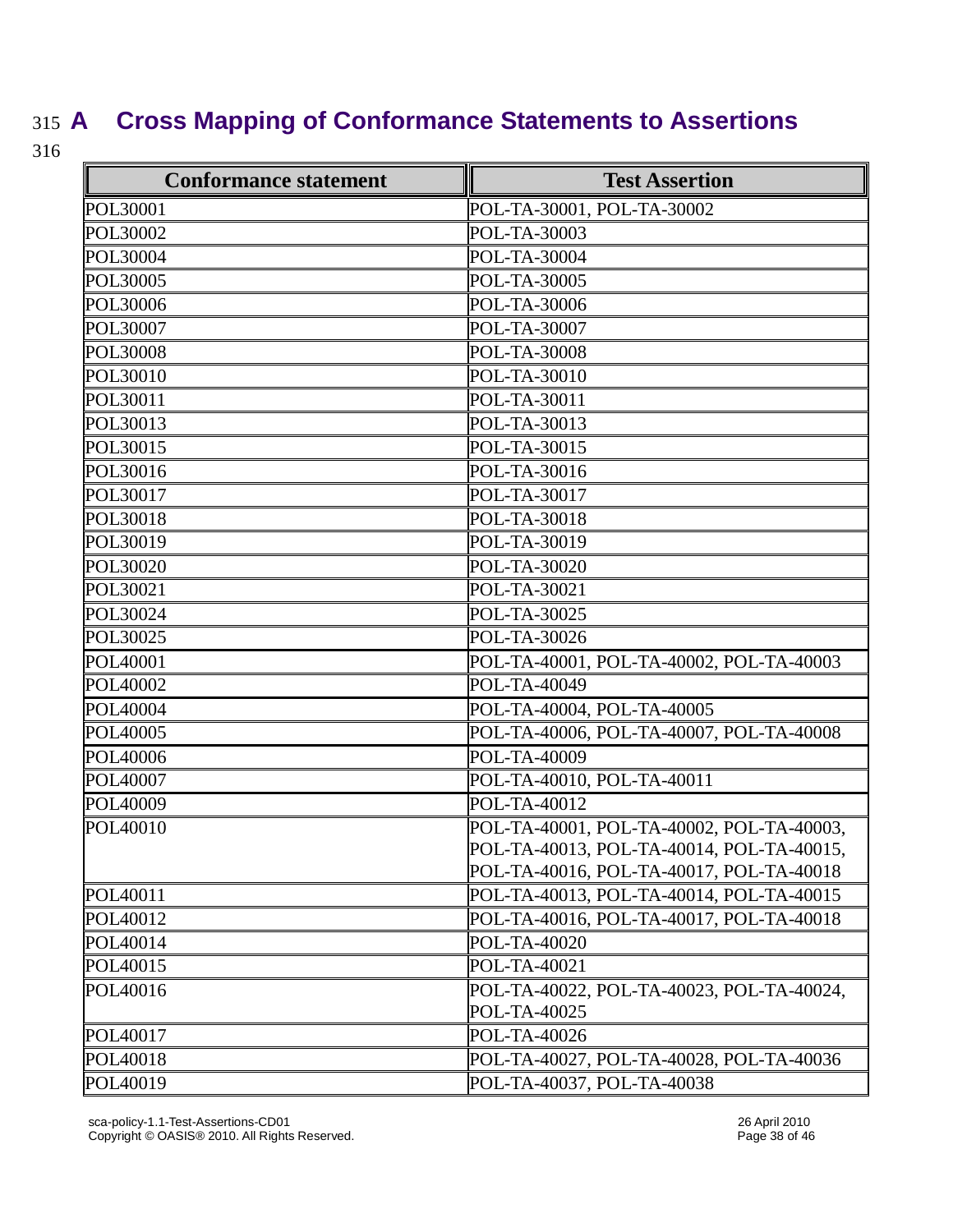| <b>Conformance statement</b> | <b>Test Assertion</b>                    |
|------------------------------|------------------------------------------|
| POL40020                     | POL-TA-40039                             |
| POL40021                     | POL-TA-40040                             |
| POL40022                     | POL-TA-40041                             |
| POL40023                     | POL-TA-40042                             |
| POL40024                     | POL-TA-40043                             |
| POL <sub>40025</sub>         | POL-TA-40041, POL-TA-40042, POL-TA-40043 |
| POL40027                     | POL-TA-40050                             |
| POL40029                     | POL-TA-40051, POL-TA-40052, POL-TA-40053 |
| POL40030                     | POL-TA-40051, POL-TA-40052, POL-TA-40053 |
| POL40031                     | POL-TA-40059                             |
| POL40032                     | POL-TA-40054, POL-TA-40055, POL-TA-40056 |
| POL40033                     | POL-TA-40060, POL-TA-40061               |
| POL40034                     | POL-TA-40057                             |
| POL40035                     | POL-TA-40058                             |
| <b>POL50001</b>              | POL-TA-50001                             |
| POL70001                     | POL-TA-70001                             |
| POL70009                     | POL-TA-70002                             |
| POL70010                     | POL-TA-70003                             |
| POL70011                     | POL-TA-70004                             |
| POL70012                     | POL-TA-70005                             |
| POL70013                     | POL-TA-70006                             |
| POL70014                     | POL-TA-70007                             |
| <b>POL80001</b>              | POL-TA-80001                             |
| POL80002                     | POL-TA-80002                             |
| <b>POL80003</b>              | POL-TA-80003                             |
| <b>POL80004</b>              | POL-TA-80004                             |
| POL90003                     | POL-TA-90003                             |
| POL90004                     | POL-TA-90004                             |
| POL90006                     | POL-TA-90006                             |
| <b>POL90007</b>              | POL-TA-90007                             |
| POL90008                     | POL-TA-90008                             |
| POL90009                     | POL-TA-90009, POL-TA-90010               |
| POL90010                     | POL-TA-90011                             |
| POL90011                     | POL-TA-90012, POL-TA-90013               |
| POL90012                     | POL-TA-90016                             |
| POL90013                     | POL-TA-90017                             |
| POL90015                     | POL-TA-90018                             |
| POL90016                     | POL-TA-90018                             |
| POL90017                     | POL-TA-90020                             |
| POL90019                     | POL-TA-90021, POL-TA-90022               |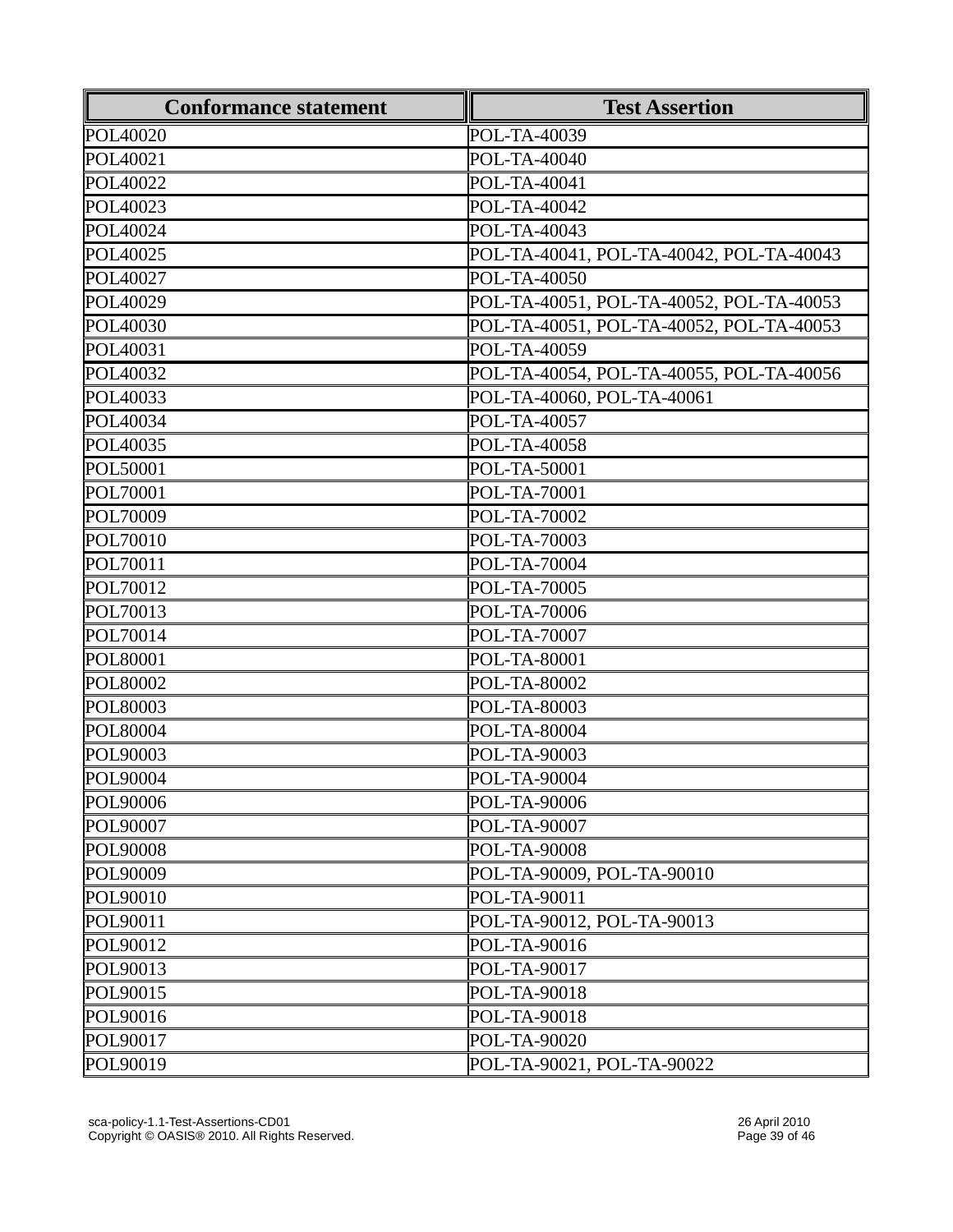| <b>Conformance statement</b> | <b>Test Assertion</b>        |
|------------------------------|------------------------------|
| POL90020                     | POL-TA-90018                 |
| POL90022                     | POL-TA-90020                 |
| POL90023                     | POL-TA-90025, POL-TA-90026   |
| POL90024                     | POL-TA-90027                 |
| POL90025                     | POL-TA-90028                 |
| POL90027                     | POL-TA-90030, POL-TA-90031   |
| POL90028                     | POL-TA-90032                 |
| POL90029                     | POL-TA-90033                 |
| POL90030                     | POL-TA-90034, POL-TA-90035   |
| POL90031                     | POL-TA-90036                 |
| POL100001                    | POL-TA-100001                |
| POL100002                    | POL-TA-100002, POL-TA-100003 |
| POL100003                    | POL-TA-100004                |
| POL100004                    | POL-TA-100005                |
| POL100005                    | POL-TA-100006                |
| POL100006                    | POL-TA-100007                |
| POL100007                    | POL-TA-100008                |
| POL110001                    | POL-TA-110001                |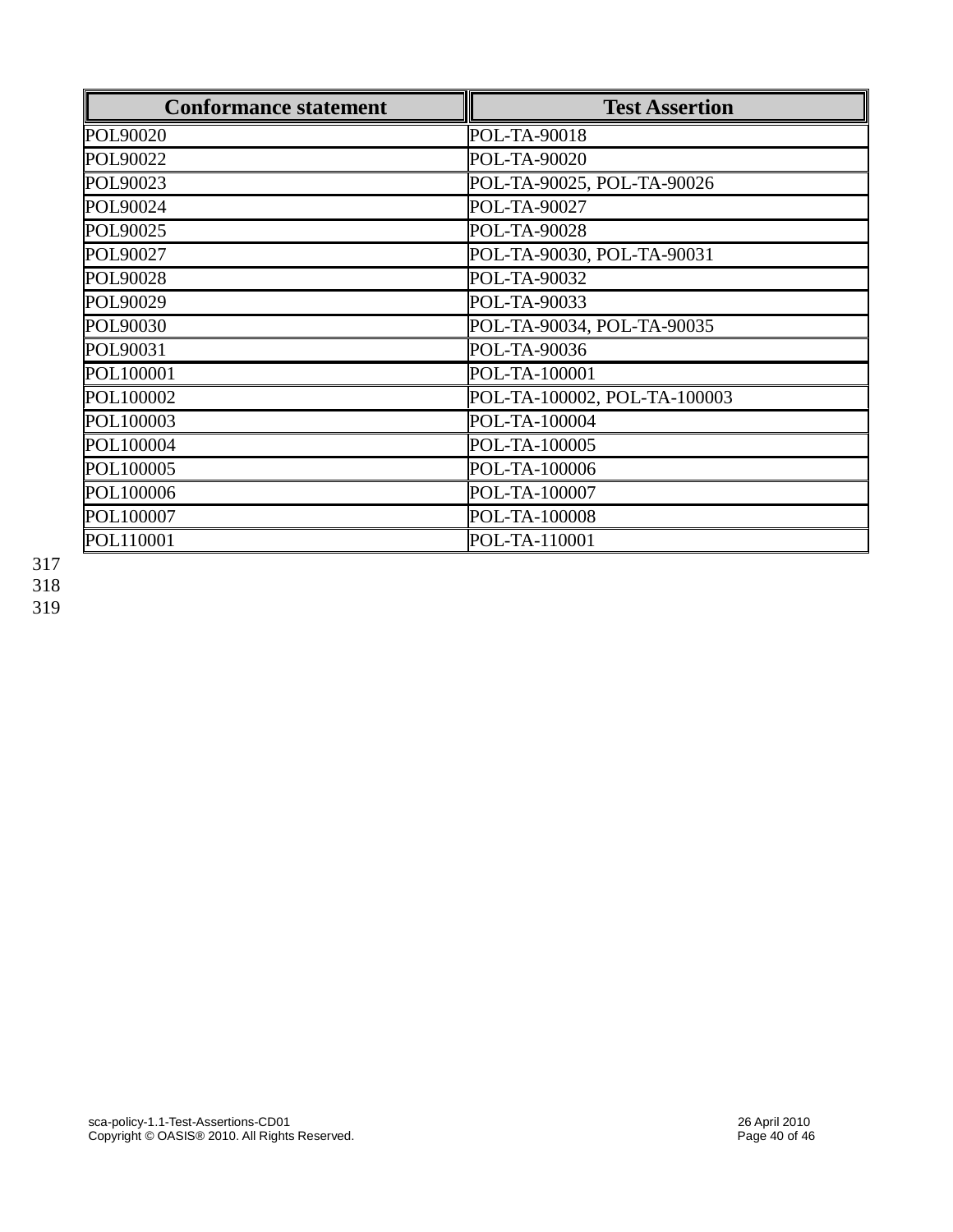## <span id="page-40-0"></span><sup>320</sup> **B Conformance**

321 There are no conformance statements relating to the Test Assertions.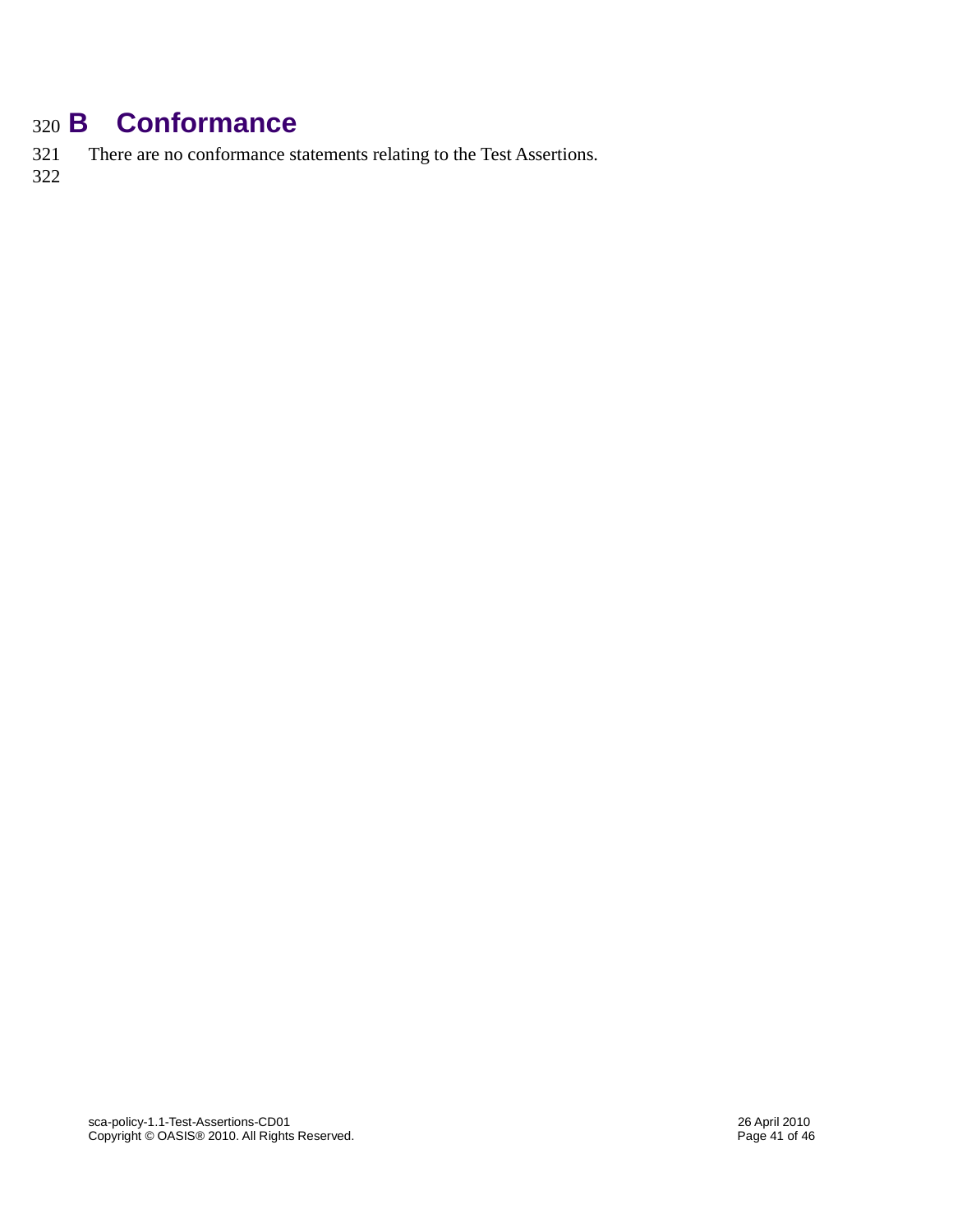## <span id="page-41-0"></span>323 **C Acknowledgments**

324 The following individuals have participated in the creation of this specification and are gratefully acknowledged acknowledged

| 326 | <b>Participants:</b>      |                             |  |  |
|-----|---------------------------|-----------------------------|--|--|
|     | <b>Participant Name</b>   | <b>Affiliation</b>          |  |  |
|     | Jeff Anderson             | Deloitte Consulting LLP     |  |  |
|     | <b>Ron Barack</b>         | $SAPAG*$                    |  |  |
|     | Michael Beisiegel         | <b>IBM</b>                  |  |  |
|     | <b>Vladislav Bezrukov</b> | SAPAG*<br>SAPAG*            |  |  |
|     | Henning Blohm             |                             |  |  |
|     | David Booz                | <b>IBM</b>                  |  |  |
|     | <b>Fred Carter</b>        | AmberPoint                  |  |  |
|     | Tai-Hsing Cha             | TIBCO Software Inc.         |  |  |
|     | Martin Chapman            | <b>Oracle Corporation</b>   |  |  |
|     | Mike Edwards              | <b>IBM</b>                  |  |  |
|     | Raymond Feng              | <b>IBM</b>                  |  |  |
|     | <b>Billy Feng</b>         | Primeton Technologies, Inc. |  |  |
|     | <b>Robert Freund</b>      | Hitachi, Ltd.               |  |  |
|     | Murty Gurajada            | TIBCO Software Inc.         |  |  |
|     | Simon Holdsworth          | <b>IBM</b>                  |  |  |
|     | Michael Kanaley           | TIBCO Software Inc.         |  |  |
|     | Anish Karmarkar           | <b>Oracle Corporation</b>   |  |  |
|     | Nickolas Kavantzas        | <b>Oracle Corporation</b>   |  |  |
|     | <b>Rainer Kerth</b>       | $SAPAG*$                    |  |  |
|     | Pundalik Kudapkar         | TIBCO Software Inc.         |  |  |
|     | Meeraj Kunnumpurath       | Individual                  |  |  |
|     | <b>Rich Levinson</b>      | <b>Oracle Corporation</b>   |  |  |
|     | <b>Mark Little</b>        | <b>Red Hat</b>              |  |  |
|     | Ashok Malhotra            | <b>Oracle Corporation</b>   |  |  |
|     | Jim Marino                | Individual                  |  |  |
|     | <b>Jeff Mischkinsky</b>   | <b>Oracle Corporation</b>   |  |  |
|     | Dale Moberg               | Axway Software*             |  |  |
|     | <b>Simon Nash</b>         | Individual                  |  |  |
|     | <b>Bob Natale</b>         | Mitre Corporation*          |  |  |
|     | Eisaku Nishiyama          | Hitachi, Ltd.               |  |  |
|     | Sanjay Patil              | SAP AG*                     |  |  |
|     | <b>Plamen Paylov</b>      | SAP AG*                     |  |  |
|     | <b>Martin Raepple</b>     | SAPAG*                      |  |  |
|     | Fabian Ritzmann           | Sun Microsystems            |  |  |
|     | Ian Robinson              | <b>IBM</b>                  |  |  |
|     | <b>Scott Vorthmann</b>    | TIBCO Software Inc.         |  |  |
|     | Eric Wells                | Hitachi, Ltd.               |  |  |
|     | Prasad Yendluri           | Software AG, Inc.*          |  |  |
|     | <b>Alexander Zubev</b>    | SAP AG*                     |  |  |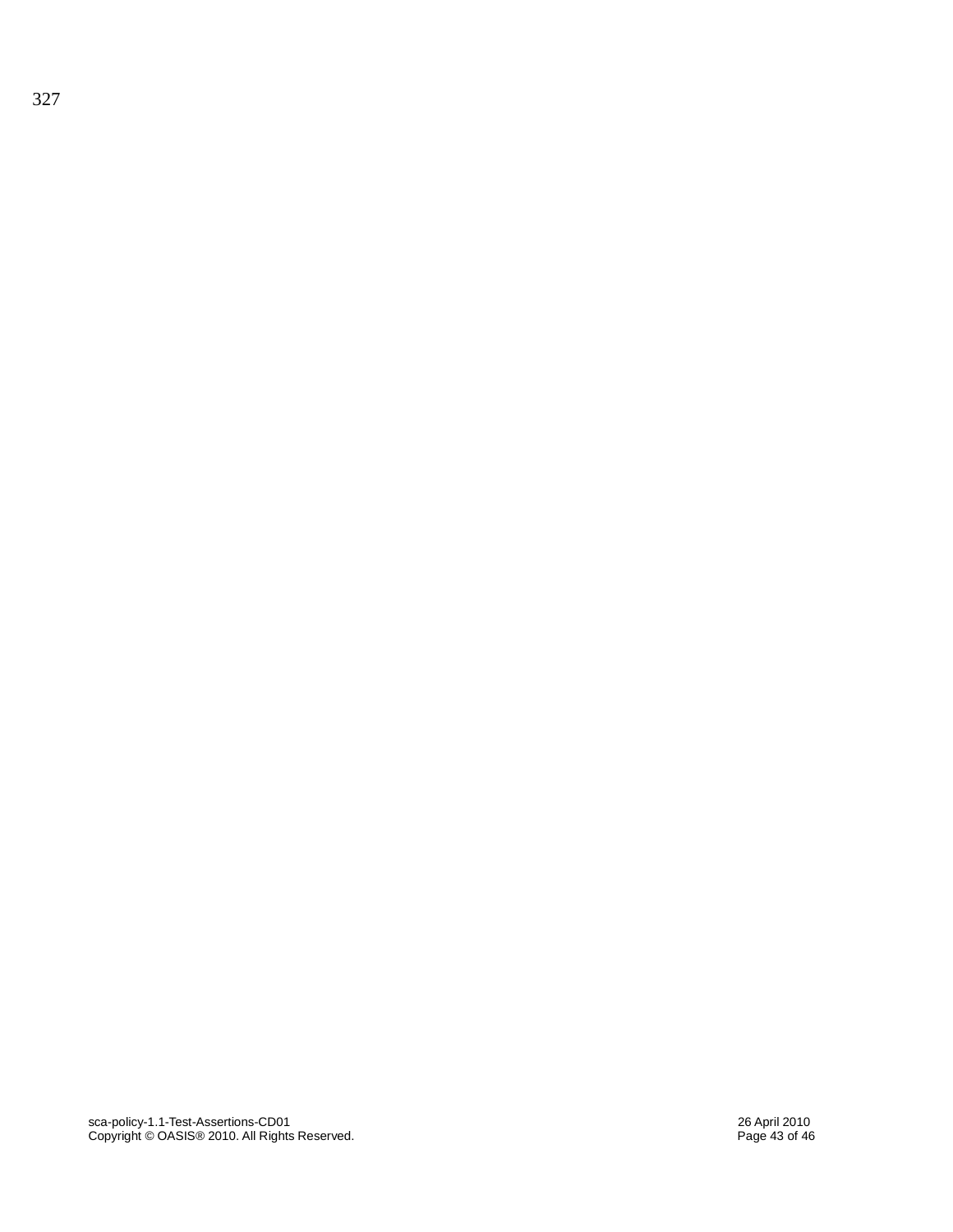## <span id="page-43-0"></span>328 **D Non-Normative Text**

329 None